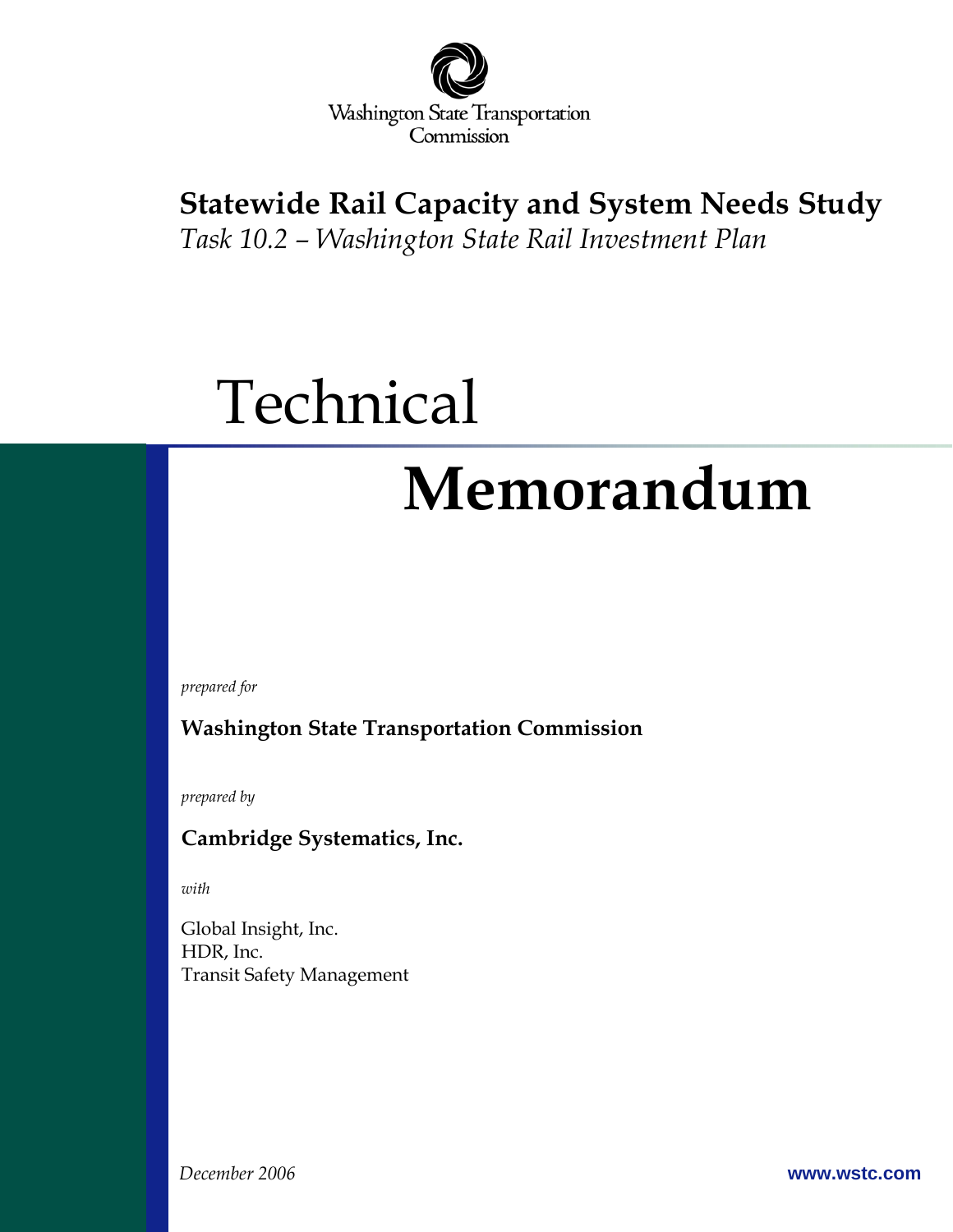# **Statewide Rail Capacity and System Needs Study**

# *Task 10.2 – Washington State Rail Investment Plan*

*prepared for* 

Washington State Transportation Commission

*prepared by* 

Cambridge Systematics, Inc.

*with* 

Global Insight, Inc. HDR, Inc. Transit Safety Management

December 2006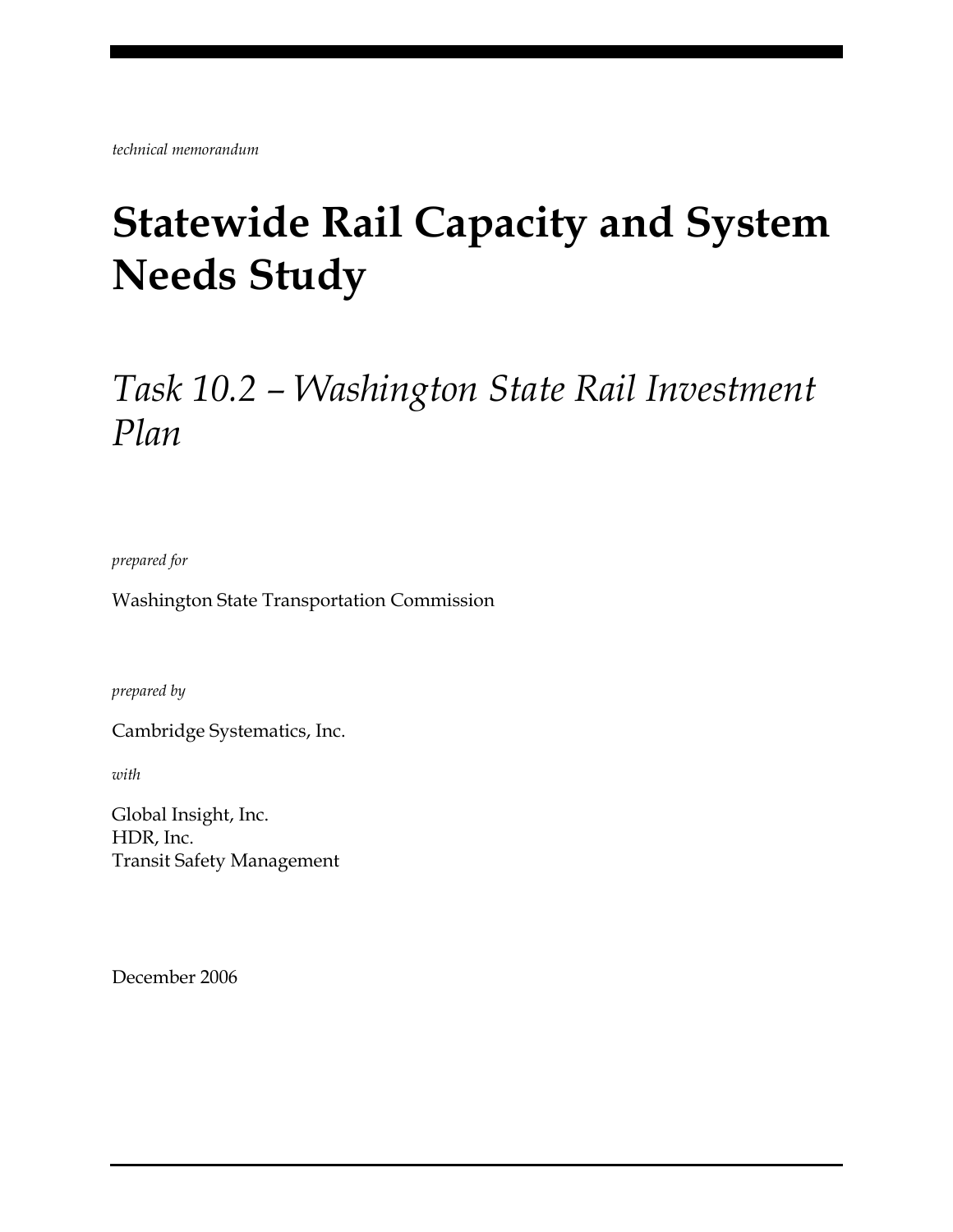# **Table of Contents**

|                                                                          | $\mathbf{1}$   |
|--------------------------------------------------------------------------|----------------|
|                                                                          | 1              |
|                                                                          | $\overline{2}$ |
|                                                                          | 8              |
|                                                                          | 8              |
|                                                                          | 9              |
|                                                                          | 10             |
|                                                                          | 12             |
|                                                                          | 13             |
|                                                                          | 18             |
| Case Study 1: An Agricultural Rail Shipping Point Consolidation Program  |                |
|                                                                          | 19             |
| Case Study 2: An East-West Intermodal Rail Capacity Improvement Program. | 22             |
|                                                                          | 27             |
|                                                                          | 30             |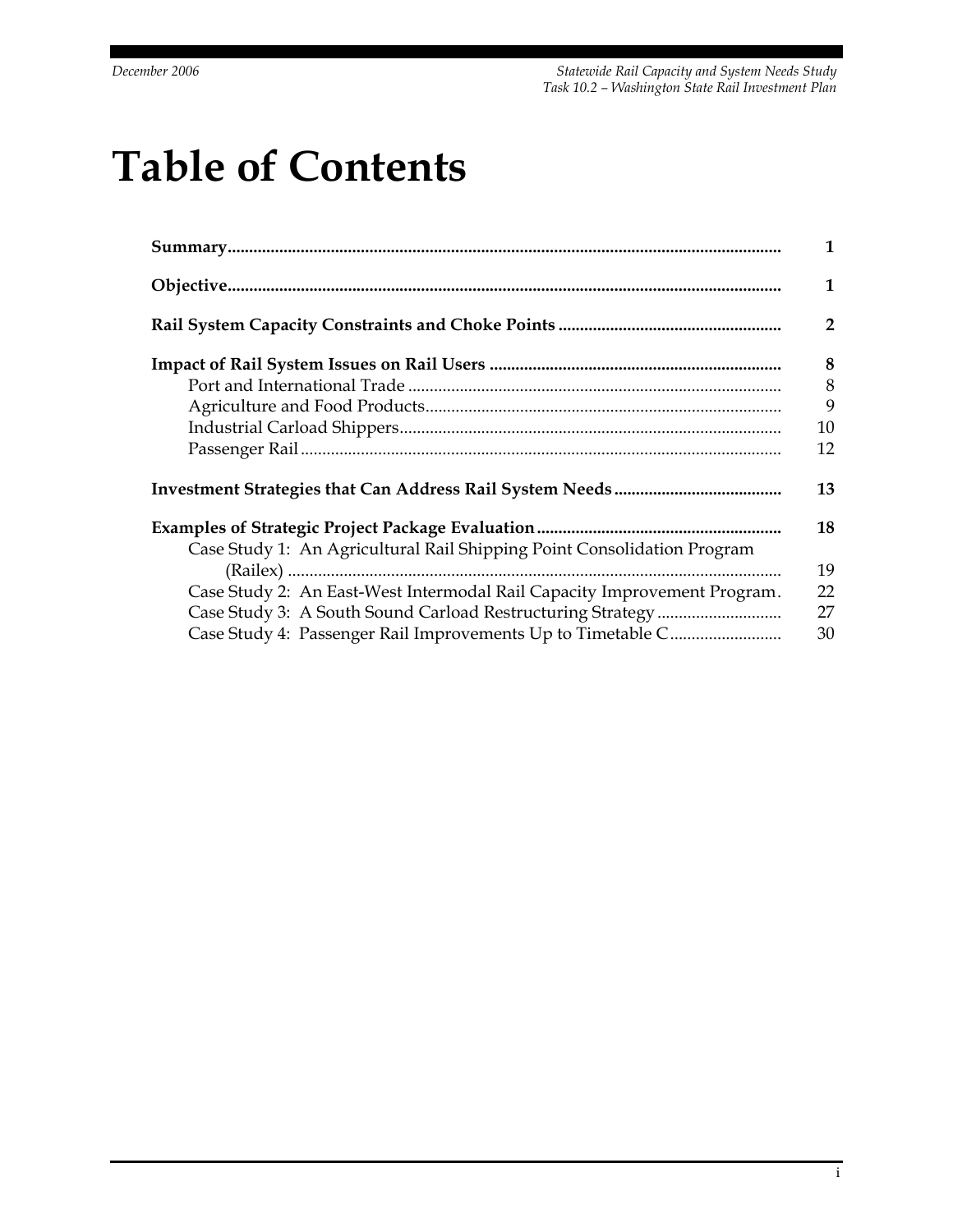# **List of Tables**

|          | Table 1. Rail Lines in Washington State Exceeding Practical Capacity 2015 and 2025 | $\overline{4}$ |
|----------|------------------------------------------------------------------------------------|----------------|
| Table 2. | Examples of Projects Addressing the Rail Service Needs of Washington               | 14             |
|          | Table 2. Examples of Projects Addressing the Rail Service Needs of Washington      | 15             |
| Table 3. | Major Choke Points in the Rail System and Potential Projects to Increase           | 16             |
|          | Table 4. Project Details for Addressing High-Priority Choke Points                 | 17             |
|          | Table 5. Decision Analysis Matrix for Agricultural Consolidation Project           | 20             |
|          | Table 6. East-West Capacity Expansion - Summary of Alternatives A and B            | 23             |
|          | Table 7. Decision Analysis Matrix for East-West Intermodal Rail Capacity           | 24             |
|          | Table 8. Decision Analysis Matrix for South Sound Carload Restructuring            | 28             |
|          | Table 9. Timetable C Projects Values in Millions of United States Dollars          | 30             |
|          | Table 10. Summary of Cost per Passenger Mile for Automobile Travel                 | 32             |
|          |                                                                                    | 33             |
|          | Table 12. Summary of Cost Per Passenger Mile for Passenger Rail Travel             | 33             |
|          | Table 13. Summary of Freight Rail Improvements With to Timetable C                 | 35             |
|          | Table 14. Decision Analysis Matrix for Passenger Rail Improvements Up to           | 36             |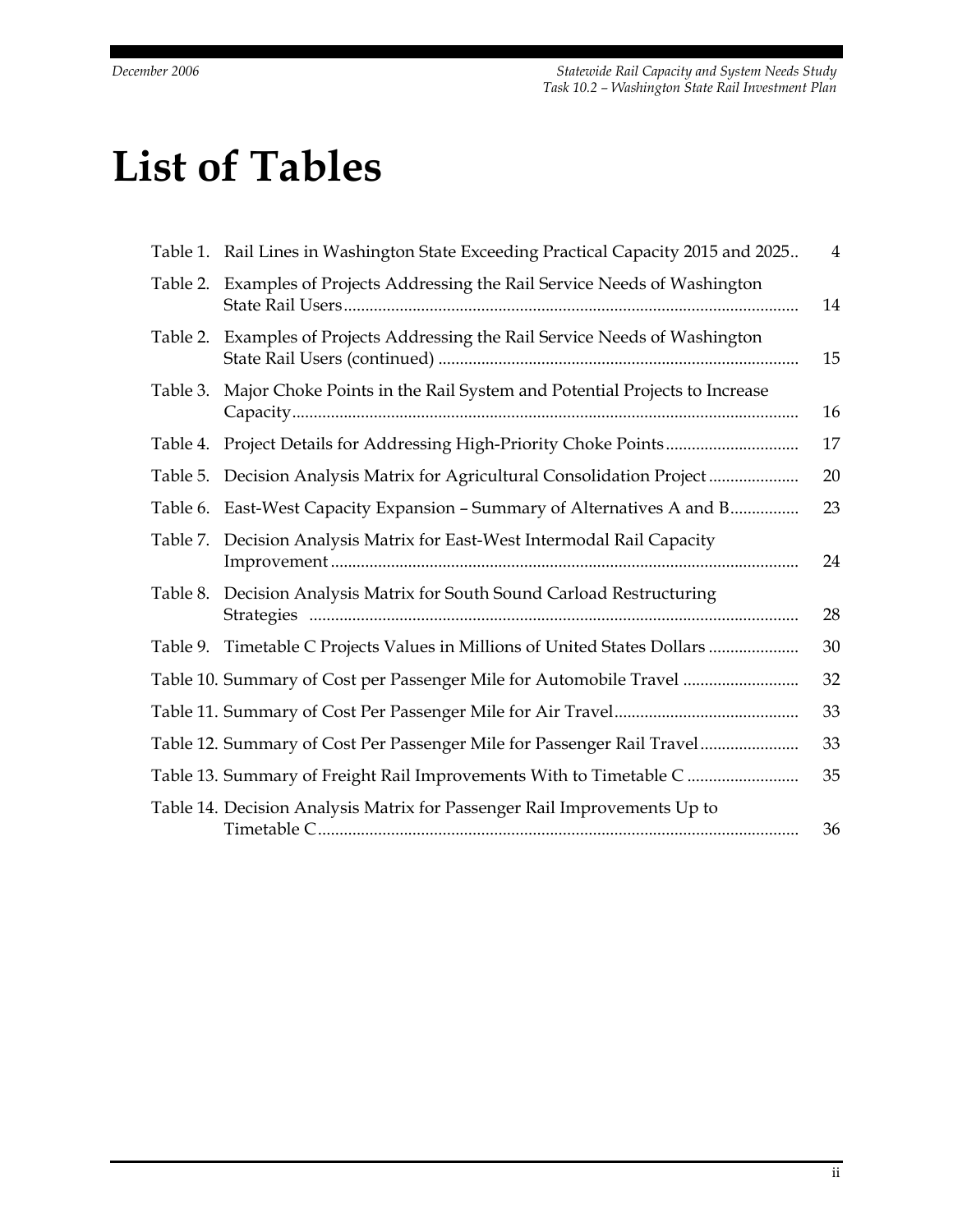# **List of Figures**

| -3  |
|-----|
| -5. |
| 34  |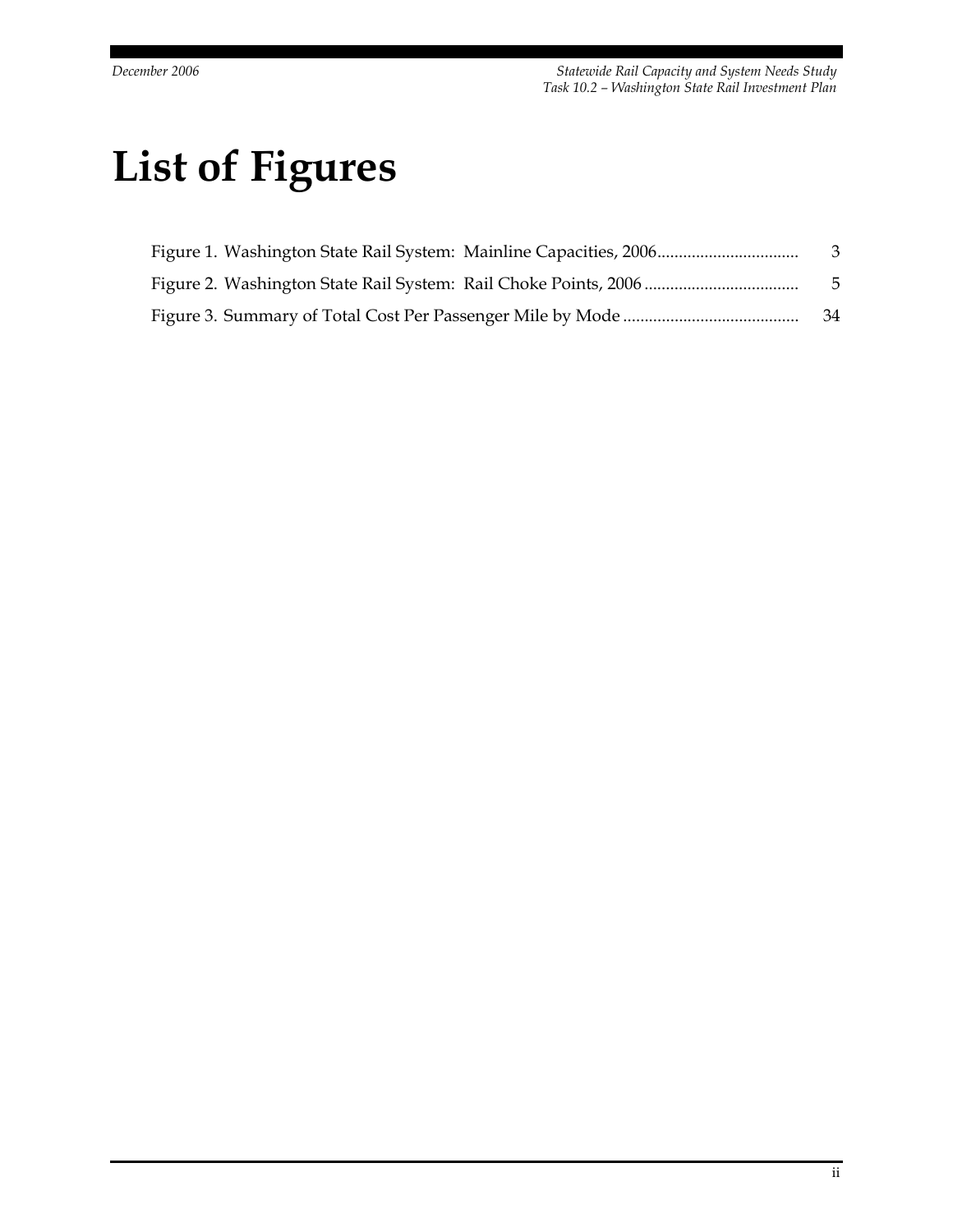# **Task 10.2 – Washington State Rail Investment Plan**

## **Summary**

This Technical Memorandum uses information on rail system constraints and issues and user needs to lay out potential investment strategies that would benefit the State. It describes the features of programs that could be used to implement these strategies and draws on the analysis in Technical Memorandum 8 to illustrate the evaluation of four strategic action packages that are illustrative of the types of investment strategies recommended more broadly.

# **Objective**

The goal of this Technical Memorandum 10.2 is to identify the types of projects that should be the focus of future rail investment plans for Washington State and to illustrate how the decision-making framework presented in Technical Memorandum 7 can be used to prioritize these investments. Consistent with direction provided to the consultant team by the Washington Transportation Commission, this plan does not recommend a specific set of prioritized projects as this would be beyond the scope of the study. The objective of this Tech Memo is to help guide the Legislature and WSDOT towards that types of investments that will have strategic value to the State by addressing critical problems faced by users of the rail system and to lay out a process for prioritizing these investments based on available funding.

The technical memorandum will accomplish these objectives through the following steps:

- Review the major capacity constraints and choke points in the Washington rail system;
- Review other changes in the rail system/business environment that affect Washington State rail users and that might be addressed with State investment;
- Based on a review of how the major system constraints and changes in rail business environment affect major user segments, identify types of investments that would provide benefit to these user segments;
- Using the analysis of capacity constraints and choke points and looking at system needs across user segments, identify a set of high priority projects that could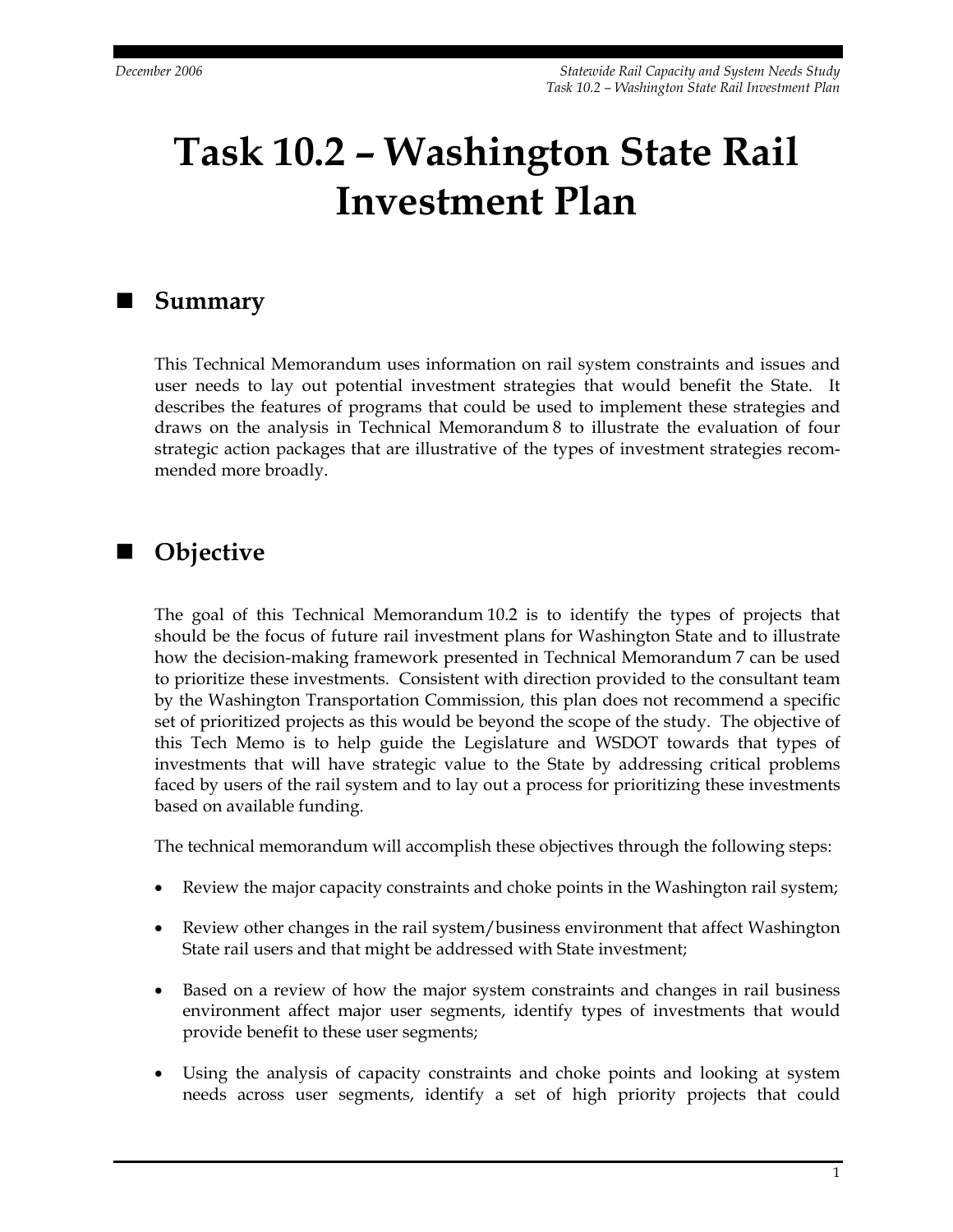potentially deliver the greatest benefits to the State from an improved freight and passenger rail system; and

• Provide examples of how the benefit/impact methodology introduced in Technical Memorandum 7 could be used to evaluate some of the priority projects and determine their benefits to the State and the appropriate role for the State in these investments.

# **Rail System Capacity Constraints and Choke Points**

Many segments of the rail mainlines in the Washington rail system are at or near capacity. As reported in Technical Memorandum 3, mainline capacity was determined in a two-step process that first estimated theoretical capacity (that is the maximum density of trains that can operate over a given section of track at the highest speeds authorized), then adjusted the estimates to practical capacity (that is, the fraction of theoretical capacity at which the system can be operated reliably without significant delays). The results of this analysis are illustrated in Figure 1. The most significant current capacity constraints that were identified include:

- Current train volumes exceed practical capacity on the BNSF lines between Everett and Wenatchee (over Stevens Pass), and between Ferndale and the U.S.-Canada border.
- Current train volumes are nearing capacity on the BNSF lines on segments between Everett and Bellingham; Wenatchee and Spokane; Pasco and Lind; and along the Columbia River Gorge between Vancouver and Wishram.
- Current train volumes are nearing capacity on the UPRR lines along the Columbia River Gorge between Portland and Hinkle; between Hinkle and Spokane; and between Spokane and Sandpoint.

As shown in Table 1, the number of line segments that are expected to exceed capacity is expected to grow dramatically if current unconstrained demand is realized. This would occur even taking into account changes in operations by the Class I railroads aimed at improving throughput in the system.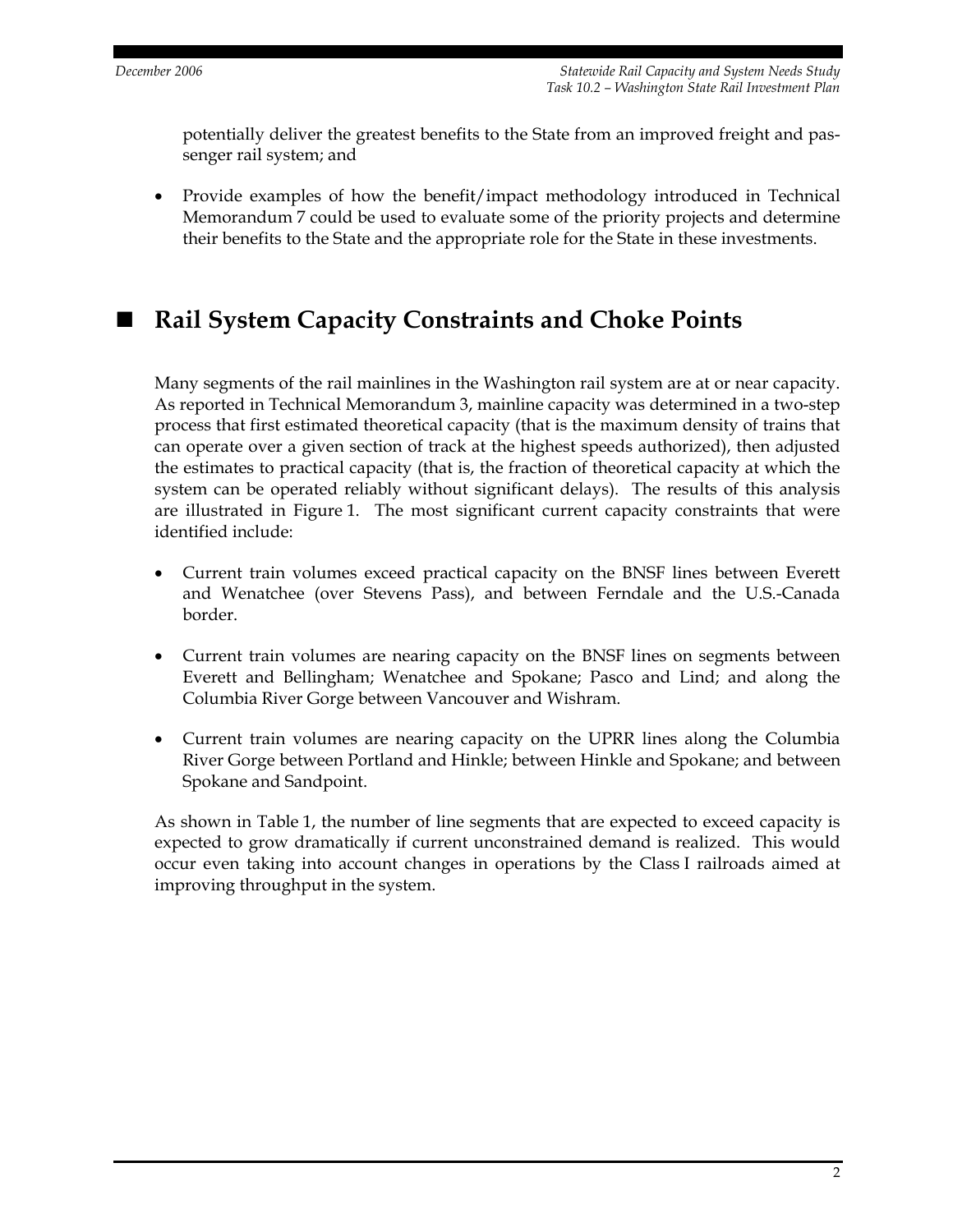*December 2006 Statewide Rail Capacity and System Needs Study Task 10.2 – Washington State Rail Investment Plan* 



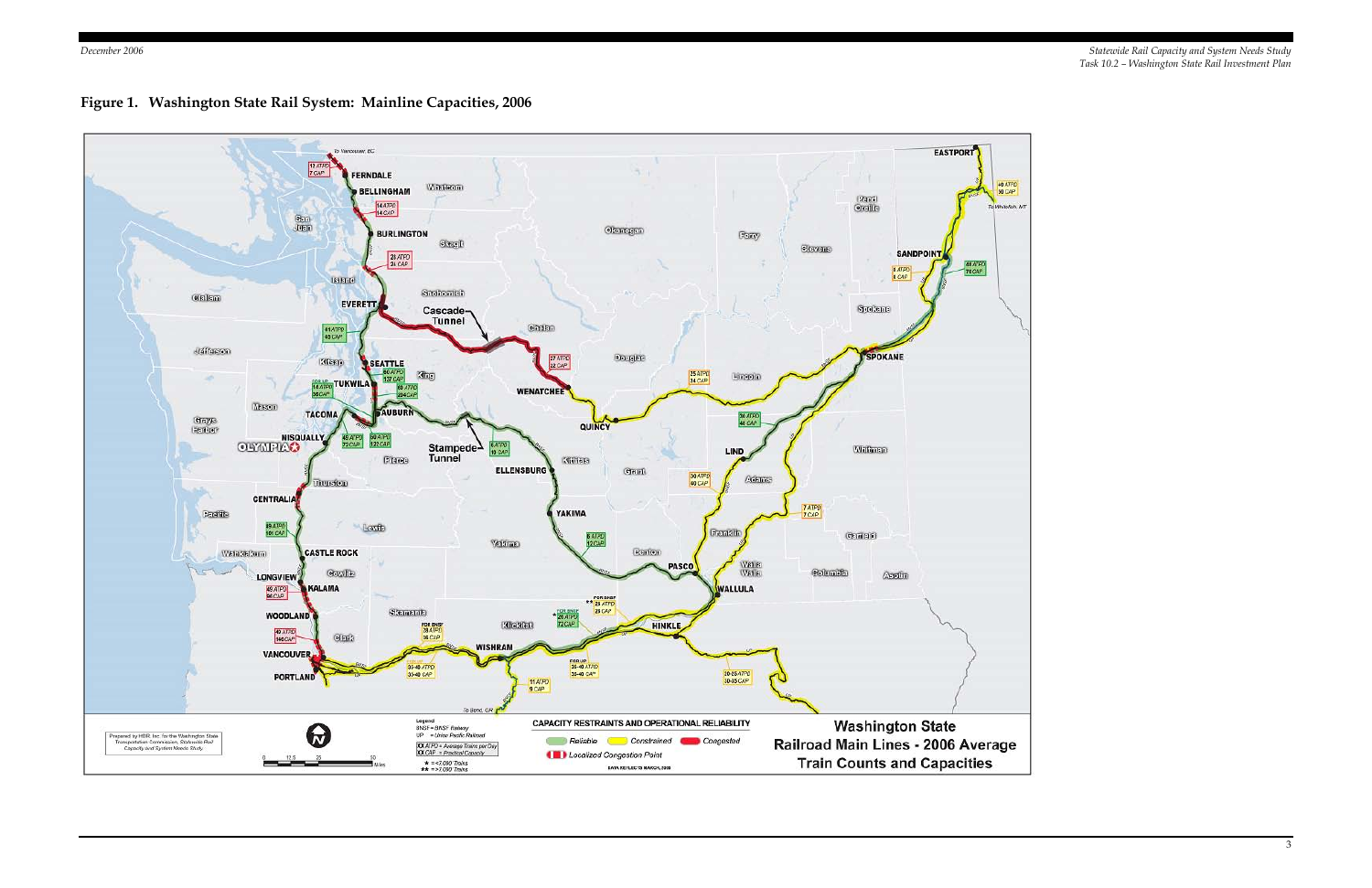| 2015                                      | 2025                                      |
|-------------------------------------------|-------------------------------------------|
| Everett-Burlington                        | Everett-Burlington                        |
| Burlington-Ferndale                       | Burlington-Ferndale                       |
| Ferndale-New Westminster                  | Ferndale-New Westminster                  |
| Everett-Spokane, Washington (BNSF)        | Everett-Spokane, Washington (BNSF)        |
| Vancouver-Wishram                         | Vancouver-Wishram                         |
| Wishram-Roosevelt                         | Wishram-Roosevelt                         |
| Roosevelt-Pasco                           | Roosevelt-Pasco                           |
|                                           | Pasco-Spokane, Washington (BNSF)          |
| Pasco (Wallula)-Spokane, Washington (UP)  | Pasco (Wallula)-Spokane, Washington (UP)  |
| Spokane, Washington-Sandpoint, Idaho (UP) | Spokane, Washington-Sandpoint, Idaho (UP) |
| Auburn-Yakima                             | Auburn-Yakima                             |
| Yakima-Pasco                              | Yakima-Pasco                              |

#### **Table 1. Rail Lines in Washington State Exceeding Practical Capacity**  *2015 and 2025*

Note: Based on peak-day train volumes and assuming operation of 8,000-foot trains.

Technical Memoranda 3 and 4 also determined that there are significant choke points throughout the system. These choke points are presented in Figure 2. With the Everett-Spokane line nearing capacity, the BNSF has been routing more intermodal trains south along the I-5 corridor to Vancouver, Washington, and then east. This has added considerable volume to the Vancouver-Pasco line along the Columbia River Gorge, and made the scheduling of train moves through the Gorge and along the I-5 rail corridor more complex. While there would appear to be sufficient capacity to handle this growth in traffic in the north-south corridor, it is subject to frequent stoppages when trains tie up the mainline to enter and exit the many ports, terminals, and industrial yards along the corridor. Some half-dozen sections are chronic choke points. The on-time performance of the Amtrak *Cascades* service has dropped, and delays for both BNSF and UPRR freight trains have increased, although recent changes in freight operating practices have improved performance somewhat. The problem is particularly acute in the Portland/Vancouver area, where the railroads' north-south and east-west routes intersect. Rail simulation studies of grain trains bound for the ports, intermodal trains running through, industrial carload trains serving local industries, and intercity passenger trains shuttling up and down the I-5 corridor show that the delay hours per train moving through the Portland/Vancouver area are greater than the delay hours for trains in the Chicago area, one of the nation's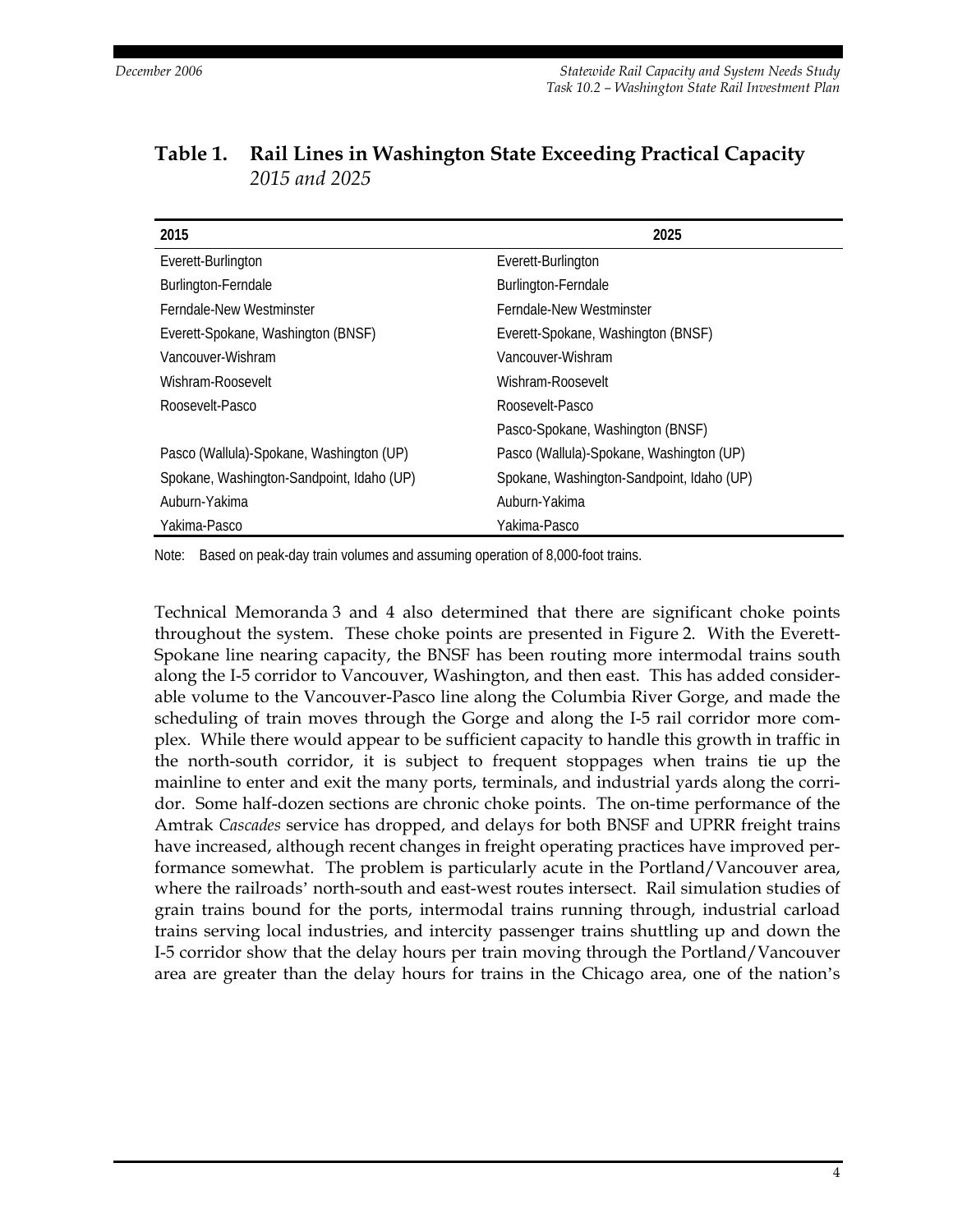### **Figure 2. Washington State Rail System: Rail Choke Points, 2006**

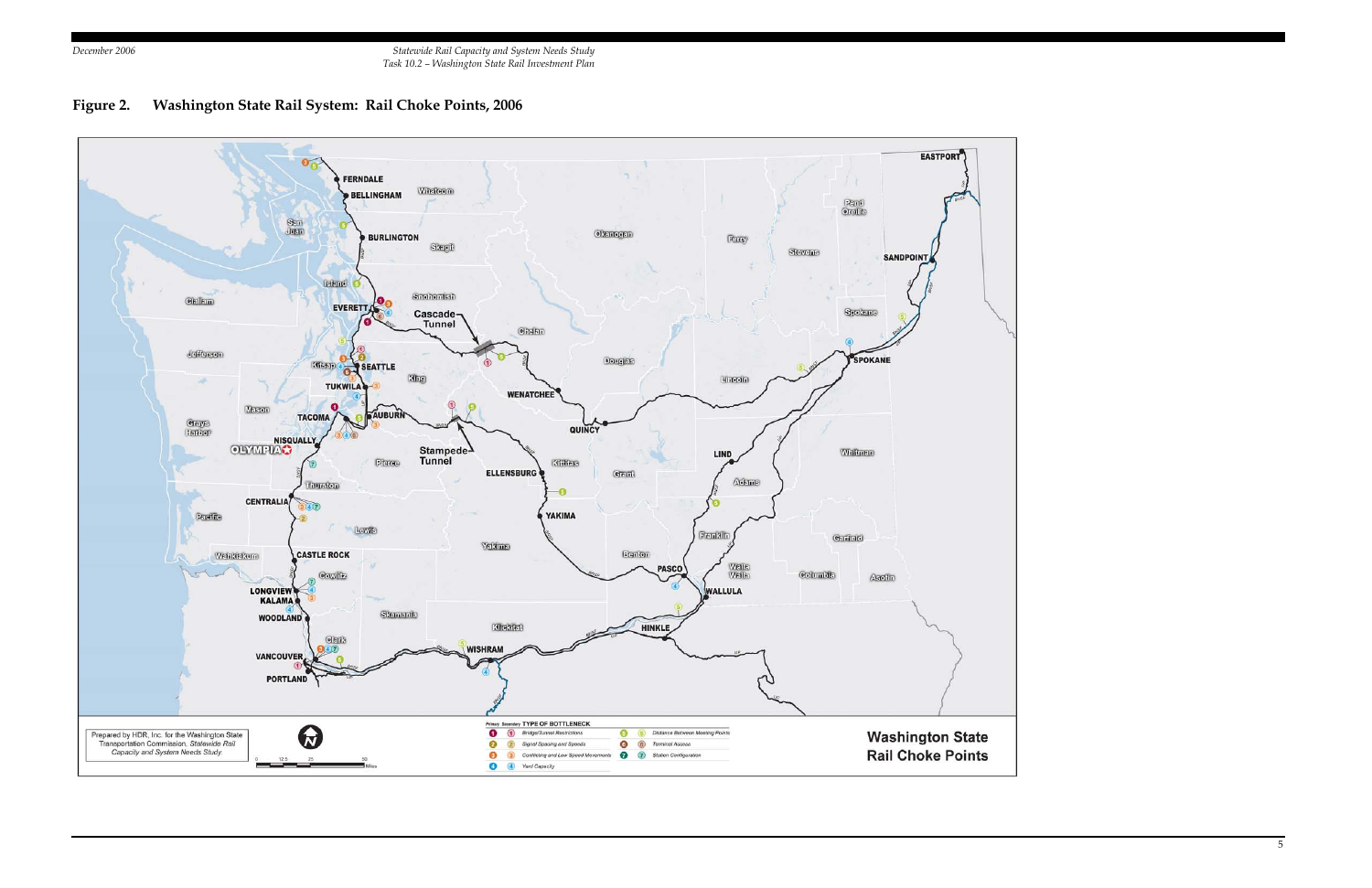<u>.</u>

most congested rail hubs.<sup>1</sup> Other notable choke points shown in the figure include the tunnel over Stampede Pass, which has insufficient clearance for double-stack trains, and bottlenecks moving through Spokane.

The railroads are investing to expand rail line capacity and add new equipment, nationally and in the Pacific Northwest. However, both the BNSF and the UPRR have indicated a preference for addressing capacity problems through operational strategies instead of capital expenditures. The railroads argue that they are at their best as a cost-effective transportation mode when they focus on wholesale "hook-and-haul" services. By handling large volumes over longer distances they can realize economies of scale that keep the cost of individual shipments low. They prefer this approach because it represents less financial risk than expanding mainline infrastructure. Once in place, rail mainline infrastructure must be maintained for decades and cannot be reduced or redeployed to other markets.

The railroads are pursuing a number operational strategies to increase freight "velocity," that is, to increase the volume of freight moved through the system using existing infrastructure. These strategies will have significant impacts on the Washington State rail system. The strategies include:

- Operation of longer trains and higher slot utilization on intermodal trains (e.g., maximizing the number of containers on intermodal flat cars);
- Marketing and operation of single-destination unit trains for carload traffic;
- Consolidation of traffic at central terminals by third parties;
- Elimination of mainline switching wherever possible (i.e., picking up and putting out of individual cars or sets of cars for a specific shippers and receivers while the train is "parked" on the mainline); and
- Transfer of responsibility for branch line switching from the Class I railroads to local short lines wherever possible.

These operating strategies will increase velocity and reduce car cycle times (generating more effective capacity) if certain infrastructure improvements are undertaken. However, they have major implications for Washington State:

• The benefits of longer trains cannot be realized without significant investment in supporting infrastructure. This includes lengthening sidings, building more and longer storage tracks for assembling trains in terminals and yards, and adjusting operations

<sup>&</sup>lt;sup>1</sup> "Freight, Intercity Passenger and Commuter Rail," PowerPoint presentation to the Portland-Vancouver I-5 Transportation and Trade Partnership on May 21, 2002; and "Final Strategic Plan: June 2002," prepared by Willard F Keeney and HDR, Inc. for the Portland-Vancouver I-5 Transportation and Trade Partnership.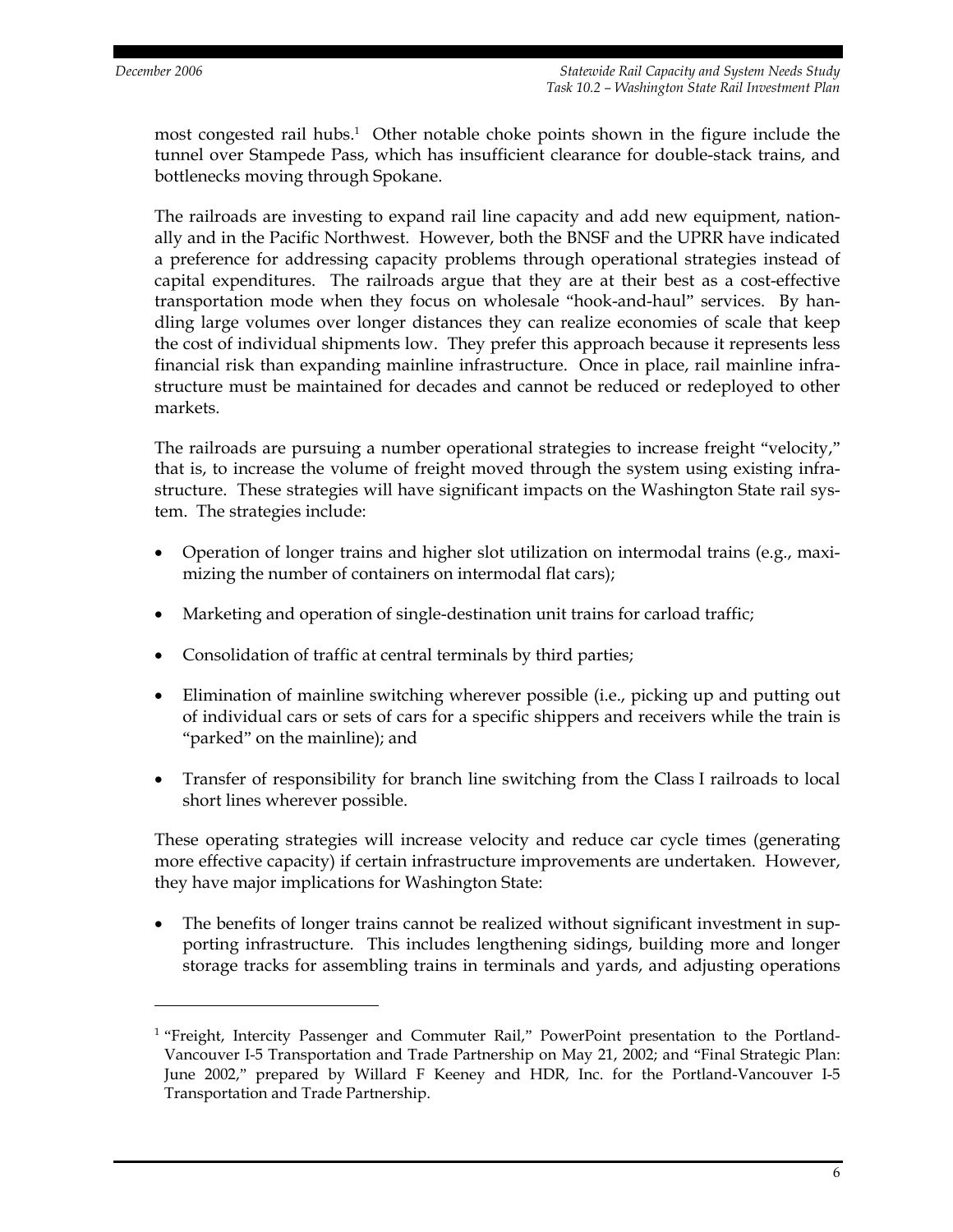to account for the time it takes longer trains to clear grade crossings and entry and egress locations at terminals. In addition, the use of longer and heavier trains will mean more, and more frequent, track maintenance.

- Significant improvements must be made at yards and at access points from the Ports of Seattle and Tacoma. While many of the terminal capacity and access issues that these ports are experiencing are independent of railroad operations (that is, the chokepoints will exist without the shift to longer trains), they will be exacerbated by the shift to longer trains, at least as currently contemplated. For example, assembling an 8,000 foot train as opposed to a 6,000-foot train will require longer lead tracks; longer storage tracks; more switching time on the lead tracks to assemble the train; more time to inspect and air-test the readied train; more time to set-out a bad-order car if one is discovered prior to departure; and more time for the train to depart once a signal to enter the mainline is received. Long slow-moving trains may also block at-grade road crossings located near the yard for an inordinate amount of time.
- The inability to use the Stampede Pass corridor for intermodal trains and the growth in container trade through the ports will put increasing pressure on the north-south I-5 rail corridor. This is and will continue to degrade the performance of passenger trains in the corridor as well as UP's ability to serve its intermodal traffic over track shared with the BNSF. Ultimately, this will affect the availability of competitive rail service from the ports and their potential attractiveness to certain ocean carriers.
- Carload shippers who generate small volumes of cargo and who ship small numbers of carloads to many different destinations will find it harder to get service, will find the service increasingly costly, and will see their service receiving the lowest priority of all the cargo that is being moved. This change in priorities has already been felt by Washington's industrial carload shippers and Eastern Washington's agricultural shippers.
- Many shippers of carload traffic, even those generating high volumes, will need to reorganize their rail facilities and operations to bring them more in line with the operating models of the Class I railroad. Many customers are finding that they must change storage track configurations, change the way they build trains, and change how trains are set for pickup and drop off. In the future, shippers on industrial leads may need to identify opportunities for third-party switching in order to maintain their service.
- Short-line traffic that does not fit the "hook-and-haul" operating strategy of the Class I railroads will find it increasingly difficult to get cars, get timely service, and get low rates, especially for small shipments. It will take more time and cost more for short lines to service their customers. This may affect the long-term financial viability of some of the short lines. In the past, short lines have often compensated by deferring expensive infrastructure maintenance, particularly on low-density lines. This usually compounds the problem by forcing slower train speed and less reliable services – services that cannot compete effectively against trucking, especially for short-haul shipments. Additional financial pressure on short-line railroads may affect the market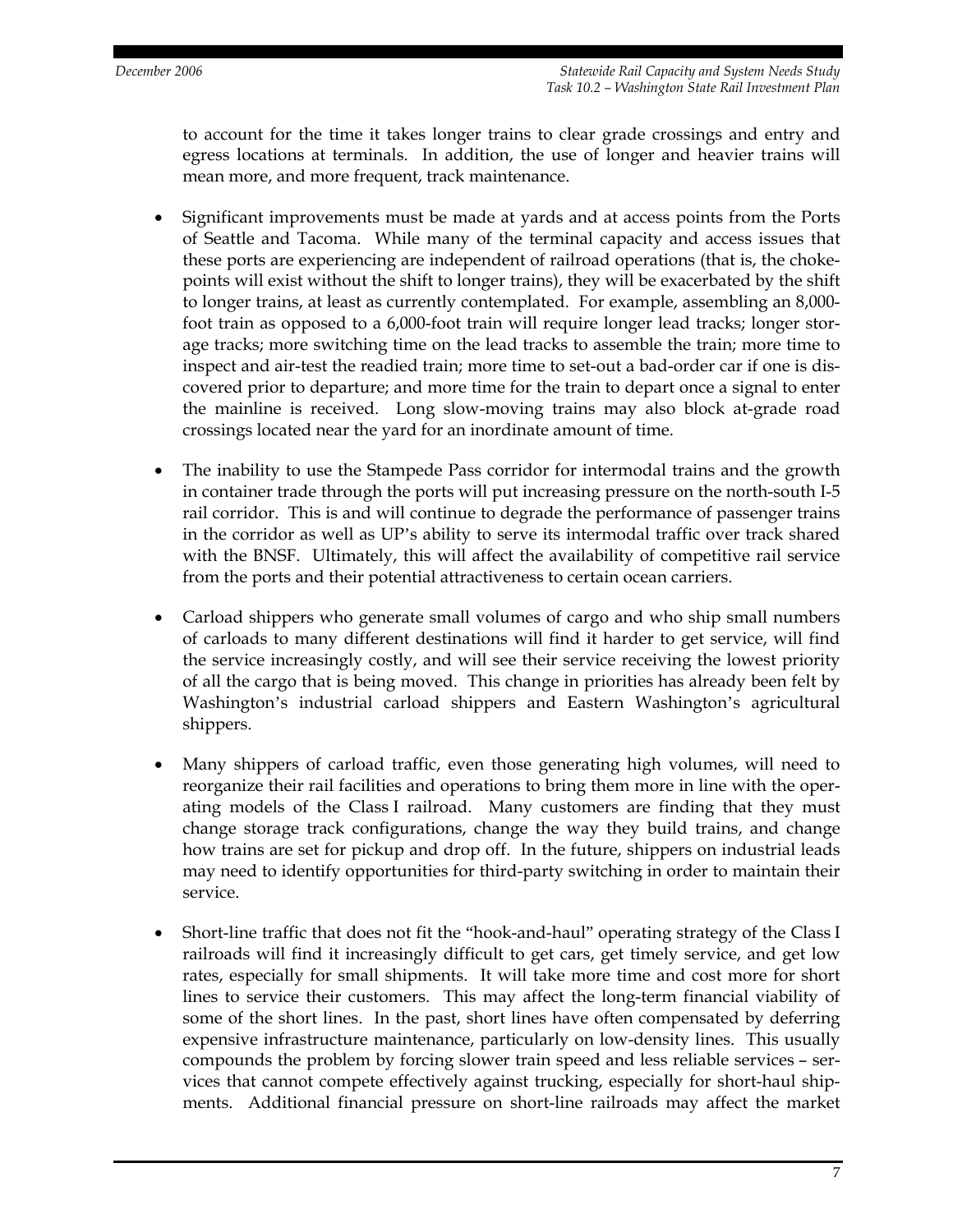share and profitability of agricultural product storage businesses. In the worst cases, the financial pressures might force businesses to relocate or close with a loss of jobs and revenue for the local communities.

- Longer, more frequent trains will create growing conflicts in at-grade crossings throughout the state. Given current traffic patterns, this is expected to be a significant problem along the I-5 corridor. If BNSF crown cuts the Stampede Tunnel, enabling it to route more double-stack intermodal trains over this line, the high traffic flows will be felt in communities from Wenatchee to Yakima through to Kennewick, where there is increasing development.
- Third-party operators are interested in providing short-haul services that connect Washington exporters with the ports or other domestic markets. These services would benefit the State by decreasing truck traffic; however, given the current capacity constraints in the system, the availability of train time slots for short-haul services is expected to be extremely limited.
- Railroads are using pricing to turn aside lower-profit carload freight in favor of intermodal and coal traffic, which can be handled more cost-effectively and profitably in bulk unit trains. In some markets and corridors, international intermodal traffic is squeezing out industrial-carload traffic. Shippers, who are used to being price setters, are now price takers. This is painful change for all shippers, especially captive shippers, who are being forced to rethink their supply chains and markets. This shift is having a noticeable effect in Washington State and the PNW. The Ports of Seattle and Tacoma are major gateways for intermodal traffic moving to and from the Pacific Rim. The strong growth in intermodal traffic is slowly eroding the railroads' capacity to serve local Washington State and Oregon industrial and agricultural carload traffic.

## **Impact of Rail System Issues on Rail Users**

#### **Port and International Trade**

We focus here on international container trade. Bulk cargo exports face their own issues moving through the Ports of Vancouver, Kalama, and Longview as well as through Seattle and Tacoma. Those issues are discussed in a later section focus on freight rail and the agricultural sector.

In the near-term, the throughput capacity of the ports could be affected by a number of rail issues including rail-terminal capacity constraints and choke points accessing the mainlines from the port terminals. The key problems are:

• Intermodal capacity constraints at the Port of Seattle caused by short stub-ended intermodal tracks; short arrival and departure tracks; short switching leads crossing busy streets at-grade; low-speed train movements; short staging tracks; limited ability to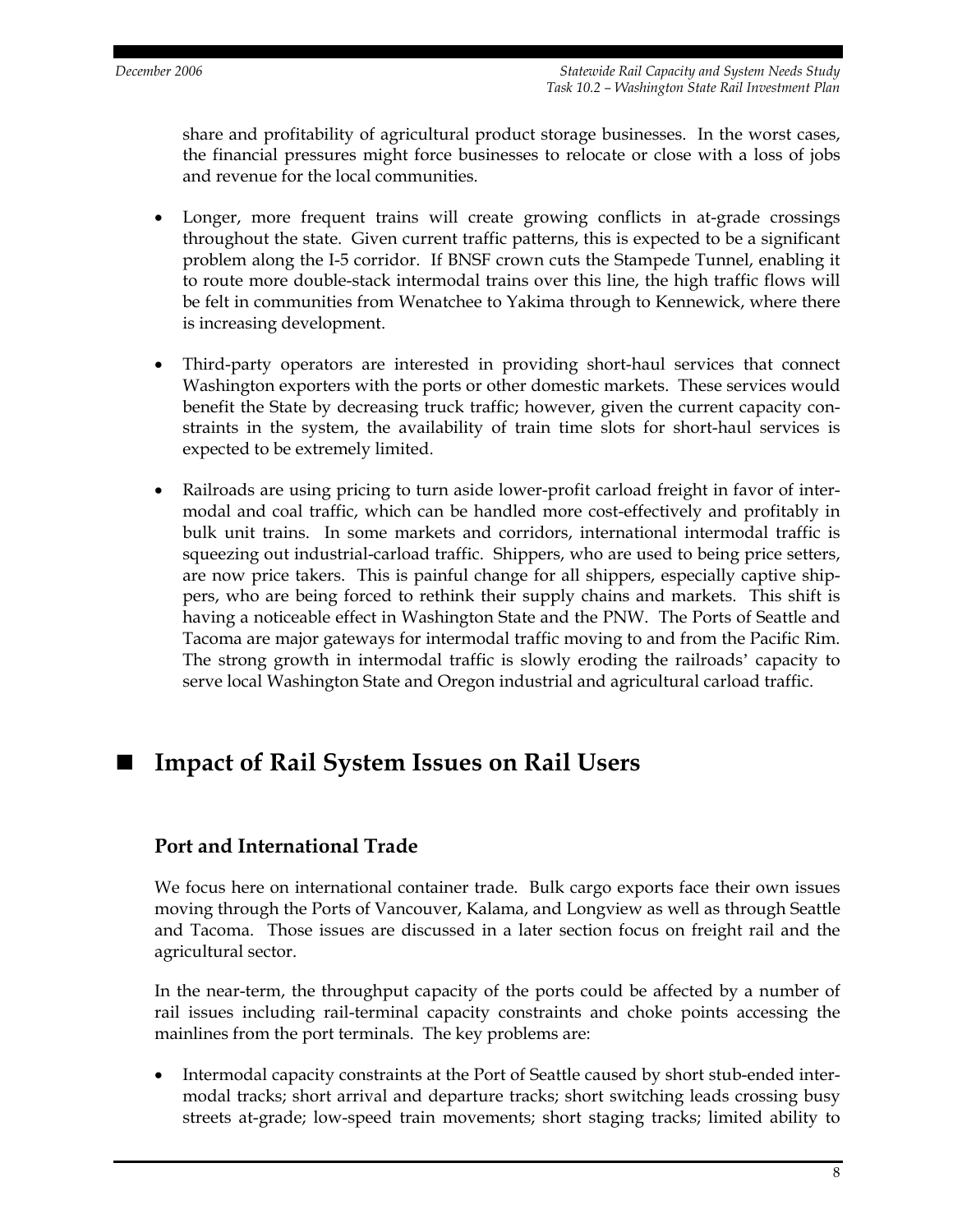move cars between intermodal and staging yards; and dense urban development surrounding their facilities.

- Duwamish corridor access constraints to the Port of Seattle.
- Terminal access problems at the Port of Tacoma through the Tideflats, most notably the current configuration of Bullfrog and Chilcote Junctions, as well as the lack of direct northbound access to the BNSF's mainline at Reservation Junction.
- Capacity choke points on the mainlines between Everett and Tacoma, especially the choke point associated with the double-track Seattle Tunnel, which is located just north of King Street Station in downtown Seattle.

In the longer term, the lack of intermodal capacity in the east-west mainline corridors is likely to be the most significant constraint to growth facing the port and international trade sector. The current routing options are limited by capacity over Stevens Pass. Running times between sidings between Skyhomish and Leavenworth over Stevens Pass will continue to limit capacity on this line even if the ventilation is improved in the tunnel. As intermodal traffic demand grows, the railroads will divert more traffic into the northsouth I-5 corridor to get to the Columbia River Gorge. Sidings along the Gorge routes do not have sufficient length at a sufficient number of locations to accommodate 8,000-foot trains. Opening up Stampede Pass to intermodal traffic and implementing directional running by pairing the Stevens Pass and Stampede Pass lines may be effective strategies to address the needs of the ports to move intermodal traffic.

#### **Agriculture and Food Products**

The three major components of this market sector are: 1) Midwest grain exporters; 2) Washington agricultural shippers using the Columbia River and Puget Sound ports to export products to international and domestic U.S. markets; and 3) the food products industry, especially the growing wine industry of the Columbia Valley. Rail traffic in this market sector is dominated by unit trains serving Midwest grain exporters using the Columbia River and Puget Sound ports. The Class I railroads have also been encouraging Washington State grain and other bulk agricultural shippers to consolidate shipping points so that the railroads can operate more unit trains. Notable examples of this trend are the Ritzville loading facility and the new Rail Ex service. Both of these examples involve third parties, which assemble shipments from a number of business, then assemble them at a central location before handing them over to the Class I railroads for the long-haul move.

Specific problems on the primary agricultural products routes through the State that affect all shippers that use these lines include:

• Short sidings that cannot accommodate longer trains and inadequate siding spacings or sidings that require trains to slow down when entering them on the BNSF Columbia River Gorge route. These capacity constraints create operational problems downstream by causing westbound trains to miss schedule windows when they move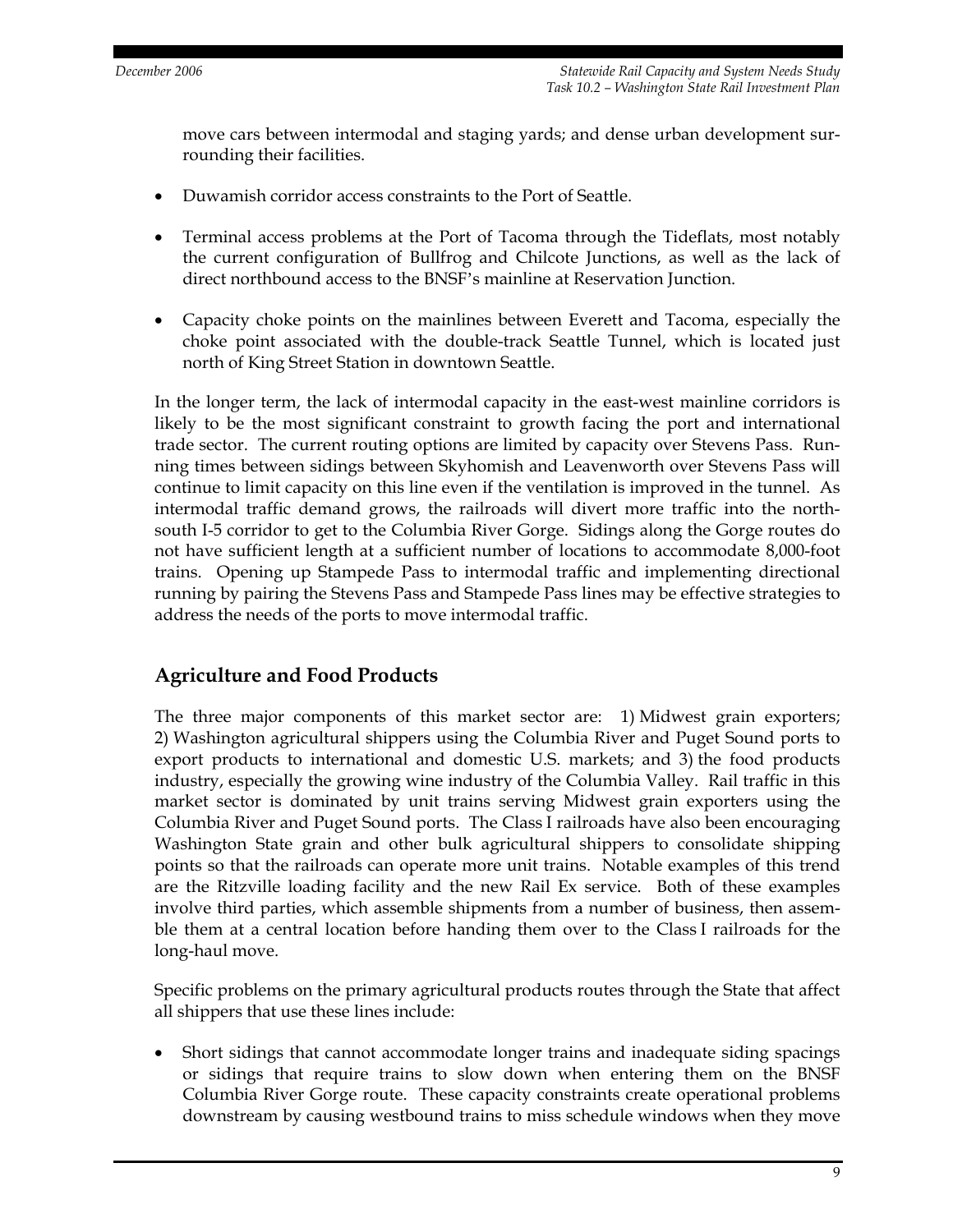through the Portland/Vancouver Triangle and into the I-5 rail corridor. There is also limited capacity on the UPRR line between Wallula and Sandpoint, Idaho caused by inadequate siding lengths and spacing along the line.

- Low-speed trains moving through Portland/Vancouver area block Portland-Seattle trains, including passenger rail trains, for long periods. Likewise, trains stopping on the mainline outside Vancouver to change crews block the mainline tracks and significantly reduce effective throughput capacity of the I-5 corridor. The problems are compounded track configuration problems through Vancouver and Portland area that cause trains to block mainline movements and reduce effective capacity.
- Limited access to the grain elevators, lack of long industrial tracks adjacent to the mainline, and limited yard and unloading track capacity at Kalama and Longview require trains to stop on the main tracks for extended periods.
- At Centralia, BNSF currently interchanges trains (changes crews) with the Puget Sound & Pacific Railroad on the BNSF mainline. Movement to and from the mainline is restricted to 10 mph, blocking one of the two main tracks and many at-grade road crossings within Centralia for significant periods.
- Short lead tracks at the Port of Seattle's Cargill grain elevator require trains to block a main track when arriving or departing the grain elevator.

There are also problems that within-state agricultural shippers face that are unique to their situation. Historically, many Washington agricultural shippers, particularly grain shippers, have moved their products to elevators and storage facilities that were built adjacent to rural branch lines, most of which are today operated by short lines. The storage facilities and the short lines have developed relationships that rely on the financial health of both entities. Many of these short lines have not generated enough revenue to maintain their tracks. As track is downgraded, safe operating speeds decline, and the service that shippers receive no longer meets their needs. Those who can, shift to truck, transferring their product to another storage location where they receive better rail service. Over time, this has undermined the financial viability of the storage facilities on low-density short lines as well as the short lines themselves. The problem has been exacerbated by the changing business model of the Class I's, which favors unit train operations, and the growth in other more profitable intermodal traffic that uses the available mainline capacity. In the long run, shippers need viable transportation options to stay competitive and stay in business. This may include rail, but in some cases it may involve shifts to truck or barge. In considering cases where preservation of rail service is desirable, the State may wish to consider actions that help rationalize the short-line system, improving overall operations and velocity, keeping costs down, and minimizing the amount of additional truck traffic.

#### **Industrial Carload Shippers**

The industrial carload market segment was the mainstay of the rail business until the development of intermodal service and bulk unit-train services. It is still a large market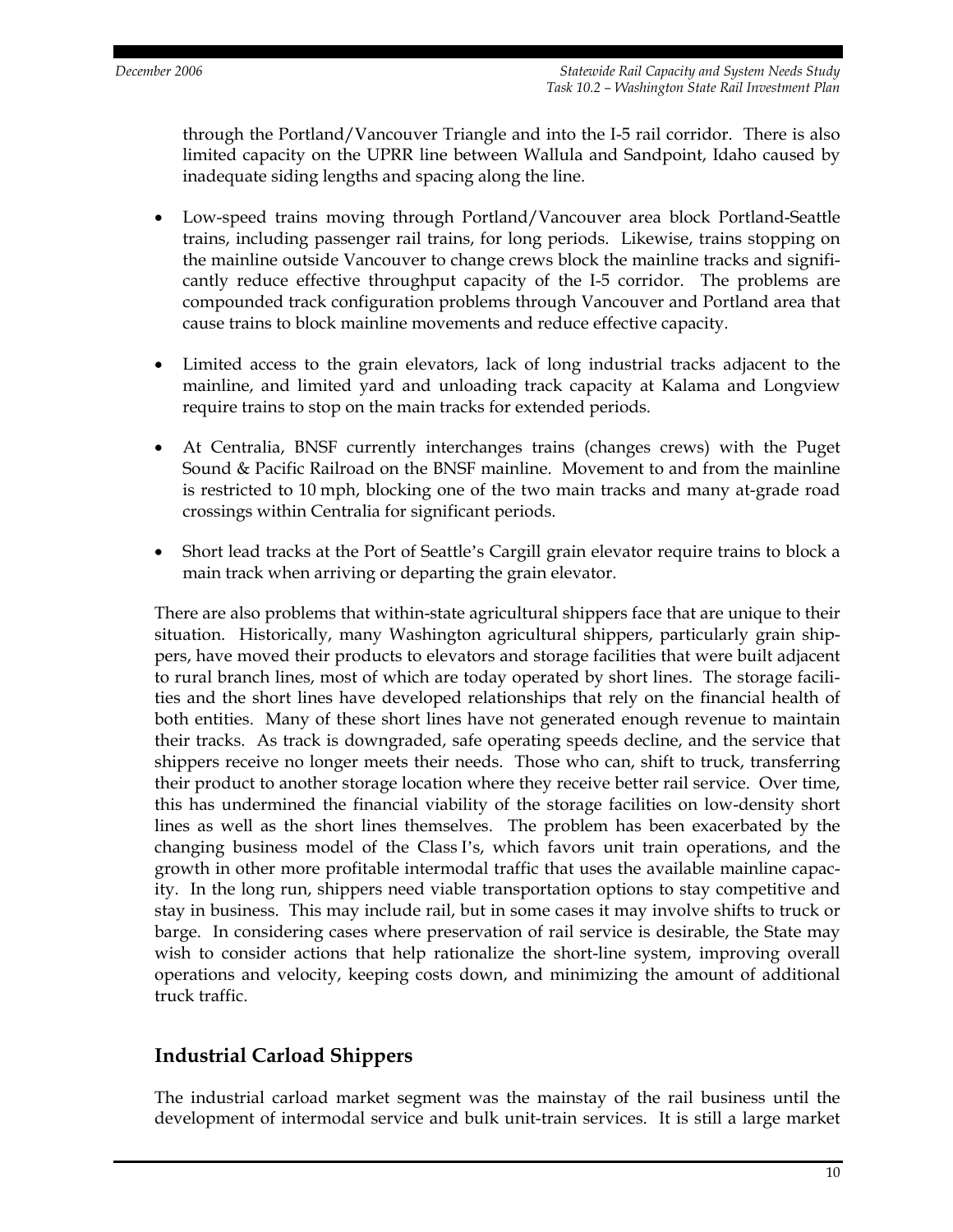for the railroads nationally and in the PNW, especially for the UPRR. In Washington State, there are businesses throughout the state that are located along the mainlines and along industrial leads and spurs that rely on traditional carload rail service because of the nature of the commodities they ship and the markets they are trying to reach. Many of these are low-volume shippers, but high-volume shippers are experiencing some of the same service issues and problems as low-volume shippers. Even when shippers generate high volumes of traffic, destination management is an issue. Moving dozens of carloads out of Washington State to a single Midwest or East Coast destination for a high-volume shipper is cost-effective and profitable for a Class I railroad; but moving dozens of carloads out of Washington State to a many Midwest or East Coast destinations may be less cost-effective and profitable.

In general, the industrial carload market in Washington will experience healthy growth in the next decades. Interviews with shippers conducted during the first phase of the study indicate that most shippers expect their businesses and volume of freight shipments to grow, and freight forecasts prepared for this study show growth in this market. However, many of these shippers report that they are paying higher prices, are getting lower quality service, and are often having business turned away. These shippers substitute truck for rail when they can, but for shippers of bulky semifinished products or primary materials, trucking may not be feasible or cost-effective. In the longer term, there is a risk that Washington State will lose some of these businesses to relocation or closure.

If industrial carload shippers want to continue to use rail, they may need to reorganize their rail facilities or make arrangements to consolidate their shipments with those of other rail shippers. Many shippers, even those with high traffic volumes, have track configurations at their plants and warehouses that are not compatible with the Class I railroads preferred, high-volume, hook-and-haul operations. For example, their storage track configurations may not allow for efficient switching of cars to and from the mainline. The Class I railroads are pushing shippers, wherever possible, to reorganize and upgrade their tracks and track layout to improve switching efficiency.

Where track configurations cannot be changed or upgrades are not cost-effective, a second option may be for the shipper to arrange with a third-part switching railroad to move cars from the shipper's location to the nearest rail consolidation terminal.

A third option is to move industrial shippers into new or existing rail-served industrial parks where carload lots from a number of businesses can be combined into a wholesalesized consist. Rebuilding track and relocating businesses is costly, and many Washington State industries will require outside financial assistance to make these changes.

A fourth option is to use transload centers. This works well for shippers who send and receive freight in less-than-carload quantities and can ferry their commodities between a railyard and their plant by truck. Lumber, plastic pellets, feed, and some chemical products can be handled cost-effectively through transload centers. However, both consolidation and transload centers must be located and designed with sufficient storage and siding track so that pick-up and put-out operations do not block the mainline. Again, the costs of these facilities is high, they need a strong business plan to ensure that they can generate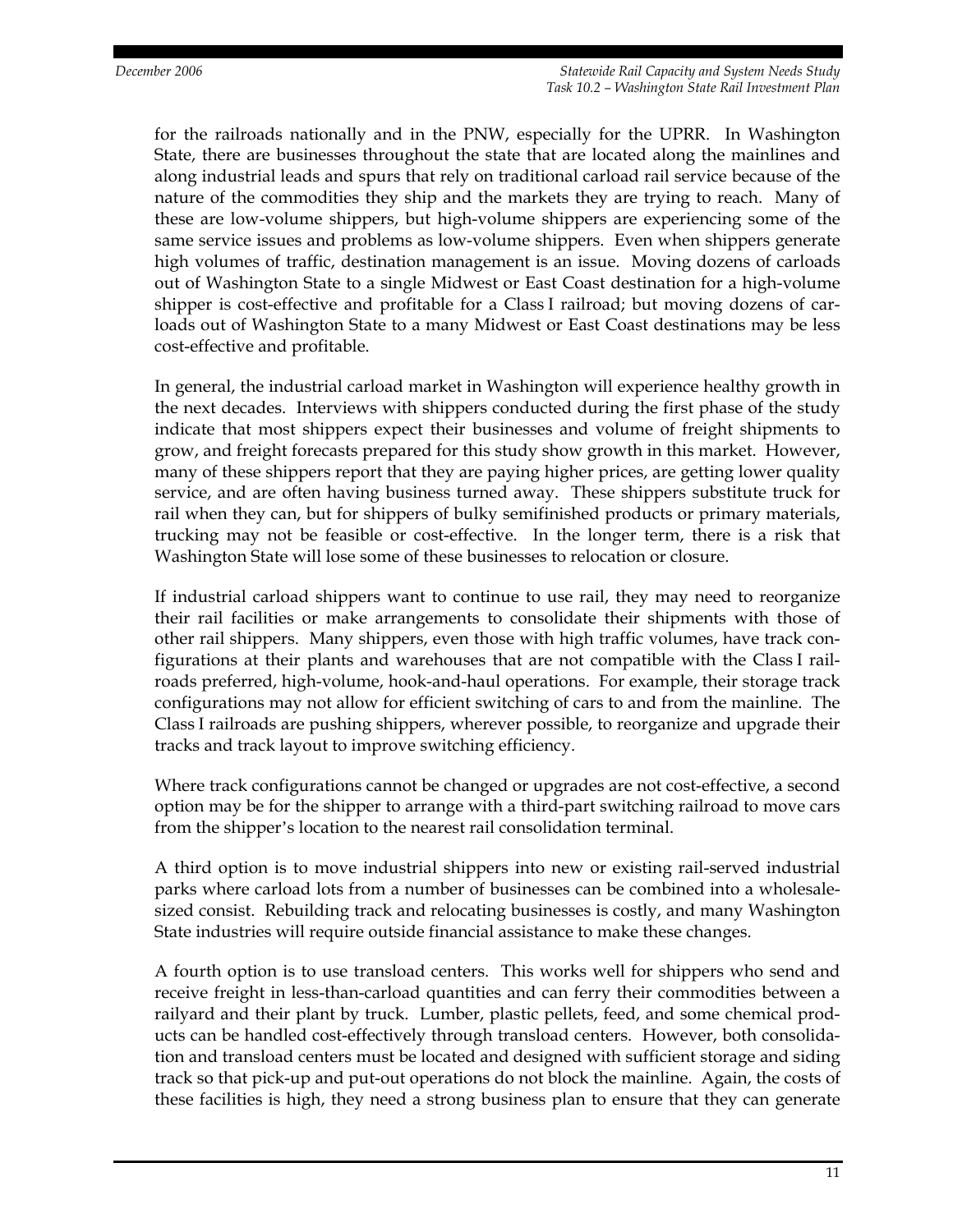sufficient revenues, and none are feasible if the railroads cannot keep pace with economic growth and handle the freight across the PNW and the U.S.

A related problem facing the industrial carload market is yard capacity. As the railroads move to longer trains, cars spend more time in the yard because there are less frequent trains to haul them out. This creates yard congestion, increases shipping time, may dramatically increase car-hire costs, and can decrease pick-up and delivery reliability. Yards with short switching leads and inadequate arrival/departure track lengths – like individual industry sidings – will contribute to congestion on the mainline because the longer trains must occupy the mainline track for more time.

#### **Passenger Rail**

The passenger rail sector covers both intercity rail and commuter rail. While serving different markets with different service requirements, both intercity and commuter rail require:

- Frequency of service and service at appropriate times of day. The trains need to run when people want to travel and they need to run often when people want to travel.
- High-speed services. Both intercity and commuter rail need to be able to transport passengers at speeds that produce overall travel times that are at least competitive with auto travel. Intercity rail travel times should compete with the local air city-pair service.
- Reliability at an appropriate cost. The trains need to run on-time and at a cost, including out-of-pocket cost and the cost of transfer and waiting time, that is commensurate with the frequency, times, speed, and reliability of the service.

Both Sound Transit and the Amtrak services that are provided in the State have developed service and operating plans with these goals in mind. In addition, both have experienced growth in ridership as they have added trains. However, achieving these performance goals when the passenger trains share track with freight trains is difficult.

The choke points and operational problems in the north-south I-5 rail corridor have been well documented. These bottlenecks must be eliminated for the Amtrak *Cascades* to achieve its service objectives. It is generally agreed by the passenger and freight rail operators that these improvements must be made in the short- to medium-term and that the additional capacity will benefit all users of the I-5 rail corridor – passenger and freight. But as the Amtrak service moves towards a truly high-speed and reliable service (beyond Timetable C), the improvements will increasingly be for the benefit of the passenger system only. And the demand for passenger service is likely to grow in the short-term, as a result of rising fuel costs and freeway congestion. In examining the potential benefits to the State of supporting passenger rail programs, it will be important to take into account the environmental benefits, the congestion benefits, and the investments already made in the rail system and the highways.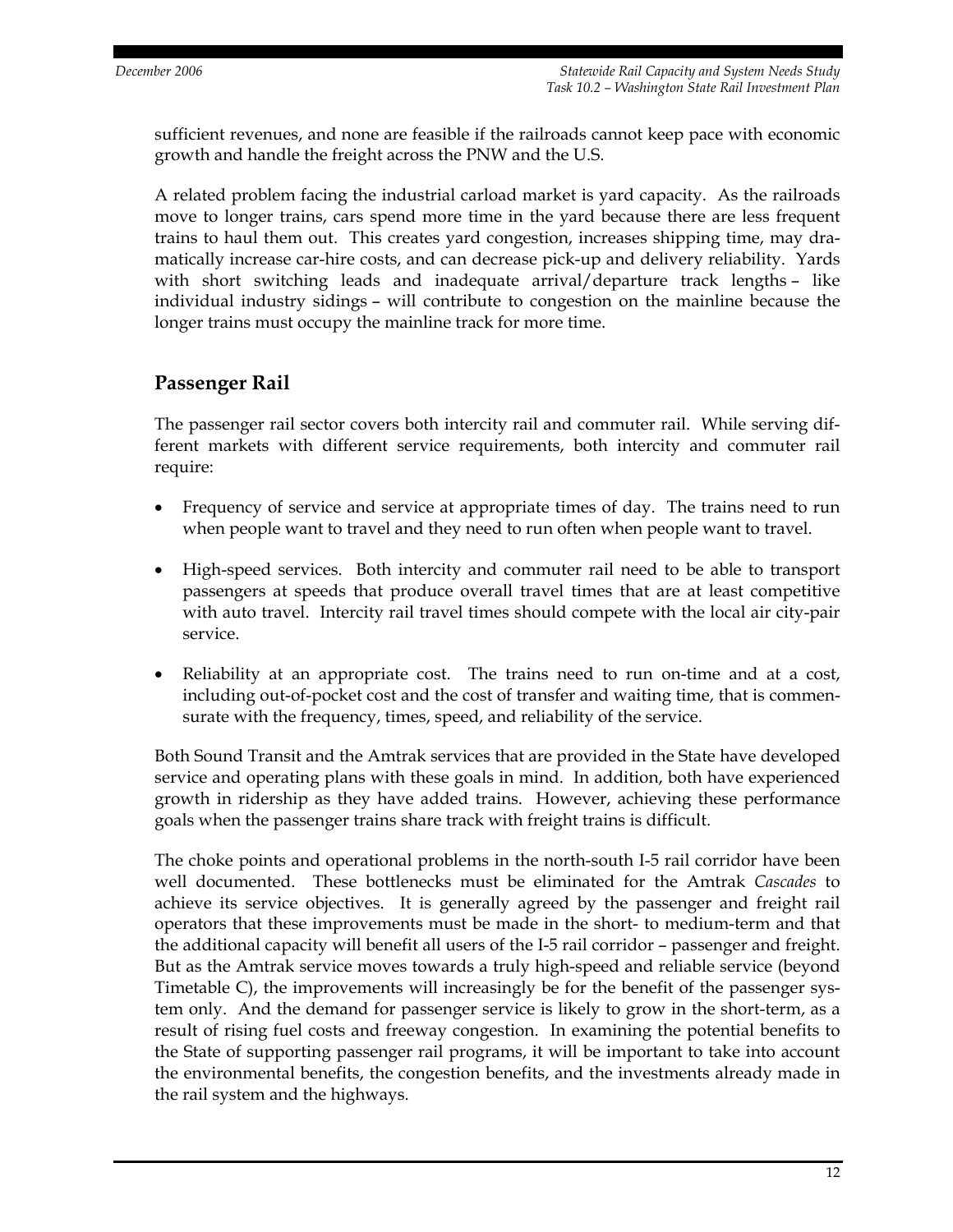# **Investment Strategies that Can Address Rail System Needs**

Table 2 presents recommended investment strategies that would address the needs of each of the Washington State rail user groups as outlined in the previous section. This is followed by a list of high-priority investments that resolve major system capacity constraints. System capacity constraints and choke points in key corridors affect all users of the rail system, especially to the extent that they cause the Class I railroads to "ration" capacity and provide priority service to the most profitable customer segments. It is important to note, however, that additional capacity alone will not resolve the issues facing many Washington State rail shippers in traditional, low volume carload markets. Class I railroads are likely to continue to move in the direction of the business models they are currently pursuing even if capacity constraints are relieved. However, additional capacity in the system, especially if it is purchased with significant contributions by the State, may be linked to opening the network for new third party services. These services can provide new revenue sources for the Class I railroads that could be attractive if capacity is not constrained.

The types of strategies that are described in Table 2 can be grouped into the following categories:

- Assistance to shippers or community-based economic development entities to construct rail improvements or consolidation facilities off of the mainline rail system;
- Assistance to develop new intermodal terminal facilities that may or may not be owned and operated by a single rail carrier;
- Investments in mainline capacity;
- Investments to resolve choke points and access problems; and
- Community impact mitigation.

There are a number of program ideas that are contained in the descriptions of the investment strategies:

• When assistance is provided to shippers, short lines, third party service providers, or community-based economic development entities, it is recommended that this be done through a formal call for projects with clear eligibility criteria and a designated managing entity for the project. These entities will need to provide a significant share of the funding for the project. If there is not a private entity proposing the project, it is recommended that the managing entity by a Rail Improvement District or a Public Port Authority. The managing entity should present a business plan for the project that demonstrates service agreements from a rail carrier and commitments from shippers to use the service.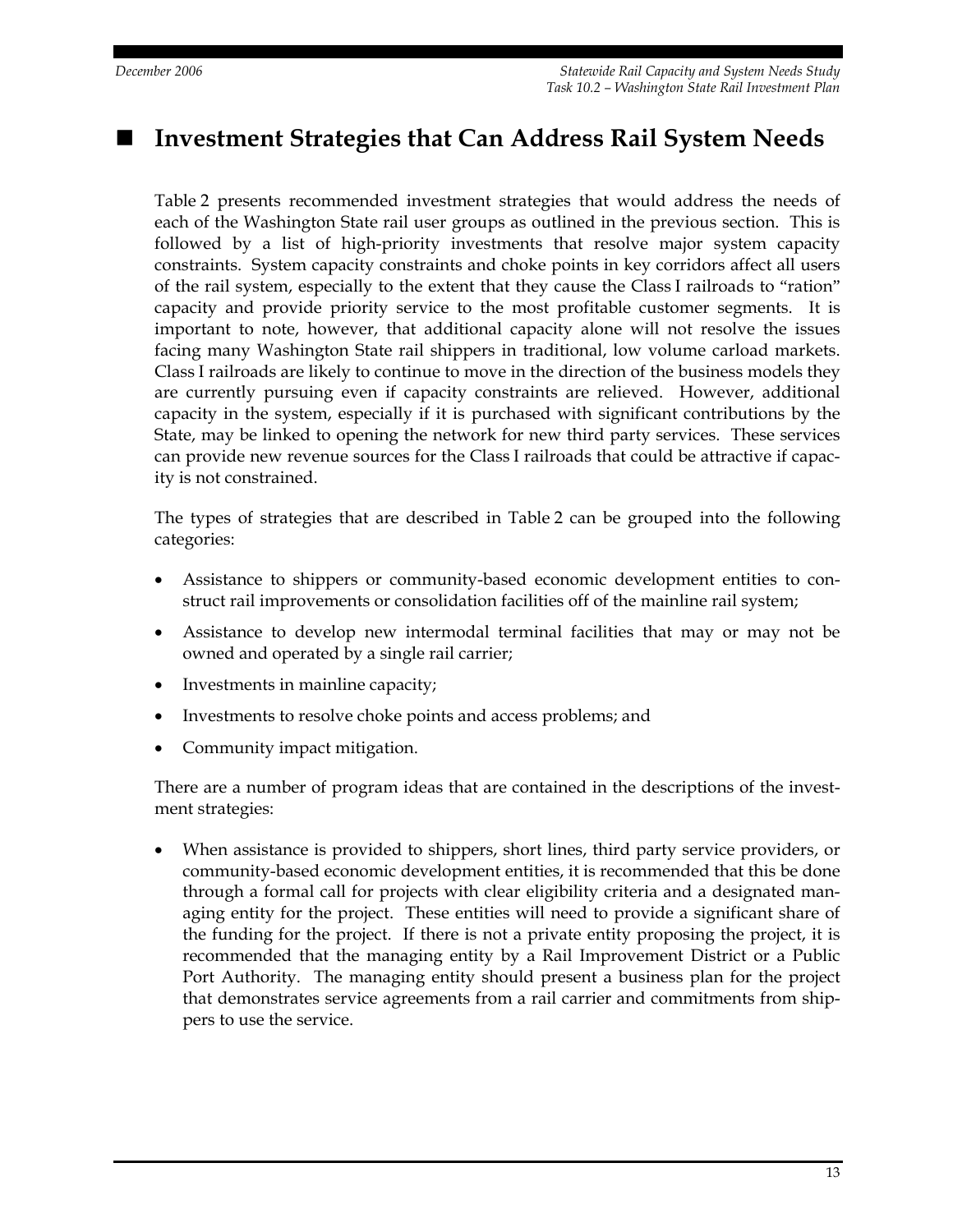### **Table 2. Examples of Projects Addressing the Rail Service Needs of Washington State Rail Users**

| <b>Possible Strategies</b>                                                                                                                                                                                                                                                                                                                                     | Possible Projects/Actions                                                                                                                                                                                                                                                                                                                                          |  |
|----------------------------------------------------------------------------------------------------------------------------------------------------------------------------------------------------------------------------------------------------------------------------------------------------------------------------------------------------------------|--------------------------------------------------------------------------------------------------------------------------------------------------------------------------------------------------------------------------------------------------------------------------------------------------------------------------------------------------------------------|--|
| <b>Industrial Manufacturers</b>                                                                                                                                                                                                                                                                                                                                |                                                                                                                                                                                                                                                                                                                                                                    |  |
| Offer financial assistance and technical assistance to shippers<br>for site improvements. Assistance can be in the form of tax-<br>exempt bond financing repaid with user fees, industrial<br>development tax credits, or CERB assistance.                                                                                                                     | New on-site storage track.<br>$\bullet$<br>Site access improvements off mainline.<br>New loop tracks on-site.                                                                                                                                                                                                                                                      |  |
| Provide assistance for development of industrial carload<br>transload/consolidation facilities, including financial assistance<br>programs (similar programs to those described for site<br>improvements), site identification; investments in supporting<br>infrastructure (both through CERB and state DOT programs),<br>and expedited permitting processes. | Proposed carload consolidation facilities in the South Sound<br>area - possibly a rail-served industrial park for carload<br>consolidation to rationalize a dispersed, low-density system of<br>carload shippers near Tacoma and provide more efficient rail<br>service for these customers.                                                                       |  |
| Develop rail improvement districts for service preservation on<br>low density lines. This could include expansion of the existing<br>Local Rail Assistance program or new financing programs<br>targeted to these districts.                                                                                                                                   |                                                                                                                                                                                                                                                                                                                                                                    |  |
| Ports and International Trade                                                                                                                                                                                                                                                                                                                                  |                                                                                                                                                                                                                                                                                                                                                                    |  |
| Develop a comprehensive strategy to increase State's east-<br>west rail capacity in partnership with Class I railroads, ports,<br>and Federal government.                                                                                                                                                                                                      | Investments that resolve high-priority east-west bottlenecks,<br>such as crown cutting the Stampede Pass Tunnel to allow<br>double-stack trains and providing supporting infrastructure<br>and grade separations to allow for increased usage of this<br>line.                                                                                                     |  |
|                                                                                                                                                                                                                                                                                                                                                                | Advocate for Federal funding of high-priority east-west<br>bottlenecks and designation as Corridors of National<br>Significance. An example would be the development of a<br>high-capacity corridor over Stampede Pass with a new tunnel,<br>lengthened sidings, construction of new track from Lind to<br>Ellensburg, and other downstream capacity improvements. |  |
|                                                                                                                                                                                                                                                                                                                                                                | Investments that resolve high-priority north-south bottlenecks,<br>such as completing the Vancouver Rail Project that provides<br>access to east-west corridors for trade traffic.                                                                                                                                                                                 |  |
|                                                                                                                                                                                                                                                                                                                                                                | Advocating to railroads and ports beneficial operating<br>strategies such as directional running (e.g., running<br>directionally on Stevens Pass line and Stampede Pass line<br>after crown cutting Stampede Pass) and scheduling<br>alternatives.                                                                                                                 |  |
|                                                                                                                                                                                                                                                                                                                                                                | Expedited permitting processes for projects that eliminate<br>high-priority bottlenecks.                                                                                                                                                                                                                                                                           |  |
| Increase domestic and international intermodal terminal<br>capacity through financial assistance, identification of and<br>local advocacy for sites, and development of expedited<br>permitting processes.                                                                                                                                                     | • Work with Port of Seattle and Port of Tacoma to investigate<br>potentially feasible sites for new near-dock/off-dock<br>intermodal terminals.                                                                                                                                                                                                                    |  |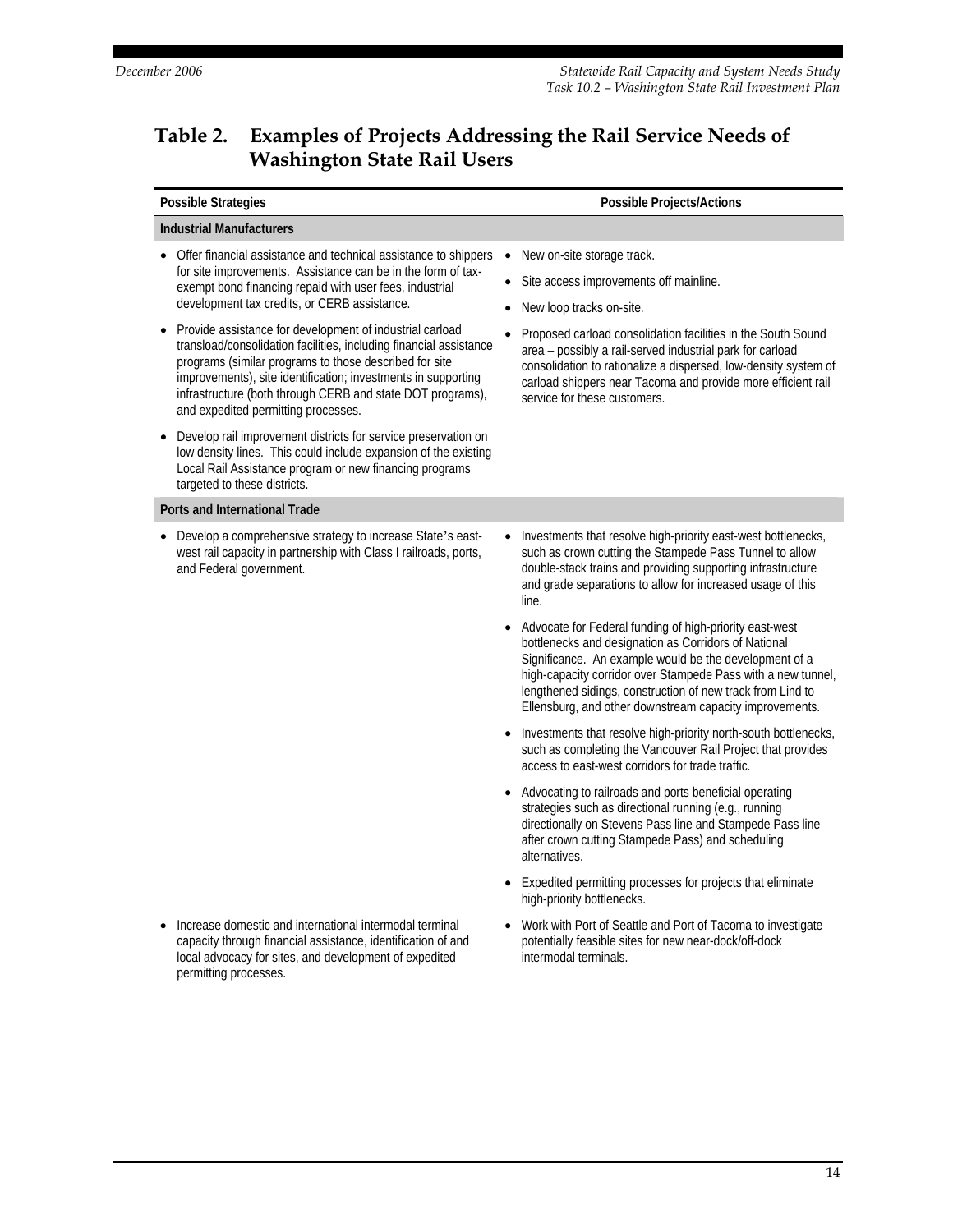#### **Table 2. Examples of Projects Addressing the Rail Service Needs of Washington State Rail Users (continued)**

| <b>Possible Strategies</b>                                                                                                                                                                         | <b>Possible Projects/Actions</b>                                                                                                                                                                       |  |  |  |
|----------------------------------------------------------------------------------------------------------------------------------------------------------------------------------------------------|--------------------------------------------------------------------------------------------------------------------------------------------------------------------------------------------------------|--|--|--|
| Ports and International Trade (continued)                                                                                                                                                          |                                                                                                                                                                                                        |  |  |  |
| Partner with ports, Class I railroads, and third-party switchers<br>to resolve critical port access bottlenecks.                                                                                   | Port of Vancouver Rail Extension Project (providing direct<br>$\bullet$<br>access to the Port from the Columbia River Corridor<br>eliminating mainline diamond crossings on the I-5 Rail<br>Corridor). |  |  |  |
|                                                                                                                                                                                                    | Advocating to railroads and ports beneficial operating<br>strategies.                                                                                                                                  |  |  |  |
|                                                                                                                                                                                                    | Expedited permitting processes for projects that eliminate<br>high-priority bottlenecks.                                                                                                               |  |  |  |
| Partner in community impact mitigation to allow for higher rail<br>traffic associated with international trade.                                                                                    | Rail crossing grade separations along the Stampede Pass<br>$\bullet$<br>line to accommodate increased traffic associated with crown<br>cutting the tunnel.                                             |  |  |  |
| <b>Agriculture and Food Products Businesses</b>                                                                                                                                                    |                                                                                                                                                                                                        |  |  |  |
| Encourage formation of Railroad Transportation Improvement                                                                                                                                         | Track upgrades to meet specified service objectives;<br>$\bullet$                                                                                                                                      |  |  |  |
| Districts (under existing or expanded TID authorities) to assist<br>rail carriers and shippers in low density agricultural and<br>industrial carload corridors. Districts should receive financial | Maintenance of rights-of-way and track owned by the State or<br>$\bullet$<br>district: and                                                                                                             |  |  |  |
| assistance through the Local Rail Assistance program.                                                                                                                                              | Development of consolidation facilities, including collaborative<br>$\bullet$<br>work with multiple interested parties (such as the Railex<br>project).                                                |  |  |  |
| Passenger Rail Users                                                                                                                                                                               |                                                                                                                                                                                                        |  |  |  |
| Continue to support incremental development of high-quality<br>intercity passenger rail programs where documented demand                                                                           | Partner with Class I railroads in mainline infrastructure<br>$\bullet$<br>improvements that provide positive benefit-cost tradeoffs.                                                                   |  |  |  |
| exists and high levels of farebox recovery of operating and<br>maintenance costs can be achieved.                                                                                                  | Identify traffic thresholds and key track segments were<br>$\bullet$<br>separating passenger rail and freight rail on their own track is<br>cost-beneficial.                                           |  |  |  |
|                                                                                                                                                                                                    | Advocate alternative operating strategies to the Class I<br>٠<br>railroads that will increase combined operating efficiencies for<br>passenger and freight rail.                                       |  |  |  |
|                                                                                                                                                                                                    | Give priority to projects that provide benefits to freight and<br>passenger rail service.                                                                                                              |  |  |  |

Source: Cambridge Systematics, Inc.; and HDR, Inc., 2006.

- When funding is provided to shippers, short lines, third party service providers, or community-based economic development entities alternatives to direct investment should be considered. Under new provisions of the Federal surface transportation legislation it may be possible to create tax exempt financing opportunities using private activity bonds and have the bonds repaid with revenues from the project. Other types of financial assistance, such as investment tax credits, or loan guarantees should be investigated prior to direct investment.
- In most cases, it will be difficult to justify the State being a major investor in mainline capacity that will be owned by private businesses. There are constitutional limitations and the evaluation framework recommended in this study will generally show that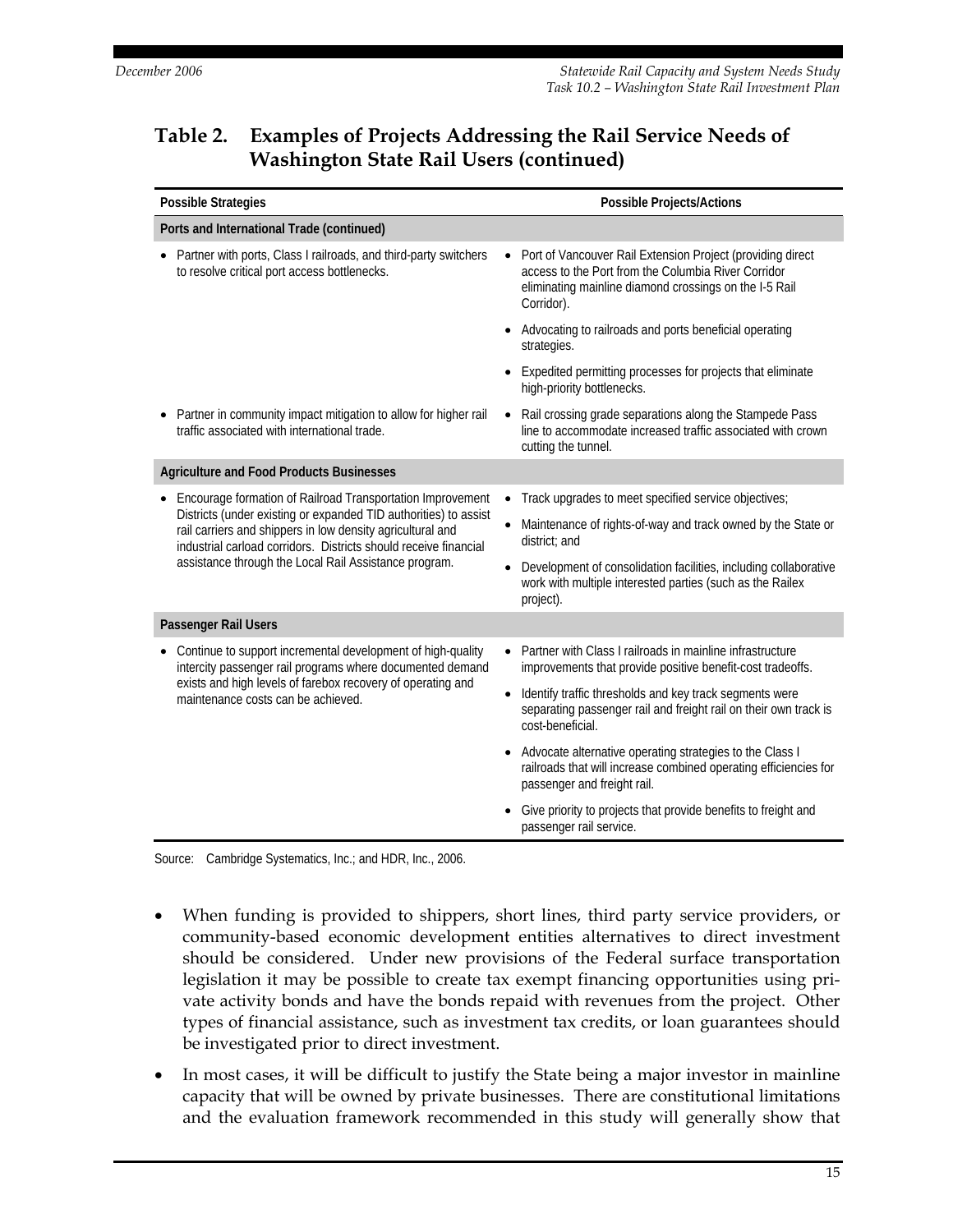only a modest role for the State will be justified for these types of projects. Therefore, the State must use these types of investments strategically. State investments in mainline capacity can involve trading "value for value"; that is, they can be investments in projects in which the overall benefit evaluation from the State's perspective would suggest a small role in the project but the State might consider a larger role in exchange for Class I concessions on other projects or services in the State. Wherever possible, the State should investigate innovative financing options as a way to leverage its participation in major mainline capacity projects. An example of this approach would be to finance the project using a mix of tax exempt debt instruments available to the State or private activity bonds and charging the railroads a "user fee" to generate the revenues to repay the bonds. This can significantly reduce the cost of financing for a project as compared to private financing and also keeps the debt off the books of the railroad users.

Table 3 lists some of the worst choke points in the Washington State rail system, which affect many rail users, and projects that could help relieve these strategic choke points. Table 4 provides a more complete description of these projects and their potential benefits.

| <b>Choke Points</b>                                                           | <b>Potential Projects</b>                                                                                             |
|-------------------------------------------------------------------------------|-----------------------------------------------------------------------------------------------------------------------|
| Port of Seattle Access and Argo Yard Operations                               | Duwamish Corridor and Second Lead Improvements                                                                        |
| Mainline access to Port of Tacoma                                             | Tacoma Tideflats Improvements: North Wye Connection,<br><b>Puyallup River Crossing</b>                                |
| Port of Vancouver access                                                      | Port of Vancouver Rail Extension Project                                                                              |
| 1-5 Corridor and access to Ports of Kalama and Longview                       | Kelso to Martins Bluff Third mainline                                                                                 |
| I-5 Corridor Centralia-Chehalis Segment                                       | Centralia-Chehalis Rail Corridor Consolidation Project<br>(Blakeslee Junction)                                        |
| I-5 Corridor-Everett and Delta Yard Segments                                  | Everett Passenger Rail Speed Improvements and Delta<br><b>Yard Expansion</b>                                          |
| I-5 Corridor-Bellingham segment                                               | Bellingham Mainline Track realignment                                                                                 |
| East-West Corridor: Stampede Pass                                             | Stampede Pass High-Capacity Rail Improvement Project<br>(including Lind-Ellensburg connection)                        |
| East-West Corridor: Spokane Improvements and Spokane<br>to Sandpoint Corridor | Bridging the Valley Projects, including improving mainline<br>capacity, 72 grade crossings, additional trackage, etc. |
| Lack of yard capacity in South Sound Region                                   | Proposed carload consolidation facilities in the South<br>Sound area                                                  |
| Congestion at Vancouver (WA) Yard, including safety<br>concerns               | Vancouver Rail Project                                                                                                |
| Seattle to Portland Freight/Passenger Train conflicts                         | WSDOT Point Defiance Bypass Phase 1 Project                                                                           |

#### **Table 3. Major Choke Points in the Rail System and Potential Projects to Increase Capacity**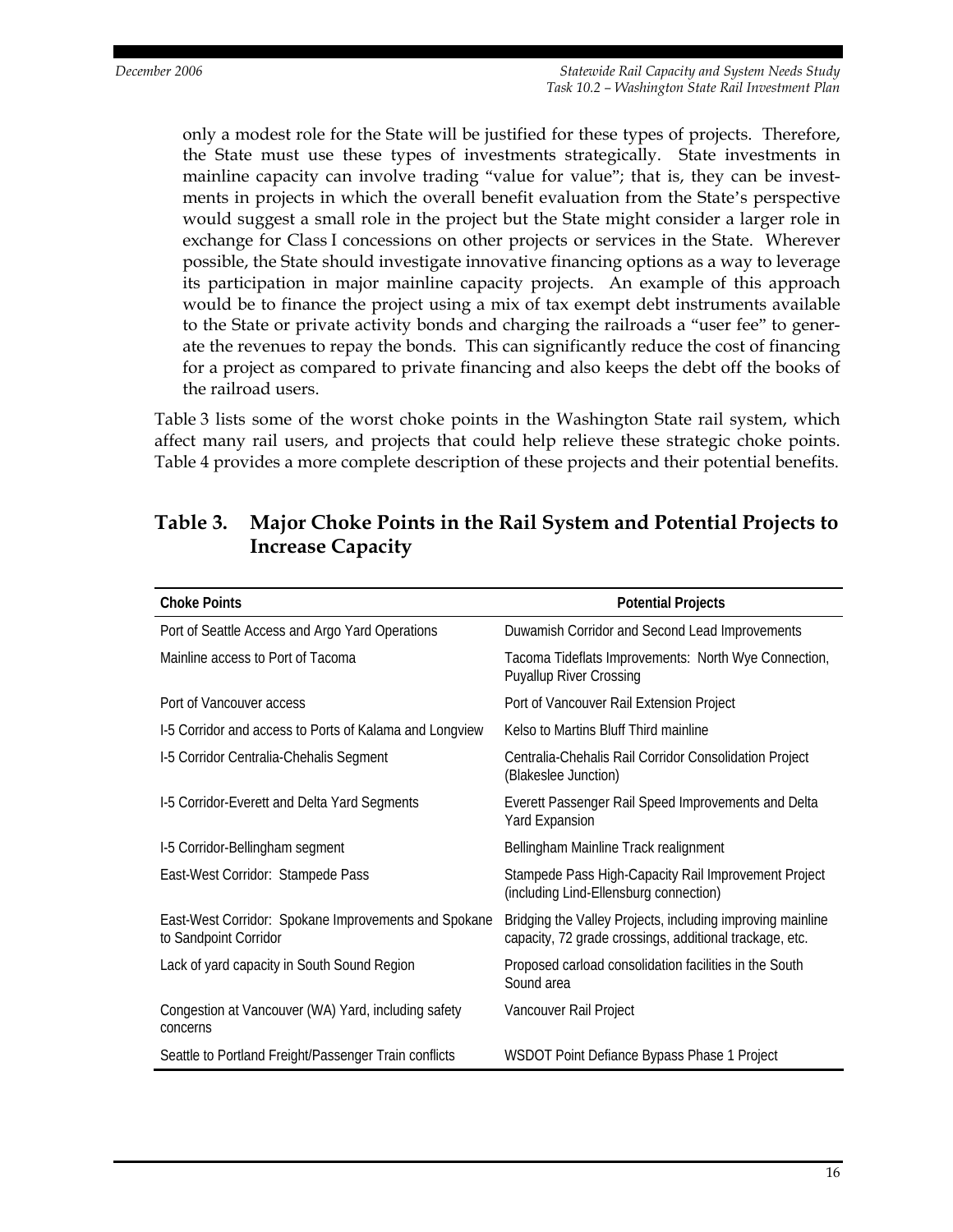# **Table 4. Project Details for Addressing High-Priority Choke Points**

| Project                                                                                                           | <b>Project Details</b>                                                                                                                                   |  |  |
|-------------------------------------------------------------------------------------------------------------------|----------------------------------------------------------------------------------------------------------------------------------------------------------|--|--|
| <b>Port Access Projects</b>                                                                                       |                                                                                                                                                          |  |  |
| Duwamish Corridor and Second Lead Improvements - Port                                                             | Improves access to SIG, T5, and T18<br>$\bullet$                                                                                                         |  |  |
| of Seattle                                                                                                        | Improves UP's Argo Intermodal Operations                                                                                                                 |  |  |
| Tacoma Tideflats Access Improvements (incl. North Wye                                                             | Improves mainline access to/from POT.<br>$\bullet$                                                                                                       |  |  |
| Connection to BNSF, Puyallup River Crossing, and Two<br>8,000-ft. A&D Tracks at Fife Yard) - Port of Tacoma (POT) | Provides place to arrive long trains near port.<br>$\bullet$                                                                                             |  |  |
|                                                                                                                   | Eliminates need to run around trains.                                                                                                                    |  |  |
|                                                                                                                   | TR now provides switching service to both railroads                                                                                                      |  |  |
|                                                                                                                   | Alternative to North Wye Connection is new UP/BNSF connection<br>$\bullet$<br>at Sumner.                                                                 |  |  |
| Port of Vancouver Rail Extension Project- Port of Vancouver                                                       | Provides direct access to the Port from the Columbia River<br>$\bullet$<br>Corridor eliminating mainline crossing diamonds on the I-5 Rail<br>Corridor.  |  |  |
|                                                                                                                   | Eliminates conflict with Amtrak Cascades service.                                                                                                        |  |  |
|                                                                                                                   | Improves BNSF yard operations.                                                                                                                           |  |  |
|                                                                                                                   | Works in conjunction with WSDOT's Vancouver Bypass Project.<br>$\bullet$                                                                                 |  |  |
| <b>I-5 Corridor Projects</b>                                                                                      |                                                                                                                                                          |  |  |
| Kelso to Martins Bluff Third Main Line-WSDOT Passenger                                                            | Phase 1 funded for \$60 million of \$300 million project.<br>$\bullet$                                                                                   |  |  |
| Program                                                                                                           | Improves access to Ports of Kalama and Longview.                                                                                                         |  |  |
|                                                                                                                   | Provides dedicated passenger track.                                                                                                                      |  |  |
|                                                                                                                   | Increases capacity by eliminating unit grain trains blocking main<br>$\bullet$<br>line tracks waiting to access grain terminals.                         |  |  |
|                                                                                                                   | Allows unit grain trains to enter mainline at speed.                                                                                                     |  |  |
| Centralia-Chehalis Rail Corridor Consolidation Project                                                            | Phase 1 funded for \$7 million of \$30 million project.                                                                                                  |  |  |
| (Blakeslee Junction) - WSDOT Rail Passenger program                                                               | Improves track capacity from Centralia and Port of Grays Harbor<br>on PSAP by building siding in Elma.                                                   |  |  |
|                                                                                                                   | Abandons Tacoma Rail Line from Blakeslee Junction to Centralia<br>eliminating grade crossing.                                                            |  |  |
|                                                                                                                   | Increases BNSF mainline capacity through signaling improvements<br>$\bullet$<br>and upgrading PSAP Blakeslee Junction connection to mainline.            |  |  |
|                                                                                                                   | Improves Amtrak passenger operations by building new 3rd main<br>$\bullet$<br>and additional station platform at Centralia.                              |  |  |
|                                                                                                                   | Provides direct northbound connection from PSAP to TR and the<br>Port's of Olympia and Tacoma's proposed South Sound Logistics<br>Center at Grand Mound. |  |  |
|                                                                                                                   | Could free existing TR right-of-way for I-5/Grand Mound freeway<br>$\bullet$<br>project.                                                                 |  |  |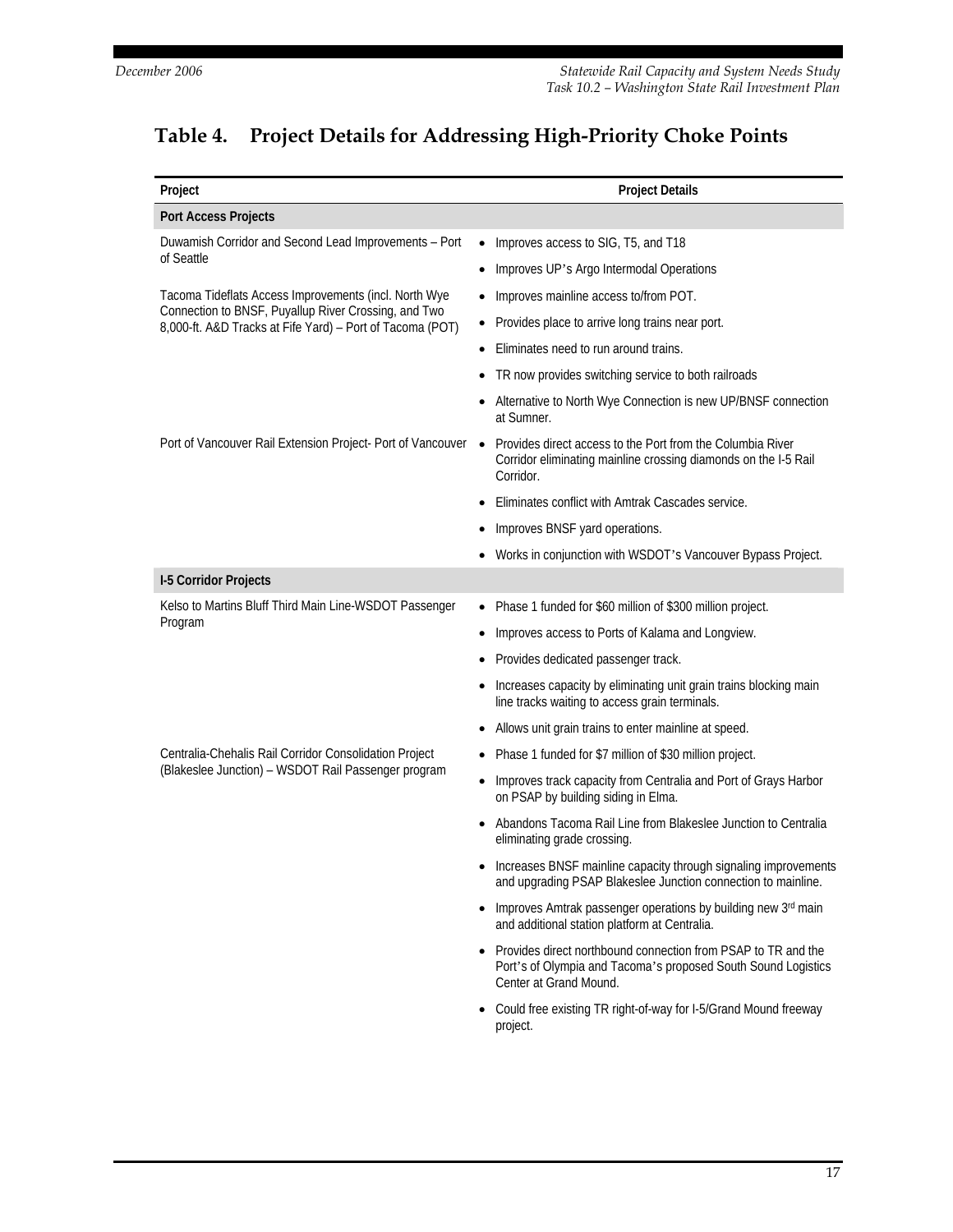#### **Table 4. Project Details for Addressing High-Priority Choke Points (continued)**

| Project                                                                                                                                             | <b>Project Details</b>                                                                                                                       |
|-----------------------------------------------------------------------------------------------------------------------------------------------------|----------------------------------------------------------------------------------------------------------------------------------------------|
| Everett Passenger Rail Speed Improvements and Delta<br>yard Expansion-BNSF and WSDOT Passenger Rail                                                 | Improves Amtrak passenger speeds from PA Junction to Delta<br>Junction                                                                       |
| Program                                                                                                                                             | Expands BNSF's Delta Yard's switching capacity<br>$\bullet$                                                                                  |
|                                                                                                                                                     | Improves passenger and freight reliability                                                                                                   |
| <b>East-West Corridor Projects</b>                                                                                                                  |                                                                                                                                              |
| Stampede Pass High-Capacity Rail Improvement Project<br>(incl. Lind-Ellensburg connection, new 4.1 mile tunnel with <                               | Provides significant increase in east-west capacity beyond current<br>$\bullet$<br>20-year projections.                                      |
| 1.6% eastbound ruling grade, CTC, 8,000-ft sidings, and<br>directional running on Stevens Pass and Stampede Pass<br>lines) - Ports, State, and BNSF | Reduces 2.2% ruling grade to less than 1.6% for eastbound<br>intermodal trains.                                                              |
|                                                                                                                                                     | Detours trains from fast growing Yakima Valley and Tri-Cities area.<br>$\bullet$                                                             |
|                                                                                                                                                     | Provides access to mainline for Eastern WA agricultural producers.                                                                           |
|                                                                                                                                                     | Supports ports intermodal growth projections.                                                                                                |
| Bridging the Valley Project- (includes stakeholders SRTC,<br>WSDOT, IDT, UPRR and BNSF)                                                             | Provides mainline capacity by double tracking Spokane River<br>Bridge.                                                                       |
|                                                                                                                                                     | Improves mainline capacity between Hauser, ID and Spokane, WA.<br>$\bullet$                                                                  |
|                                                                                                                                                     | Provides trackage to hold 8,000-ft trains in Spokane.                                                                                        |
|                                                                                                                                                     | Improves rail safety and vehicle travel times by constructing 20<br>grade separations and eliminating 72 grade crossings.                    |
|                                                                                                                                                     | Consolidates UP rail operations onto BNSF right-of-way freeing<br>abandoned corridor for public uses including transit and trails.           |
| Proposed carload consolidation facilities in the South Sound<br>Area                                                                                | Provides new railcar switching with greater capacity than<br>$\bullet$<br>Vancouver Yard for rapidly growing South Sound Region.             |
|                                                                                                                                                     | • Consolidates railcar load operations at single location accessible<br>by UP, BNSF, TR, and PSAP railroads.                                 |
|                                                                                                                                                     | Improves mainline velocity for both freight and passenger trains by<br>providing attractive facility for mainline industries to relocate to. |
|                                                                                                                                                     | Improves rail service for timber products and other railcar<br>$\bullet$<br>dependent industries.                                            |
|                                                                                                                                                     | Complements other I-5 Corridor projects between Tacoma and<br>Vancouver.                                                                     |

# ■ Examples of Strategic Project Package Evaluation

Technical Memorandum 8 provided four case studies to illustrate how the benefit evaluation methodology developed for the Washington Statewide Rail Capacity and System Needs Study could be applied to evaluating state action's in the rail system. These four case studies are also good examples of high priority strategic investment packages consistent with the user-focused investment strategies described earlier in this technical memorandum. A summary of each of these case studies is provided in this technical memorandum to illustrate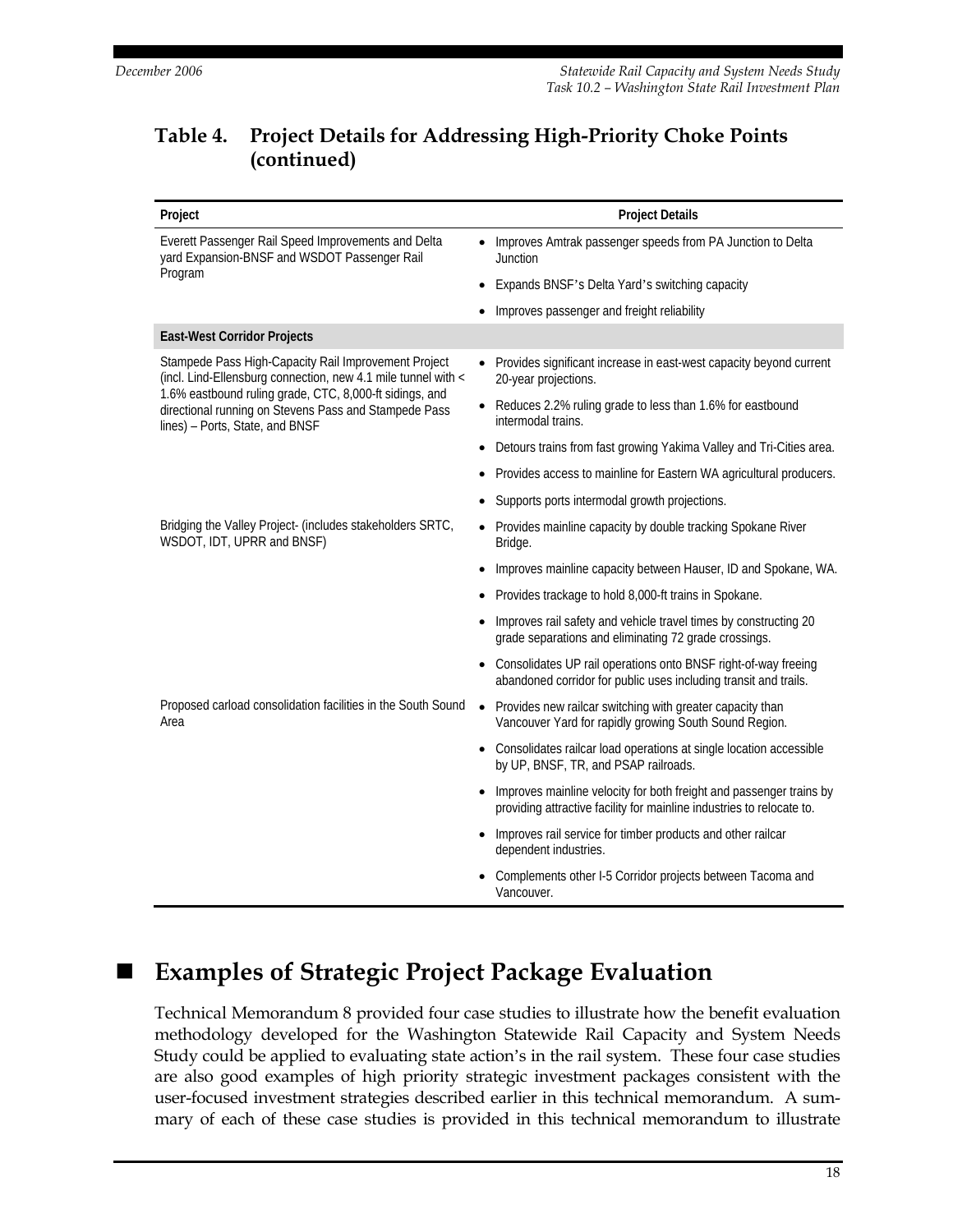<u>.</u>

several key features of the investment approach described earlier. Readers are referred to Technical Memorandum 8 for a more complete discussion of each of these case studies.

#### **Case Study 1: An Agricultural Rail Shipping Point Consolidation Program (Railex)**

#### *Case Study 1: Background*

One of the strategies described above to address needs of agricultural shippers in the State is development of agricultural rail shipping consolidation centers. This contributes to greater rail system velocity by reducing the number of loading and unloading points along a route. This strategy also reduces railroad costs by eliminating crew and equipment expenses associated with the collection of farm products from multiple, often widespread locations.

#### *Case Study 1: Description of Solution*

The Railex service was developed as a project of a private produce distributor. By reducing logistics costs as compared to trucking and improving delivery time as compared to traditional carload services, the project creates an expanded market opportunity for Washington growers increasing their profitability and bringing associated economic benefits to rural communities in the State. The distributor, Ampco Distribution Services, approached the Union Pacific Railroad and CSX Transportation about dedicating a single train of refrigerated cars that could travel from the West Coast to the East Coast and be time competitive with trucks. The railroads were interested and would guarantee delivery in five days provided that the train runs at least once a week, so the railroads could dedicate cars and locomotives to the service, and that Ampco handled the loading and unloading of the produce.

The total project cost was \$58 million, with approximately \$50 million covered by the Railex founders, Ampco Distribution, and the Union Pacific railroad. The State, the Port of Walla Walla, the Federal government, and Walla Walla County contributed the remainder of the funding. The funds went toward construction of two, identical, 212,000 square-foot refrigerated warehouses, one in Walulla, WA and the other in Rotterdam, NY, and to construction of the track to support the operation. Each weekly 55-car train hauls the equivalent of 200 truckloads of onions, potatoes, and apples to the East Coast (a weekly total of 8 million pounds of produce). The Railex facility employees about 100 people, although within three years, that number could double according to the owners.2

<sup>&</sup>lt;sup>2</sup> "Railex takes local produce to East Coast," November 2, 2006, retrieved from http://www.railexusa.com/pressroom.php?id=57.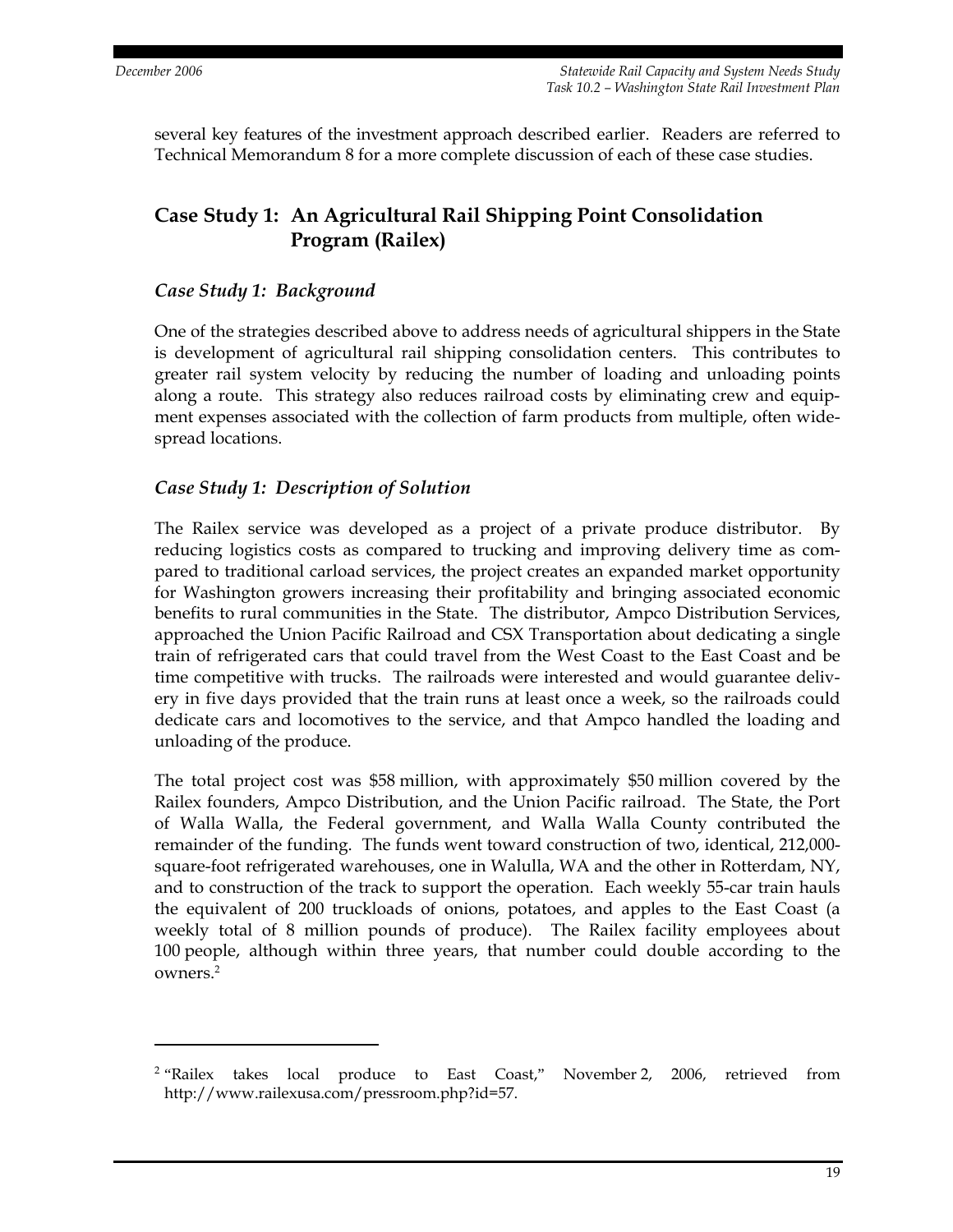#### *Case Study 1 – Decision Analysis*

Table 5 presents the results of a simplified application of the decision analysis for the Railex project. A detailed explanation of how these values were calculated is presented in Technical Memorandum 8.

|                 | <b>Measures</b>                       | <b>No Action</b>                                                  | <b>Construction of Railex</b><br><b>Consolidation/Distribution Center</b><br>and Loop Track                                                                           |
|-----------------|---------------------------------------|-------------------------------------------------------------------|-----------------------------------------------------------------------------------------------------------------------------------------------------------------------|
|                 | <b>Jobs</b>                           | Negligible loss in agriculture due to<br>loss of rail service     | One hundred new jobs at Railex<br>facility                                                                                                                            |
| <b>State</b>    | <b>Tax Benefits</b>                   | Negligible loss in agriculture due to<br>loss of rail service     | Negligible increase from<br>consolidation center and trucking,<br>loss in short line railroads                                                                        |
|                 | <b>Truck to Rail Diversion</b>        | Loss of rail service. Must find<br>alternative mode               | One 55 car train/week.<br>Approximately 200 trucks/week for<br>52 weeks/year                                                                                          |
|                 | <b>Environmental Benefits</b>         | Increase in long-haul trucks                                      | Reduction in long-haul trucks, but<br>increase in local trucks. Increase in<br>locomotives. An EIS is needed to<br>fully understand the impacts                       |
|                 | Partner Funding                       | Shippers cover expense through<br>higher logistics costs          | Most of cost (\$50 of \$58 million)<br>covered by private sector                                                                                                      |
|                 | Benefit/Cost                          | $n/a$ (Cost = \$0)                                                | $B/C = 7.1$ (Cost = \$58 mil)                                                                                                                                         |
|                 | <b>Summary State Benefits</b>         | LOW                                                               | <b>MEDIUM</b>                                                                                                                                                         |
| <b>Shippers</b> | <b>Business-Cost Impacts</b>          | Increases loss of services. Forces<br>use of more expensive modes | Retains lower-cost rail service for<br>shippers. For shipments to Albany,<br>NY, prices estimates are \$0.128 per<br>truck ton-mile and \$0.035 per rail ton-<br>mile |
|                 | <b>Access to Service</b>              | Class I railroads disinvest from<br>selected rail markets         | Retains rail service for shippers                                                                                                                                     |
|                 | Service Reliability                   | Poor, with 10 to 25 transit times<br>cross country                | Good, with 5-day expedited unit trains                                                                                                                                |
|                 | <b>Summary Shipper Benefits</b>       | LOW                                                               | <b>HIGH</b>                                                                                                                                                           |
| Passengers      | Rail Capacity for<br>Passenger Trains | No impact on passenger rail                                       | No impact on passenger rail                                                                                                                                           |
|                 | <b>Summary Passenger Benefits</b>     | LOW                                                               | LOW                                                                                                                                                                   |

### **Table 5. Decision Analysis Matrix for Agricultural Consolidation Project**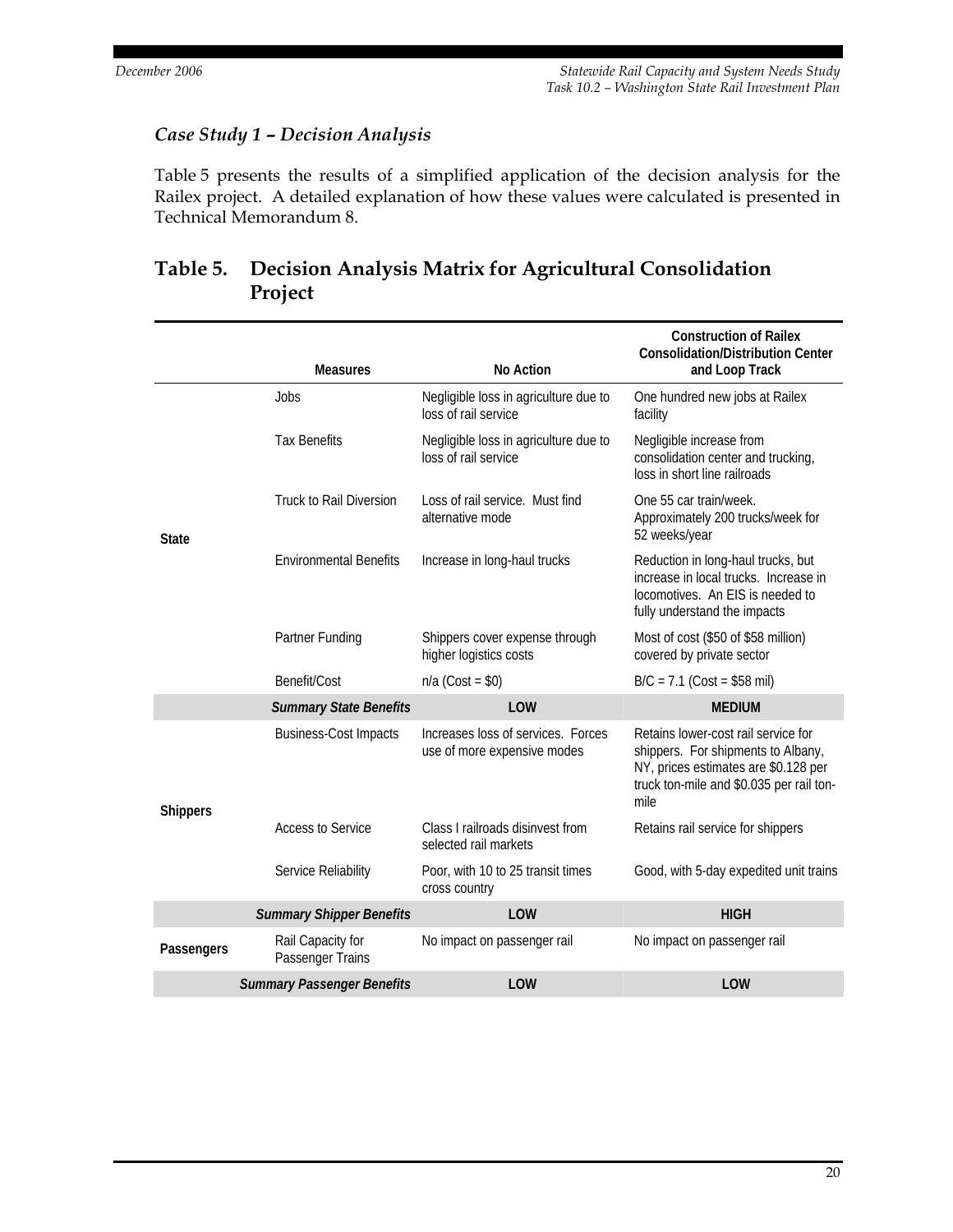| Table 5. | Decision Analysis Matrix for Agricultural Consolidation |
|----------|---------------------------------------------------------|
|          | <b>Project (continued)</b>                              |

|                              | <b>Measures</b>                            | <b>No Action</b>                                                                                     | <b>Construction of Railex</b><br><b>Consolidation/Distribution Center</b><br>and Loop Track                                  |
|------------------------------|--------------------------------------------|------------------------------------------------------------------------------------------------------|------------------------------------------------------------------------------------------------------------------------------|
|                              | System Velocity<br>Improvements            | Delays as trains load and unload.<br>Trains often must wait on main line,<br>blocking through trains | Reduction in main line delays since<br>trains are loaded on loop track                                                       |
|                              | Hours of Train Delay                       | Requires simulation analysis                                                                         | Requires simulation analysis                                                                                                 |
|                              | <b>Yard Dwell Time</b>                     | Not applicable                                                                                       | Not applicable                                                                                                               |
| <b>Railroads</b>             | <b>Increased Revenue</b><br><b>Traffic</b> | Continued disinvestment of Class I<br>railroads from selected rail markets                           | Continuation of business on Class I.<br>Loss of business on short lines as<br>trucks haul produce to consolidation<br>center |
|                              | <b>Equipment Utilization</b>               | Used in other regions as WA eastern<br>grain markets are disinvested                                 | Can dedicate equipment to this<br>operation. Reduction in car cycle<br>time from 5-day expedited service                     |
|                              | <b>Summary Railroad Benefits</b>           | LOW                                                                                                  | <b>MEDIUM</b>                                                                                                                |
| Ports                        | Throughput                                 | No change                                                                                            | No change                                                                                                                    |
|                              | Market Share                               | No change                                                                                            | No change                                                                                                                    |
| <b>Summary Port Benefits</b> |                                            | LOW                                                                                                  | <b>LOW</b>                                                                                                                   |
|                              | <b>Environmental Benefits</b>              | Increase in long-haul trucks                                                                         | Reduction in long-haul trucks, but<br>increase in local trucks. Increase in<br>trains and locomotive emissions               |
| Communities                  | Safety Benefits                            | Increase due to more trucks on<br>roadways                                                           | Decrease from less long-haul trucks,<br>offset by increase due to more local<br>trucks serving consolidation center          |
|                              | Reduced Roadway<br>Delays                  | Increase due to more trucks on<br>roadways                                                           | Decrease from less long-haul trucks,<br>offset by increase due to more local<br>trucks serving consolidation center          |
|                              | Local Jobs                                 | Negligible loss in agriculture due to<br>loss of rail service                                        | 100 new jobs at Railex facility                                                                                              |
|                              | <b>Summary Community Benefits</b>          | LOW                                                                                                  | <b>MEDIUM</b>                                                                                                                |
| <b>National</b>              | National significance                      | <b>None</b>                                                                                          | None                                                                                                                         |
|                              | Other States Benefiting                    | None                                                                                                 | NY, East Coast recipients of produce                                                                                         |
|                              | <b>Summary National Benefits</b>           | <b>LOW</b>                                                                                           | <b>LOW</b>                                                                                                                   |

The primary beneficiaries of the Railex facility are the shippers, which includes both Ampco Distribution Services and the local agricultural industry. These benefits are due to the ability to expand the market into the Northeastern United States because of the lower logistics costs of the rail service. Medium beneficiaries include the State, the railroads, and the communities. The State and communities benefit through the retention of businesses and creation of new jobs in eastern Washington. The community does have a reduction in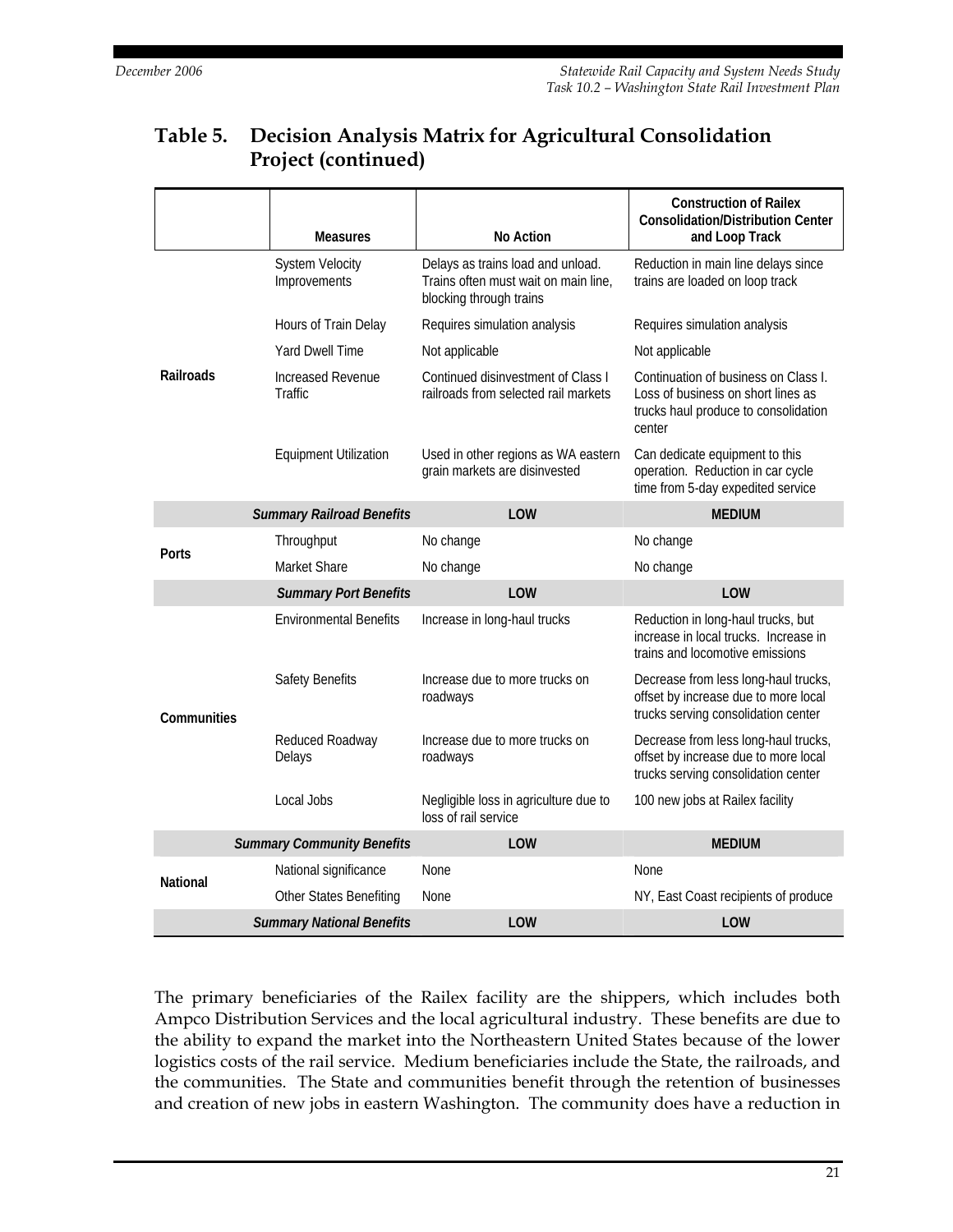long-haul truck activity, but this is offset by increases in trains and short-haul trucks serving Railex. Passenger rail, the ports, and the nation have minimal benefits from this service.

A more sophisticated application of the decision analysis framework would show greater benefits to the State associated with the expanded economic activity among agricultural producers served by Railex. A major impact of the project is the degree to which it expands markets for Washington State agricultural shippers by providing access to markets at much lower transportation cost than the trucking alternative. The cost of transporting to the East Coast by truck would most likely make the cost of the produce noncompetitive (or would eliminate profits for the producers). The alternative is likely to be that producers would have to sell their produce in a more limited market area. This could reduce potential demand. The measure of this reduced demand would be a reduction in Gross Regional Product (GRP). Alternatively, the producers might be forced to shift to other, less profitable crops in order to compete in accessible markets. This could also reduce GRP and would likely depress wages. This reduction in GRP could also lead to a reduction in jobs in the agricultural sector and indirect jobs associated with spending by this industry. When a project such as this is in a region with especially limited economic development opportunities, these economic impacts should be taken into account as they provide an important justification for the project.

#### **Case Study 2: An East-West Intermodal Rail Capacity Improvement Program**

#### *Case Study 2: Background*

As noted earlier in this Technical Memorandum, there is a growing east-west capacity constraint in the Washington State rail system. This is a particularly critical issue in the medium to long term for the state's port and international trade sector, although the lack of east-west capacity also makes it difficult for third party providers to access the system for shorter haul services.

#### *Case Study 2: Description of Solution*

Two different approaches were investigated to address east-west capacity constraints in the state's rail system. While other combinations of packages could be developed, these two approaches are representative of the range of options that may be available. The projects include improving Stampede pass to allow for double-stack containers, restoring the Old Milwaukee line from Ellensburg to Lind, and incorporating the "Bridging the Valley" improvements for the Spokane to Sandpoint, Idaho section. There were three alternatives analyzed:

- 1. **Do Nothing** Under this scenario, the State does not invest public funding to improve east-west capacity. Any investment is done by the railroads.
- 2. **Alternative A East-West Capacity Expansion Project** Assumes a \$350 million investment, shared between the State and the railroads, for selective capacity improvements. This will add capacity for approximately 25 percent more capacity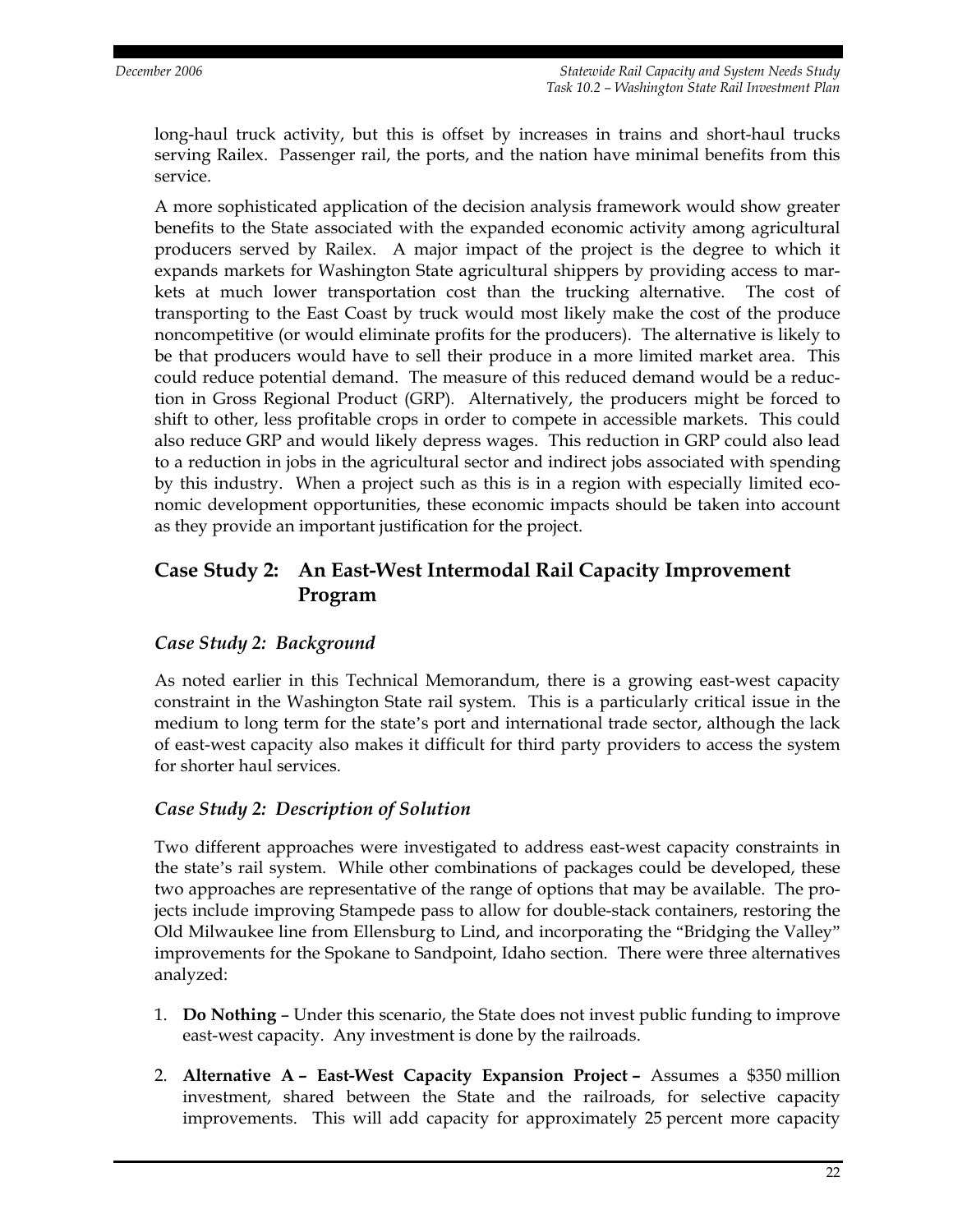(from 100 to 108 trains per day to 124 to 132 trains per day). (Note that these train volumes include the UPRR's Columbia River route capacity.)

3. **Alternative B – East-West High Velocity Rail Corridor Project –** Assumes a \$1.5 billion to \$2.0 billion investment, shared between the State and the railroads, for comprehensive capacity improvements. This will increase the east-west capacity by approximately 60 to 70 trains per day and lower operating costs.

A summary of the improvements for Alternatives A and B are contained in Table 6.

#### **Table 6. East-West Capacity Expansion – Summary of Alternatives A and B**

| Project                                                                                                                                    | Alternative A | <b>Alternative B</b> |
|--------------------------------------------------------------------------------------------------------------------------------------------|---------------|----------------------|
| Reduce eastbound grade over Stampede Pass from 2.2 percent to<br>1.6 percent by constructing a new 4-mile Stampede Pass Tunnel             |               |                      |
| Crown cut Stampede pass                                                                                                                    |               |                      |
| Construct Lind, WA to Ellensburg, WA connection                                                                                            |               |                      |
| Install 8,000-ft siding tracks to provide 20-minute headways between Auburn,<br>WA and Ellensburg, WA and between Lind, WA and Spokane, WA |               |                      |
| Install CTC train control system overlaid with ETMS                                                                                        |               |                      |
| Implement bi-directional running on Stevens and Stampede Pass lines                                                                        |               |                      |
| Install improved signaling and ventilation system in Cascade tunnel to allow<br>two trains in the tunnel at the same time                  |               |                      |
| Mitigate for increased train traffic through effected communities                                                                          |               |                      |
| Construct the triple-track segment as well as other improvements suggested<br>in "Bridging the Valley"                                     |               |                      |
| Grade separated the corridor from Spokane, WA to Athol, ID as suggested in<br>"Bridging the Valley"                                        |               |                      |
| Create a shared use agreement for railroads operating on track segment<br>between Athol, ID and Sandpoint, ID                              |               |                      |

#### *Case Study 2: Decision Analysis*

The East-West Capacity Projects expand the capacity on the BNSF routes through the State. Alternative A costs \$350 million and will add capacity for 24 additional trains per day. For analysis purposes, it was assumed that traffic growth would be sufficient to generate an additional 12 trains per day during the planning horizon. Alternative B costs \$1.5 billion to \$2.0 billion and will add capacity for 75 trains per day, although a more practical number is 50 trains per day due to operational limitations. For the Alternative B analysis, 50 additional trains were used even though this may represent an impractically high growth rate during the 10-year planning horizon. The analysis assumes that without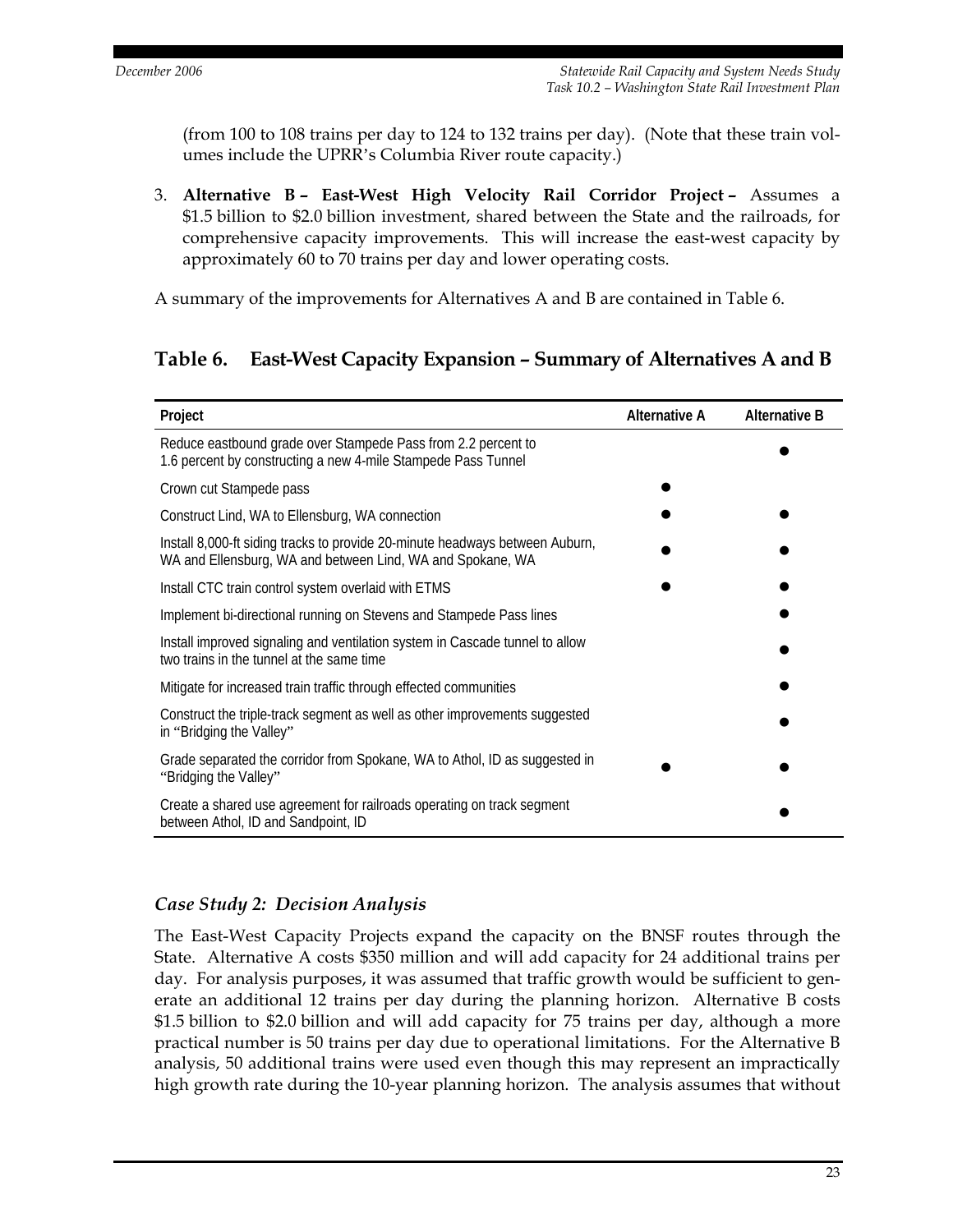this capacity, cargo will divert to other ports where rail capacity is available for discretionary cargo movements.

The application of the decision-analysis methodology described below illustrates in a simplified manner how the benefits of this type of project package could be evaluated. However, mainline capacity improvements such as those illustrated in this case study are expensive and high profile. This would justify a much more detailed and rigorous analysis of the benefits/impacts prior to decision-making. Readers are cautioned that the analysis contained in this case does not provide this detailed analysis and should not be used for decision-making purposes. There are a number of gaps in available data and easily applied analytical tools with which this case study could be accomplished within the resources of this study. This limits the ability to analyze some key aspects of this package of projects. For example, while the primary benefit of the projects is providing more intermodal capacity for international trade cargo, there are benefits to eastbound domestic cargoes that might be displaced if there were insufficient capacity in the eastwest corridors. If this traffic were diverted to highways, this might have cost consequences for the State that are not taken into account in this analysis. Further, as noted below, if limited east-west capacity impedes growth at the ports, this may affect the availability of ocean carrier services, and this in turn could impact Washington State shippers whether or not they use the rail system to access the port. Finally, the case study mentions, but does not quantify the national benefits of the project. In an actual application of the decision analysis framework, these impacts must be considered. Nonetheless, the case study analysis provided below is instructive as an illustration of the issues associated with evaluating this type of project.

The primary public benefit is increased jobs at the port, with projections of 500 and 2,100 new jobs by the end of the 10-year planning horizon for Alternatives A and B, respectively. In Alternative A, the \$93 million in benefits from the jobs is partially offset by a \$30 million cost from increased emissions from the additional 12 trains per day. For Alternative B, the \$392 million in jobs benefits are partially offset by the \$124 million in costs from the emission of 50 more trains per day. There are no benefits from logistics costs savings, highway maintenance reductions, or highway safety improvements. The assumption is that without the east-west capacity expansion, this international traffic would divert to other ports and would not appear on Washington State roadways. Table 7 presents a summary of the results of a simplified decision analysis. A more detailed description of the calculations and data depicted in this summary can be found in Technical Memorandum 8.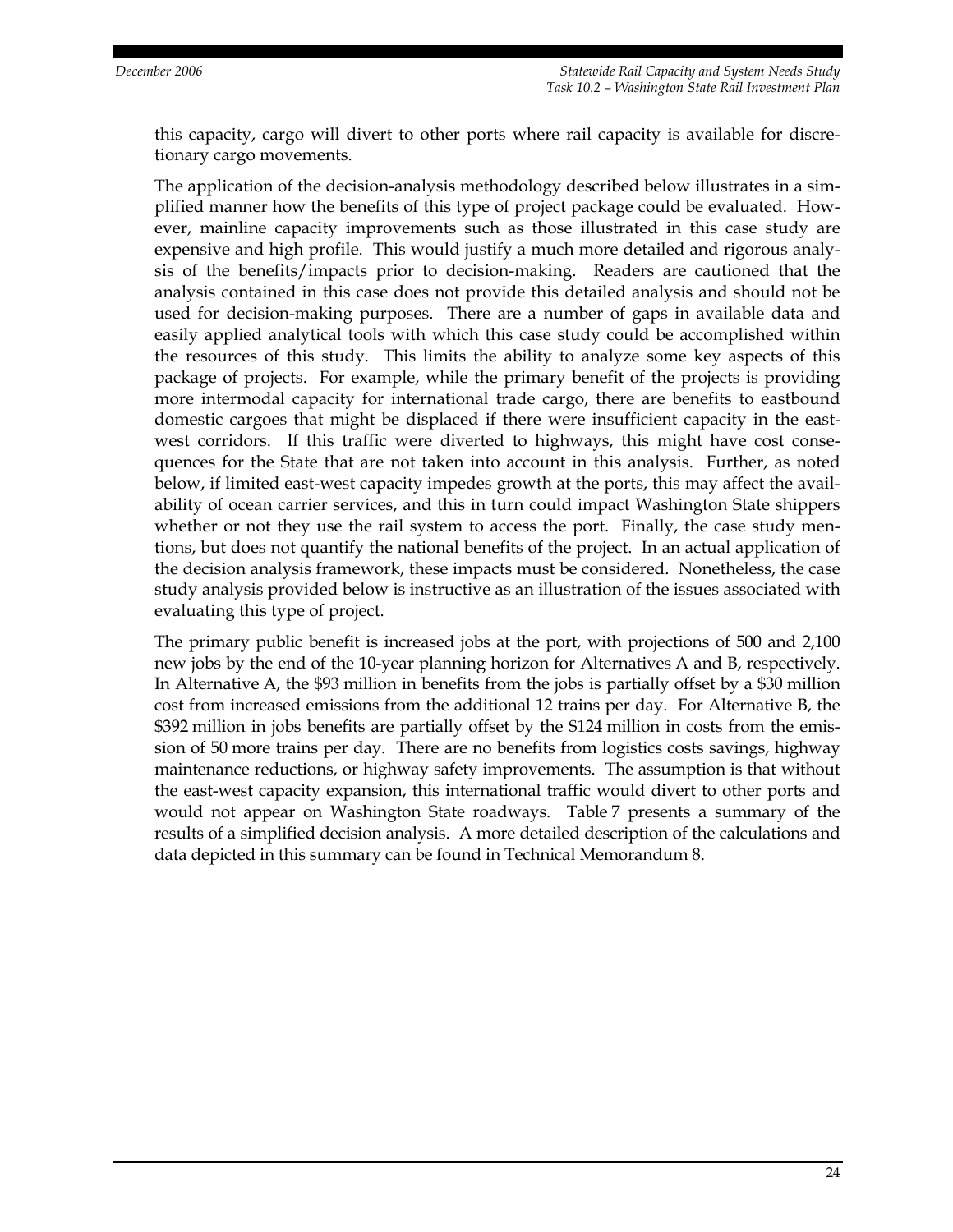|                 | <b>Measures</b>                       | No Action                                                                                     | Alternative A: East-West<br><b>Capacity Expansion</b><br>Project                         | Alternative B: East-<br>West High Velocity<br>Rail Corridor Project        |
|-----------------|---------------------------------------|-----------------------------------------------------------------------------------------------|------------------------------------------------------------------------------------------|----------------------------------------------------------------------------|
|                 | Jobs.                                 | Net New Jobs = $0$                                                                            | Net New Jobs = $120$ direct<br>and indirect                                              | Net New Jobs = $500$<br>direct and indirect                                |
|                 | Tax/Fee Benefits                      | <b>None</b>                                                                                   | <b>None</b>                                                                              | <b>None</b>                                                                |
|                 | <b>System Efficiency</b>              | Congested                                                                                     | Reliable                                                                                 | Reliable                                                                   |
| <b>State</b>    | <b>Environmental Benefits</b>         | n/a                                                                                           | Negative: emissions from<br>12 trains x 300 mi x 6,480<br>tons                           | Negative: emissions<br>from 50 trains x 300 mi x<br>6,480                  |
|                 | Partner Funding                       | <b>BNSF &amp; UP make</b><br>improvements                                                     | Expect railroad<br>participation                                                         | Expect railroad<br>participation                                           |
|                 | Benefit/Cost                          | $n/a$ (Cost = \$0)                                                                            | B/C = Negative Benefits                                                                  | B/C = Negative Benefits                                                    |
|                 | <b>Summary State</b>                  | LOW                                                                                           | <b>MEDIUM</b>                                                                            | LOW                                                                        |
|                 | <b>Measures</b>                       | <b>No Action</b>                                                                              | Alternative A: East-West<br><b>Capacity Expansion</b><br>Project                         | Alternative B: East-<br><b>West High Velocity</b><br>Rail Corridor Project |
| <b>Shippers</b> | <b>Business-Cost Impacts</b>          | Increases due to<br>increased rail cost, loss of<br>service, and deteriorating<br>reliability | Improvements to<br>international intermodal<br>traffic; little benefit to WA<br>shippers | Reliable service                                                           |
|                 | <b>Access to Service</b>              | Railroads disinvest from<br>selected rail markets                                             | Improved access for<br>international shippers                                            | Greater rail access due<br>to increased rail service                       |
|                 | Service Reliability                   | Poor                                                                                          | Reliable in short term                                                                   | Reliable in long term                                                      |
|                 | <b>Summary Shippers</b>               | LOW                                                                                           | <b>MEDIUM</b>                                                                            | <b>HIGH</b>                                                                |
| Passengers      | Rail Capacity for<br>Passenger Trains | Limited to current services                                                                   | Potential 1 or 2 train<br>expansion                                                      | Can satisfy rapid<br>demand growth                                         |
|                 | <b>Summary Passengers</b>             | LOW                                                                                           | LOW                                                                                      | <b>MEDIUM</b>                                                              |

### **Table 7. Decision Analysis Matrix for East-West Intermodal Rail Capacity Improvement**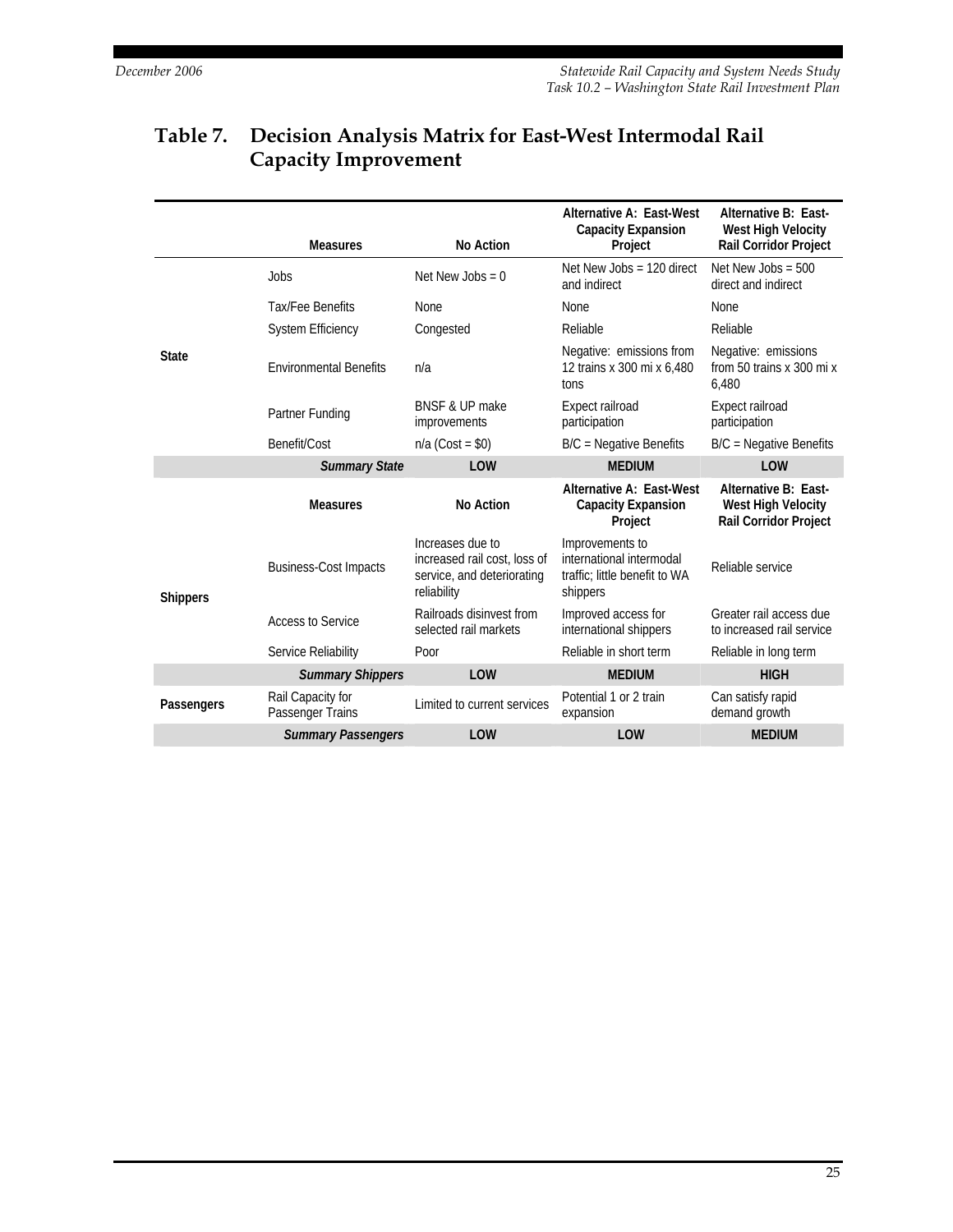|                  | <b>Measures</b>                        | <b>No Action</b>                                                                             | Alternative A: East-West<br><b>Capacity Expansion</b><br>Project                                               | Alternative B: East-<br>West High Velocity<br><b>Rail Corridor Project</b>                                                                                          |
|------------------|----------------------------------------|----------------------------------------------------------------------------------------------|----------------------------------------------------------------------------------------------------------------|---------------------------------------------------------------------------------------------------------------------------------------------------------------------|
|                  | <b>System Velocity</b><br>Improvements | Further delays due to<br>capacity issues                                                     | Crown cutting Stevens<br>Pass, installing CTC, and<br>eliminating grade<br>crossings will increase<br>velocity | Grade reduction over<br>Stampede Pass and<br>other improvements<br>increases velocity; Lind-<br>Ellensburg cutoff<br>shortens distance by<br>approximately 60 miles |
| <b>Railroads</b> | Hours of Train Delay                   | Requires simulation<br>analysis                                                              | Requires simulation<br>analysis                                                                                | Requires simulation<br>analysis                                                                                                                                     |
|                  | Yard Dwell Time                        | Requires simulation<br>analysis                                                              | Requires simulation<br>analysis                                                                                | Requires simulation<br>analysis                                                                                                                                     |
|                  | Increased Revenue Traffic              | Yes                                                                                          | 12 trains x 100 cars/train x<br>\$6000 car                                                                     | 75 trains x 100 cars/train<br>x \$6000 car                                                                                                                          |
|                  | <b>Equipment Utilization</b>           | Little change                                                                                | Reduction in car cycle<br>time; requires simulation<br>analysis to quantify                                    | Reduction in car cycle<br>time; requires simulation<br>analysis to quantify                                                                                         |
|                  | <b>Summary Railroads</b>               | LOW                                                                                          | <b>MEDIUM</b>                                                                                                  | <b>HIGH</b>                                                                                                                                                         |
|                  | <b>Measures</b>                        | <b>No Action</b>                                                                             | Alternative A: East-West<br><b>Capacity Expansion</b><br>Project                                               | Alternative B: East-<br>West High Velocity<br><b>Rail Corridor Project</b>                                                                                          |
| Ports            | Throughput                             | Current<br>Capacity = $XX$                                                                   | Additional 12 trains/day =<br>2400 containers per day                                                          | Additional 75 trains/day;<br>but other factors limit to<br>50 trains/day                                                                                            |
|                  | Market Share                           | Decline                                                                                      | Requires complete<br>analysis of West Coast<br>Ports                                                           | Requires complete<br>analysis of West Coast<br>Ports                                                                                                                |
|                  | <b>Summary Ports</b>                   | LOW                                                                                          | <b>HIGH</b>                                                                                                    | <b>HIGH</b>                                                                                                                                                         |
|                  | <b>Environmental Benefits</b>          | None                                                                                         | Negative: emissions from<br>12 trains x 300 miles x<br>6,480 tons/train                                        | Negative: emissions<br>from 50 trains x 300<br>miles x 6,480 tons/train                                                                                             |
| Communities      | Safety Benefits                        | More potential train<br>incidents and grade<br>crossing accidents due to<br>increased trains | More potential train<br>incidents; safety<br>improvements from<br>elimination of 20 grade<br>crossing          | More potential train<br>incidents; safety<br>improvements from<br>elimination of 20 grade<br>crossing                                                               |
|                  | Reduced Roadway Delays                 | No change                                                                                    | Elimination of 20 grade<br>crossings                                                                           | Elimination of 20 grade<br>crossings                                                                                                                                |
|                  | Local Jobs                             | Mostly at the port; some<br>increase in train crews                                          | Mostly at the port; some<br>increase in train crews                                                            | Mostly at the port; some<br>increase in train crews                                                                                                                 |
|                  | <b>Summary Communities</b>             | LOW                                                                                          | <b>MEDIUM</b>                                                                                                  | <b>MEDIUM</b>                                                                                                                                                       |
|                  | Pct Benefits in WA State               | Requires detailed<br>economic analysis                                                       | Requires detailed<br>economic analysis                                                                         | Requires detailed<br>economic analysis                                                                                                                              |
| National         | Other States Benefiting                | ID, IN, IL, MT, MN, NE,<br>NJ, OH, PA, NY                                                    | ID, IN, IL, MT, MN, NE,<br>NJ, OH, PA, NY                                                                      | ID, IN, IL, MT, MN, NE,<br>NJ, OH, PA, NY                                                                                                                           |
|                  | <b>Summary National</b>                | <b>LOW</b>                                                                                   | <b>MEDIUM</b>                                                                                                  | <b>HIGH</b>                                                                                                                                                         |

### **Table 7. Decision Analysis Matrix for East-West Intermodal Rail Capacity Improvement (continued)**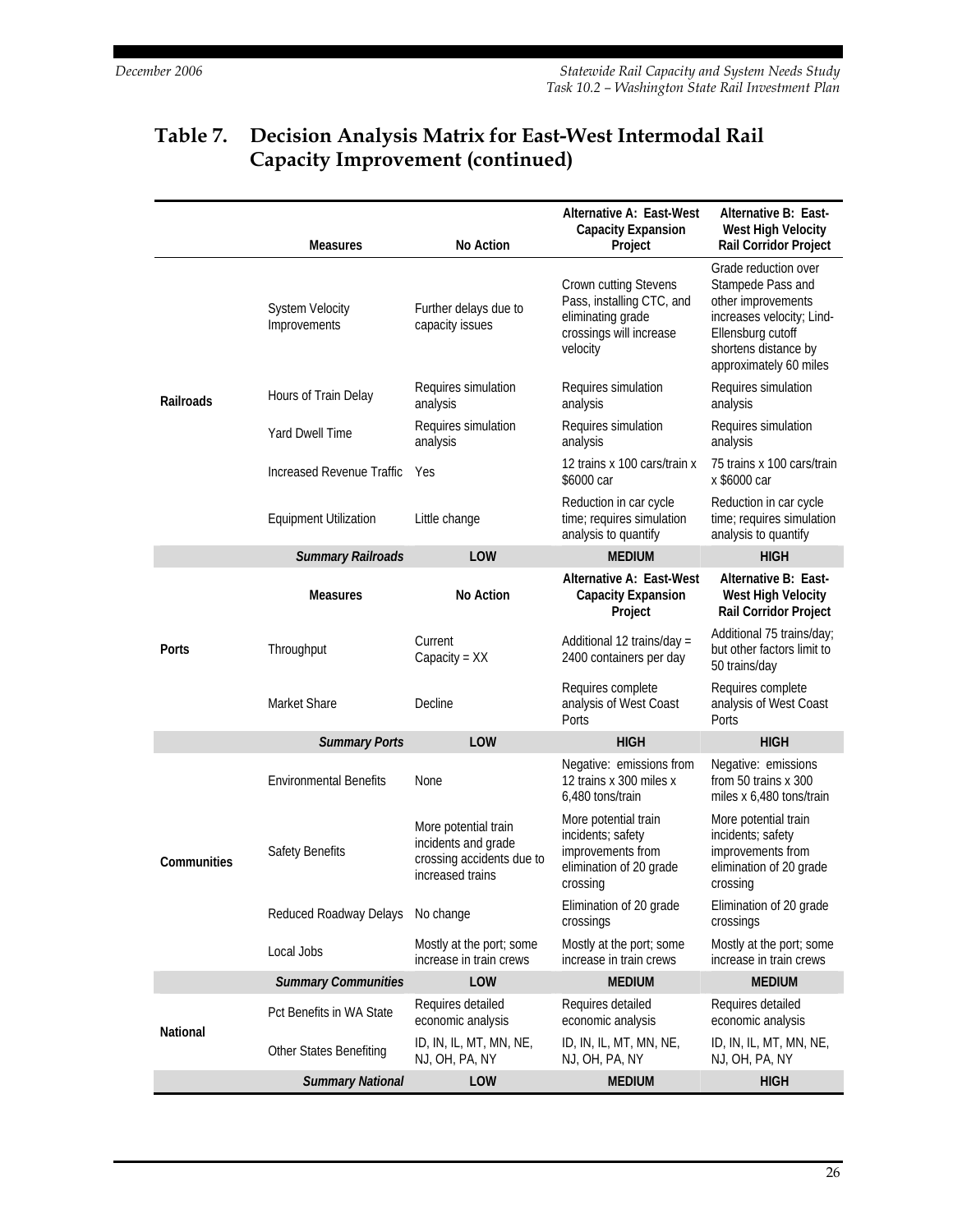The primary beneficiaries of the east-west capacity enhancements are the ports and the railroads. For the ports, the benefits are driven by increased imports and exports attracted by the improved transportation system. The railroad increases revenue from the additional trains and reduced costs from less delays on the currently congested routes. The local communities have medium benefits from the additional jobs, but there will be additional roadway delays from increased port activity. Communities impacted by "Bridging the Valley" will receive public benefits of reduced roadway delay and improved safety from elimination of 20 grade crossings. Since most of this traffic is serving locations outside of Washington State, there are national benefits accruing from expanding eastwest rail capacity. This could make this project a candidate for national funding under a Federal transportation funding program such as the Projects of Regional and National Significance Program authorized in SAFETEA-LU.

Projects that develop capacity primarily to serve port traffic pose a difficult tradeoff for the State. While there are benefits in terms of jobs, there are also impacts that need to be mitigated that can substantially offset much of the benefits. Further, the largest benefit of these projects may be to the railroads and national shippers. But there are sufficient public benefits to justify a modest State role in these very costly projects. A key question that must be explored if the State were to proceed with such a project is whether the relatively small contribution would be sufficient to influence the Class I carriers' investment decisions. If the State invests, would the carriers be more inclined to invest in the Pacific Northwest rather than in the highly competitive rail markets of the Pacific Southwest? An alternative approach to State participation in the project might involve using tax exempt financing. The idea of the State holding the debt and repaying it with user fees charged to the railroads might more highly leverage the State's participation in the project in this case.

It should be noted that the simplified decision analysis contained in this case study probably underestimates the full extent of economic benefits to the State from growth at the ports. The analysis assumes that if the capacity is unavailable, the demand will shift to another port. Over the longer term, this might cause reductions in ocean carrier services at the Puget Sound ports and a less competitive port complex, which would in turn affect the growth opportunities for businesses that may not be rail users but who benefit from growth in services at the port. There are no good modeling tools in general use that can capture this aspect of the analysis. A more detailed analysis would require one-on-one interviews with shippers and others who rely indirectly on the volume of business moving through the ports.

#### **Case Study 3: A South Sound Carload Restructuring Strategy**

#### *Case Study 3: Background*

Carload shippers in the South Sound Region are increasingly experiencing shipping delays, car shortages, increasing rail rates, and restrictions that prevent them from expanding their businesses. The Class I railroads are experiencing capacity limitations at their yards, increased switching costs for serving scattered industries, and reduced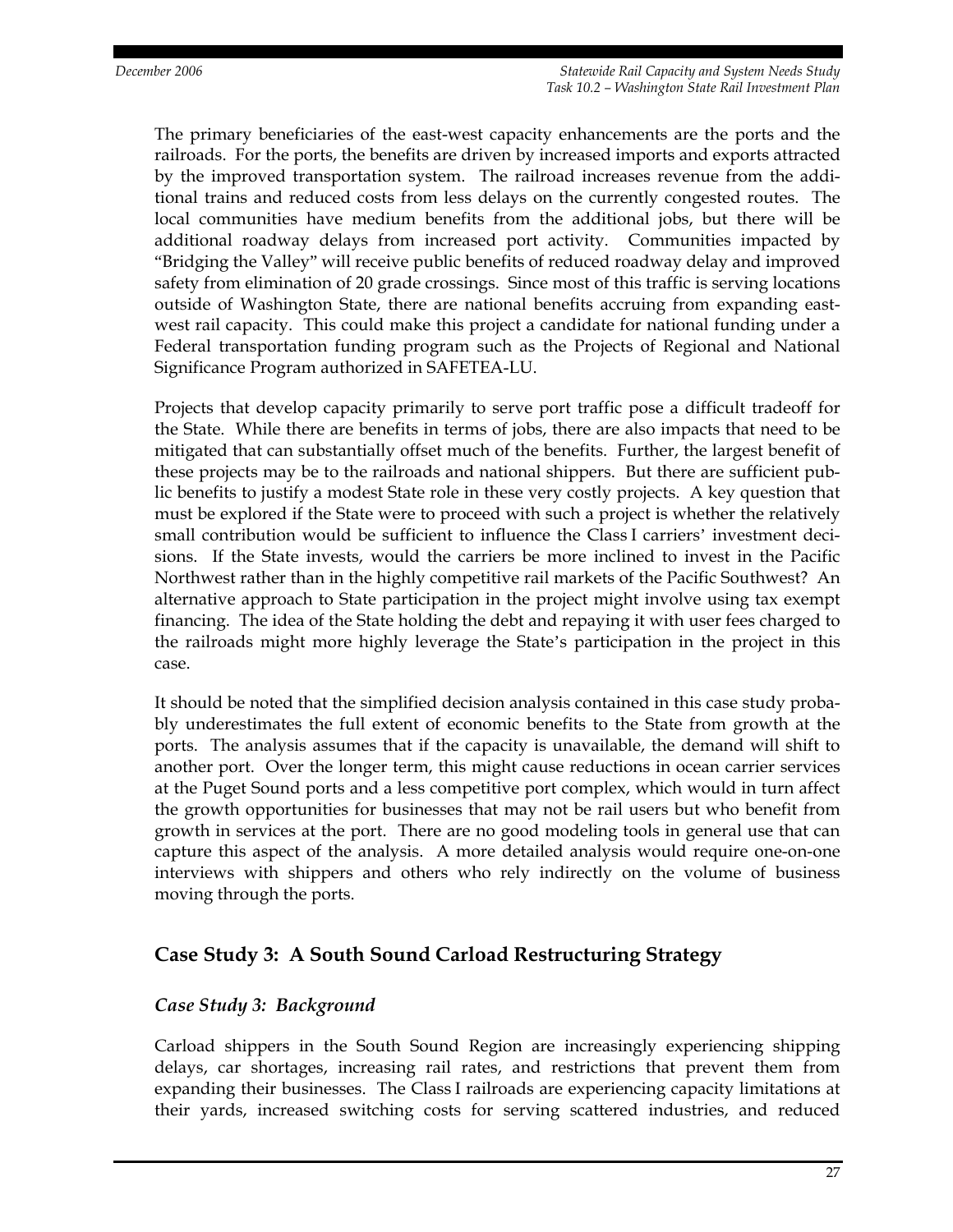mainline velocities resulting from serving existing carload businesses off their mainlines. Short line rail operators are experiencing increased delays interchanging cars with Class I railroads, increased operating costs from low speed operations.

#### *Case Study 3: Description of Solution*

To address these issues, several projects and actions have been bundled into a \$185 million project referred to as the South Sound Carload Restructuring Strategy. This strategy is aimed at improving rail carload movements in the I-5 rail corridor. A key component of this strategy is development of a 740-acre South Sound Logistics Center in Maytown, WA. This strategy is intended to handle rail carload traffic, not increase intermodal traffic. The proposed uses of such a facility, as described in this case study, are still hypothetical. A number of uses have been proposed for the Maytown project, but there is as yet no agreement among interested parties on uses and participation.

The specific projects included in the South Sound Carload Restructuring Strategy are:

- 1. Construct new 740-acre South Sound Logistics Center (SSLC), including new railcar switching yard, 8,000-ft A&D tracks, intermodal yard, and transload facility. Establish SSLC as car load rail consolidation point for local Union Pacific Railroad (UPRR), Burlington Northern Santa Fe Railway (BNSF), Puget Sound and Pacific Railroad (PSAP), and Tacoma Rail Mountain Division (TRMW) traffic. Establish scheduled train service from BNSF and UPRR Provide industrial development sites that will allow industries currently located on the mainlines to relocate to SSLC or other sites off of the PSAP and TRMW lines.
- 2. Construct Centralia to Chehalis Rail Corridor Consolidation Project (Blakeslee Junction) to relieve mainline congestion and provide direct access to the SLLC from PSAP via a new connection at Grand Mound.
- 3. Upgrade PSAP and TRMW to Class 3 track.
- 4. Implement operational changes such as restructuring switching zone agreements center on SSLC, granting mainline trackage rights to short line operators delivering to SSLC, and establishing car hire zones/car availability pools.

#### *Case Study 3: Decision Analysis*

The South Sound Carload Restructuring Strategy would create jobs at the logistics center, and improve north-south mobility enhancing trade. The increased capacity would also benefit passenger rail services in this corridor. The largest category of public benefits are generated by the 3,100 new and retained direct and indirect jobs, which contributes a benefit of \$578 million over the 10-year planning horizon. The logistics cost savings to the shippers from using rail instead of truck is estimated at \$124 million over the planning horizon. The highway savings from reduced maintenance (\$8.9 million) and emissions (\$0.3 million), and improved safety (\$3.8 million), each contribute to the overall public benefits total. A summary of the simplified decision analysis is presented in Table 8.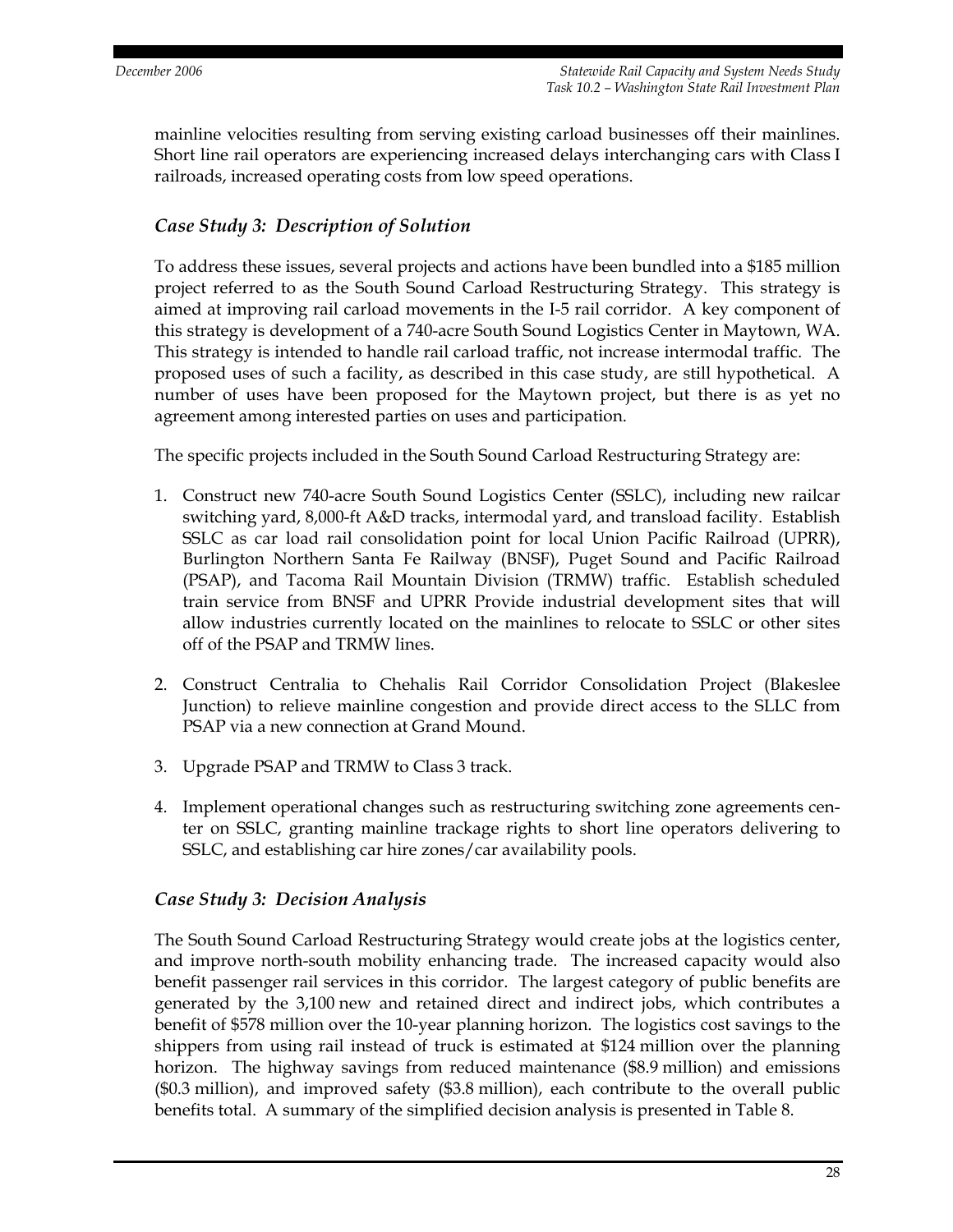| Table 8. Decision Analysis Matrix for South Sound Carload |
|-----------------------------------------------------------|
| <b>Restructuring Strategies</b>                           |

|                 | Measures                              | <b>No Action</b>                                                                                        | Full Implementation of South Sound<br><b>Carload Restructuring Strategies</b>                                                                                                                                   |
|-----------------|---------------------------------------|---------------------------------------------------------------------------------------------------------|-----------------------------------------------------------------------------------------------------------------------------------------------------------------------------------------------------------------|
|                 | Jobs                                  | Change through normal growth                                                                            | 3,100 direct and indirect jobs, mostly<br>associated with the logistics center                                                                                                                                  |
|                 | <b>Tax Benefits</b>                   | Increase through normal growth                                                                          | Will increase through taxes collected<br>from logistics center                                                                                                                                                  |
|                 | Truck to Rail Diversion               | Likely rail to truck diversions as<br>congestion causes continued<br>deterioration of service           | Estimated at approximately 40,000<br>trucks per year                                                                                                                                                            |
| <b>State</b>    | <b>Environmental Benefits</b>         | Increase in long-haul trucks                                                                            | Reduction in long-haul trucks, but<br>increase in local trucks to/from logistics<br>center. Increase in locomotives.<br>Overall positive benefit, though an EIS<br>is needed to fully understand the<br>impacts |
|                 | Partner Funding                       | Shippers cover expense through<br>higher logistics costs from trucking                                  | Shippers and railroad will benefit and<br>should contribute                                                                                                                                                     |
|                 | Benefit/Cost                          | $n/a$ (Cost = \$0)                                                                                      | $B/C = 3.9$ (Cost = \$185 mil)                                                                                                                                                                                  |
|                 | <b>Summary State Benefits</b>         | LOW                                                                                                     | <b>HIGH</b>                                                                                                                                                                                                     |
|                 | <b>Business-Cost Impacts</b>          | Possible loss of rail services as<br>congestion becomes worse.<br>Forces use of more expensive<br>modes | Allows carload shippers to divert some<br>traffic to lower cost rail service. Truck<br>costs estimated at \$0.123/ton-mile and<br>rail rates (plus drayage) estimated at<br>\$0.063/ton-mile                    |
| <b>Shippers</b> | <b>Access to Service</b>              | Should remain constant                                                                                  | Will increase through SSLC                                                                                                                                                                                      |
|                 | Service Reliability                   | Will become worse without<br>investment                                                                 | Improved access, increased capacity,<br>improved track, and improved operating<br>strategies will improve reliability                                                                                           |
|                 | <b>Summary Shipper Benefits</b>       | LOW                                                                                                     | <b>MEDIUM</b>                                                                                                                                                                                                   |
|                 | Measures                              | No Action                                                                                               | Full Implementation of South Sound<br><b>Carload Restructuring Strategies</b>                                                                                                                                   |
| Passengers      | Rail Capacity for Passenger<br>Trains | No change                                                                                               | Increased capacity should free<br>additional slots for passenger trains                                                                                                                                         |
|                 | <b>Summary Passenger Benefits</b>     | LOW                                                                                                     | <b>MEDIUM</b>                                                                                                                                                                                                   |
|                 | System Velocity Improvements          | Current congestion and problems<br>will only increase without<br>improvements                           | Should increase velocity, and reduce<br>costs, through capacity expansion,<br>improved track, and improved operating<br>strategies                                                                              |
|                 | Hours of Train Delay                  | Requires simulation analysis                                                                            | Requires simulation analysis                                                                                                                                                                                    |
| Railroads       | Yard Dwell Time                       | Requires simulation analysis                                                                            | Requires simulation analysis                                                                                                                                                                                    |
|                 | Increased Revenue Traffic             | Continued disinvestment by Class I<br>railroads of selected rail markets                                | Increased rail traffic, primarily due to<br>the SSLC                                                                                                                                                            |
|                 | <b>Equipment Utilization</b>          | Continued congestion and<br>increased delays will reduce<br>equipment utilization                       | Increased velocity and increased<br>volumes will improve equipment<br>utilization                                                                                                                               |
|                 | <b>Summary Railroad Benefits</b>      | <b>LOW</b>                                                                                              | <b>HIGH</b>                                                                                                                                                                                                     |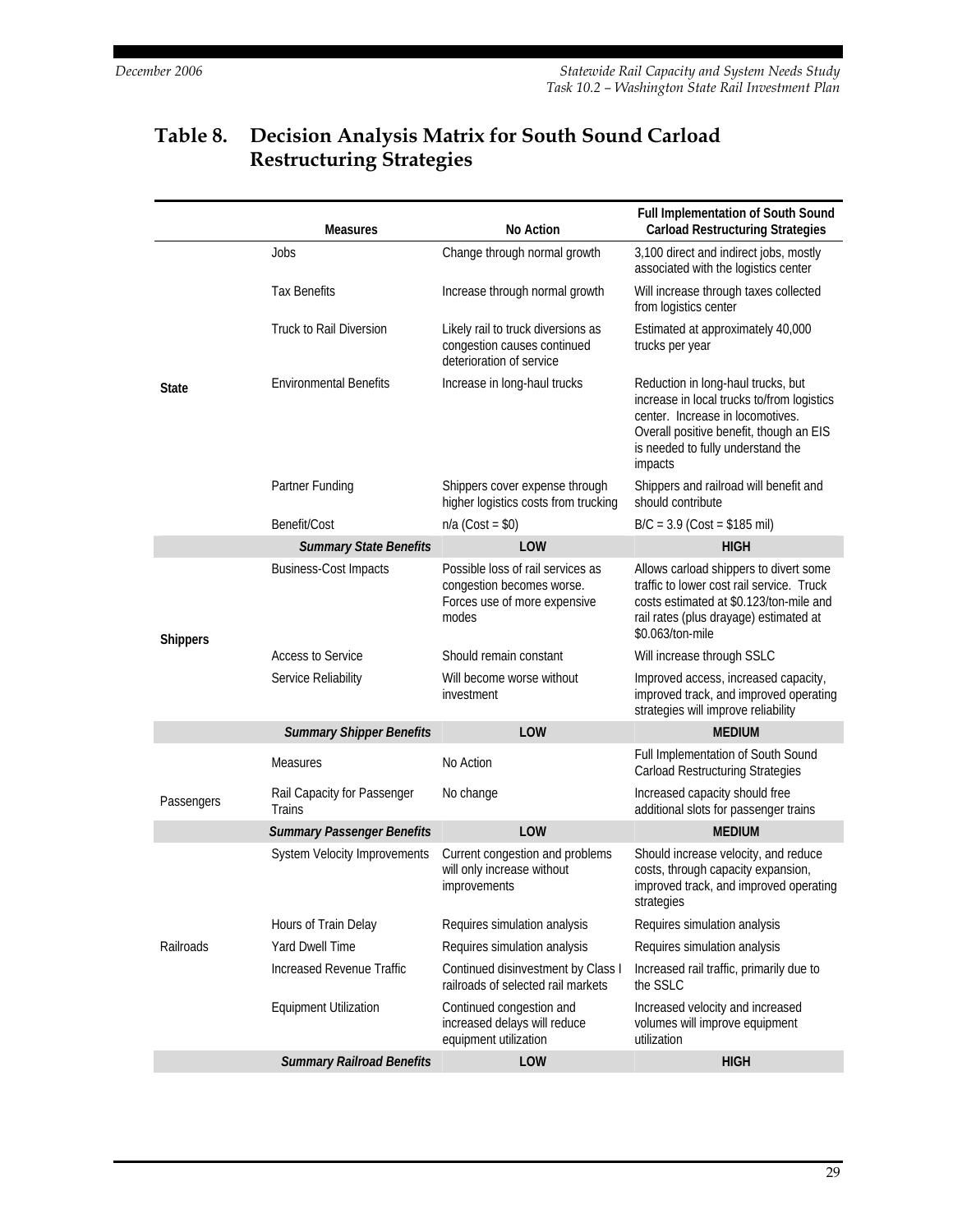|             | <b>Measures</b>                   | No Action                                                                     | Full Implementation of South Sound<br><b>Carload Restructuring Strategies</b>                                                            |
|-------------|-----------------------------------|-------------------------------------------------------------------------------|------------------------------------------------------------------------------------------------------------------------------------------|
| Ports       | Throughput                        | No change                                                                     | Will benefit import/export of bulk goods.<br>Will have minimal impact on intermodal<br>traffic                                           |
|             | Market Share                      | No change                                                                     | Possible increase in share of bulk traffic<br>due to improved rail service                                                               |
|             | <b>Summary Port Benefits</b>      | LOW                                                                           | <b>MEDIUM</b>                                                                                                                            |
|             | <b>Measures</b>                   | No Action                                                                     | Full Implementation of South Sound<br><b>Carload Restructuring Strategies</b>                                                            |
|             | <b>Environmental Benefits</b>     | Likely increase in long-haul trucks<br>as rail lines become more<br>congested | Reduction in long-haul trucks, but<br>increase in local trucks. Increase in<br>trains. Will require an EIS to<br>understand full impacts |
| Communities | <b>Safety Benefits</b>            | Increase due to more trucks on<br>roadways as traffic grows                   | Decrease from less long-haul trucks,<br>offset by increase due to more local<br>trucks serving logistics center                          |
|             | <b>Reduced Roadway Delays</b>     | Increase due to more trucks on<br>roadways as traffic grows                   | Decrease from less long-haul trucks,<br>offset by increase due to more local<br>trucks serving logistics center                          |
|             | Local Jobs                        | Normal increase from constrained<br>growth                                    | 3,100 direct and indirect, mostly due to<br><b>SLLC</b>                                                                                  |
|             | <b>Summary Community Benefits</b> | LOW                                                                           | <b>HIGH</b>                                                                                                                              |
| National    | National significance             | None                                                                          | Will have positive impacts on other<br>regions, especially California and the<br>southwestern U.S.                                       |
|             | <b>Other States Benefiting</b>    | <b>None</b>                                                                   | CA, OR, also Canada                                                                                                                      |
|             | <b>Summary National Benefits</b>  | LOW                                                                           | <b>MEDIUM</b>                                                                                                                            |

#### **Table 8. Decision Analysis Matrix for South Sound Carload Restructuring Strategies (continued)**

#### **Case Study 4: Passenger Rail Improvements Up to Timetable C**

#### *Case Study 4: Background*

The Amtrak *Cascades* service has developed a long-range plan to make incremental improvements in the service while building a "rail culture" in the State. This is consistent with the direction for the program as originally authorized by the State legislature. Each increment of service corresponds to increases in frequency of service and potential improvements in service reliability. The design of the projects in each increment is to seek integrated system solutions wherever possible and share costs among all users of the north-south rail corridor to the extent that multiple parties benefit from the improvements. Timetable C is considered the Mid-point in service improvements and many analysts believe that the improvements through this increment have wide ranging benefits beyond those realized by the Amtrak service.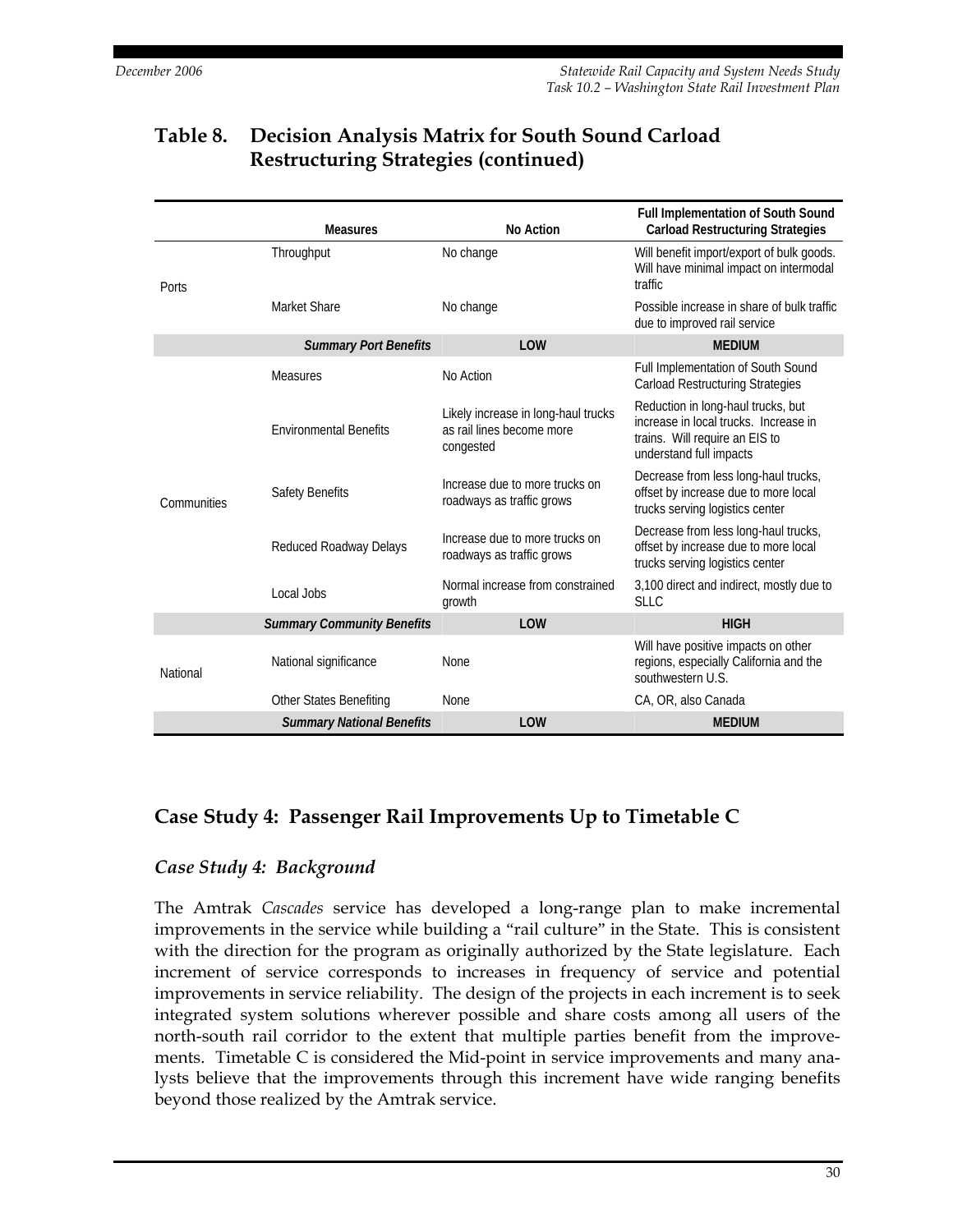<u>.</u>

#### *Case Study 4: Description of Solution*

The full buildout of the *Cascades* long-range plan includes 52 capital projects totaling \$6.5 billion. The 52 projects have been bundled into six packages, known as Timetables A, B, C, D, E, and F, with an overall completion date of 2023. Timetables A, B, and C are collectively referred to as the Mid-point. The capital costs through the Mid-point are between \$2.3 and \$2.9 billion. Completion of the entire portfolio of 52 projects will increase capacity on the rail network, benefiting both the passenger and freight railroad operators, the rail passengers and shippers, and the states and local communities.

The goals for the *Cascades* service are to increase ridership and lower operating costs, with an ultimate goal of eliminating operating subsidies. The proposed projects will increase network capacity, allowing for more trains. It will also lower transit times making the service more attractive and lowering operating costs. For example, between Portland and Seattle, there was one daily train in 1994, 3 in 2003, and a target of 8 for the Mid-point. Transit time in this corridor has gone from 3:55 hours in 1994 to 3:30 in 2003, and a goal of 3:00 at the Mid-point. Ridership at the Mid-point is projected at 1.4 million. Farebox recovery (the amount of operating costs recovered by ridership revenue) was 45 percent in 2002. The projected farebox recovery is 71 percent at the Mid-point.<sup>3</sup>

The complete list of projects for all six Timetables is contained in Table 9.

| Timetable A                        | Timetable B                          | Timetable C                                    | Timetable D                                                              | Timetable E                                                                | <b>Timetable F</b>                                            |
|------------------------------------|--------------------------------------|------------------------------------------------|--------------------------------------------------------------------------|----------------------------------------------------------------------------|---------------------------------------------------------------|
| Felida Crossover<br>(\$2.2)        | Vancouver Rail<br>Project (\$86.6)   | King St. Station<br>Track (\$92)               | Winlock to<br>Chehalis 3rd Main<br>Track (\$149.9)                       | Chehalis to<br>Hannaford 3rd<br>Main Track<br>(\$66.6)                     | Felida to MP 114<br>3rd Main Track<br>(\$173.1)               |
| Woodland<br>Crossover (\$2.8)      | Kelso to Martin's<br>Bluff (\$464.3) | Seattle Maint.<br>Facility (\$109)             | Chehalis Jct<br>Crossover (\$3.5)                                        | Ostrander to<br>Winlock 3rd and<br>4 <sup>th</sup> Main Track<br>(\$283.1) | Hannaford to<br>Nisqually 3rd Main<br>Track (\$512.5)         |
| <b>Titlow Crossover</b><br>(\$4.0) | Centennial<br>Crossovers (\$3.4)     | Point Defiance<br>Bypass (\$412)               | Chehalis Siding<br>(\$11.3)                                              |                                                                            | Columbia River<br>Bridge (\$575.0)                            |
| <b>Ruston Crossover</b><br>(\$3.6) | <b>Winlock Crossover</b><br>(\$3.4)  | Reservation to<br>Stewart 3rd Main<br>(\$48.3) | East St. Johns<br>Siding and Main<br><b>Track Relocation</b><br>(\$40.4) |                                                                            | Marysville to Mt.<br>Vernon High-<br>Speed Track<br>(\$322.5) |

#### **Table 9. Timetable C Projects**

#### *Values in Millions of United States Dollars*

<sup>3</sup> *Draft Long-Range Plan for Amtrak Cascades Service*, Washington State Department of Transportation, February 2006.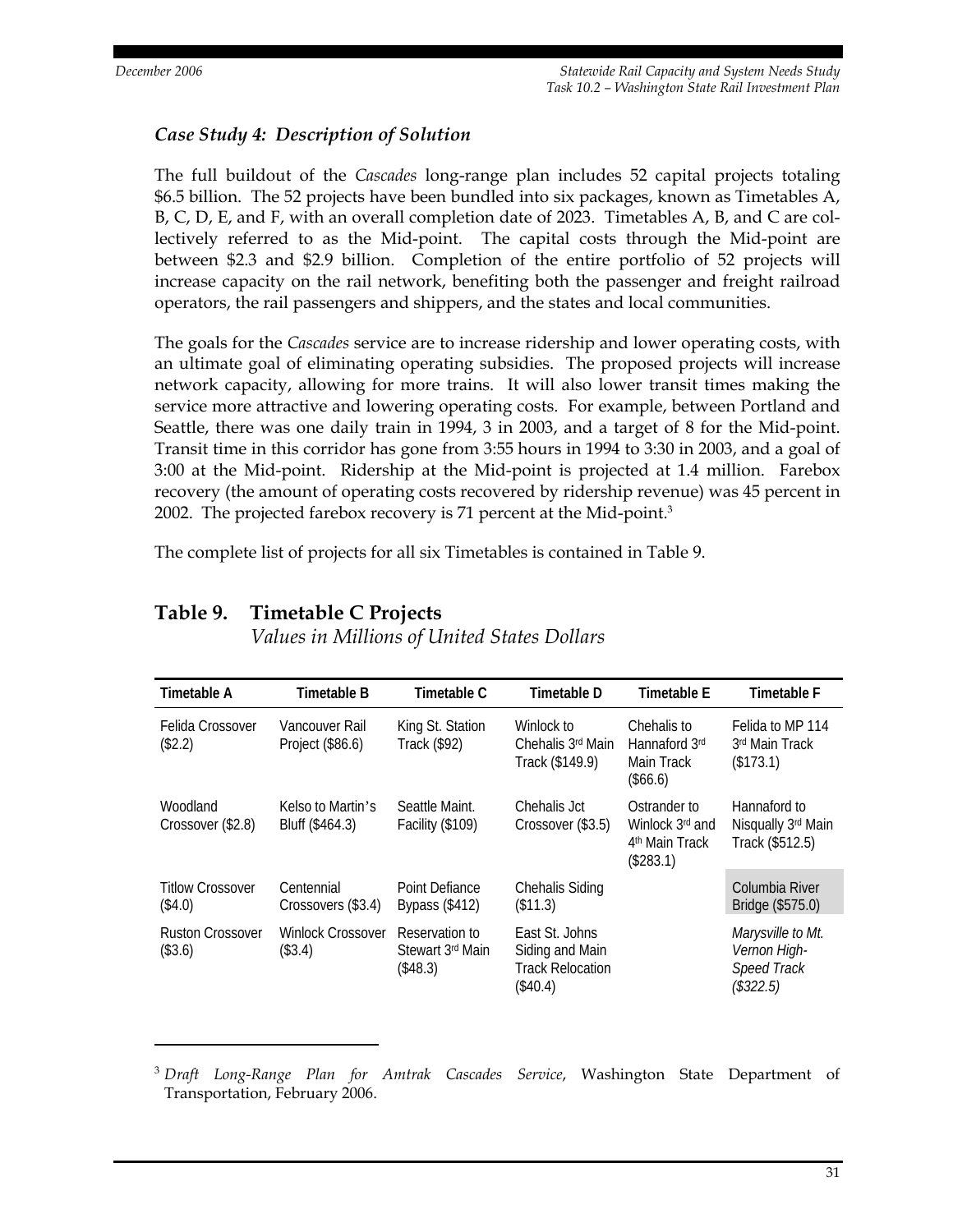| Table 9. Timetable C Projects (continued)   |
|---------------------------------------------|
| Values in Millions of United States Dollars |

| <b>Timetable A</b>                                                    | <b>Timetable B</b>                        | Timetable C                                                          | Timetable D                                             | <b>Timetable E</b> | <b>Timetable F</b>                                                   |
|-----------------------------------------------------------------------|-------------------------------------------|----------------------------------------------------------------------|---------------------------------------------------------|--------------------|----------------------------------------------------------------------|
| Sound Transit:<br>Seattle to<br>Lakewood<br>Improvements<br>(\$304.0) | Tenino Crossover<br>(\$3.4)               | Centralia Steam<br>Plant Coal Track<br>and Power<br>Switches (\$6.1) | Lake Yard North<br>Leads (\$26.0)                       |                    | <b>Burlington to</b><br>Bellingham High-<br>Speed Track<br>(\$408.5) |
| Mount Vernon<br>Siding (\$8.4)                                        | Ketron Crossover<br>(\$3.4)               | <b>Wodland Siding</b><br>(\$15.3)                                    | <b>Portland Union</b><br>Station (\$7.6)                |                    | Bellingham to<br><b>Blaine High-peed</b><br>Track (\$197.7)          |
|                                                                       | North Portland Jct<br>to Kenton (\$58.7)  | Newaukum Siding<br>(\$3.4)                                           | <b>Advanced Signal</b><br>System - 110<br>mph (\$308.0) |                    | Everett Jct to<br>Everett 2nd Main<br>Track (\$22.9)                 |
|                                                                       | <b>Swift Customs</b><br>Facility (\$13.8) | China Creek<br>Crossover (\$1.7)                                     |                                                         |                    | <b>Advanced Signal</b><br>System -110 mph<br>(\$228.0)               |
|                                                                       | Stanwood Siding<br>(\$9.9)                | Auburn South 3rd<br>Main (\$23.9)                                    |                                                         |                    |                                                                      |
|                                                                       | PA Jct/Delta Jct<br>Improv. (\$25.2)      | Sound Transit:<br>Seattle to<br>Lakewood<br>(\$160.0)                |                                                         |                    | Colebrook to<br>Brownsville High-<br>Speed Track<br>(\$91.8)         |
|                                                                       | Bellingham GP<br>Improv. (\$2.3)          | Sound Transit:<br>Seattle to Everett<br>Improv. (\$207.0)            |                                                         |                    |                                                                      |
|                                                                       | Colebrook Siding<br>( \$11.4)             | <b>Bow to Samish</b><br>Siding Ext. (\$50.5)                         |                                                         |                    |                                                                      |
|                                                                       |                                           | <b>Bellingham Siding</b><br>Extension<br>(\$102.6)                   |                                                         |                    |                                                                      |
|                                                                       |                                           | <b>Ballard Bridge</b><br>Speed (\$11.5)                              |                                                         |                    |                                                                      |
|                                                                       |                                           | Vancouver, BC<br>Project Improv.<br>$($86.3-651.0)$                  |                                                         |                    |                                                                      |
| \$325.0                                                               | \$685.8                                   | \$1,329.6-1,894.3                                                    | \$546.7                                                 | \$349.7            | \$2,844.7                                                            |
|                                                                       |                                           | $$2,340 - 2,905$                                                     |                                                         |                    | $$6,082 - 6,646$                                                     |

Source: "Draft Long-Range Plan for Amtrak Cascades," Washington Department of Transportation, February 2006.

Note: Gray shaded projects have been identified by WSDOT as needed improvements that will be funded by other jurisdictions or agencies, but are necessary to achieve WSDOT's goals for the Amtrak Cascades service. Standard font indicates projects between Seattle, Washington and Portland, Oregon. *Italicized font indicates projects between Seattle, Washington and Vancouver, BC.*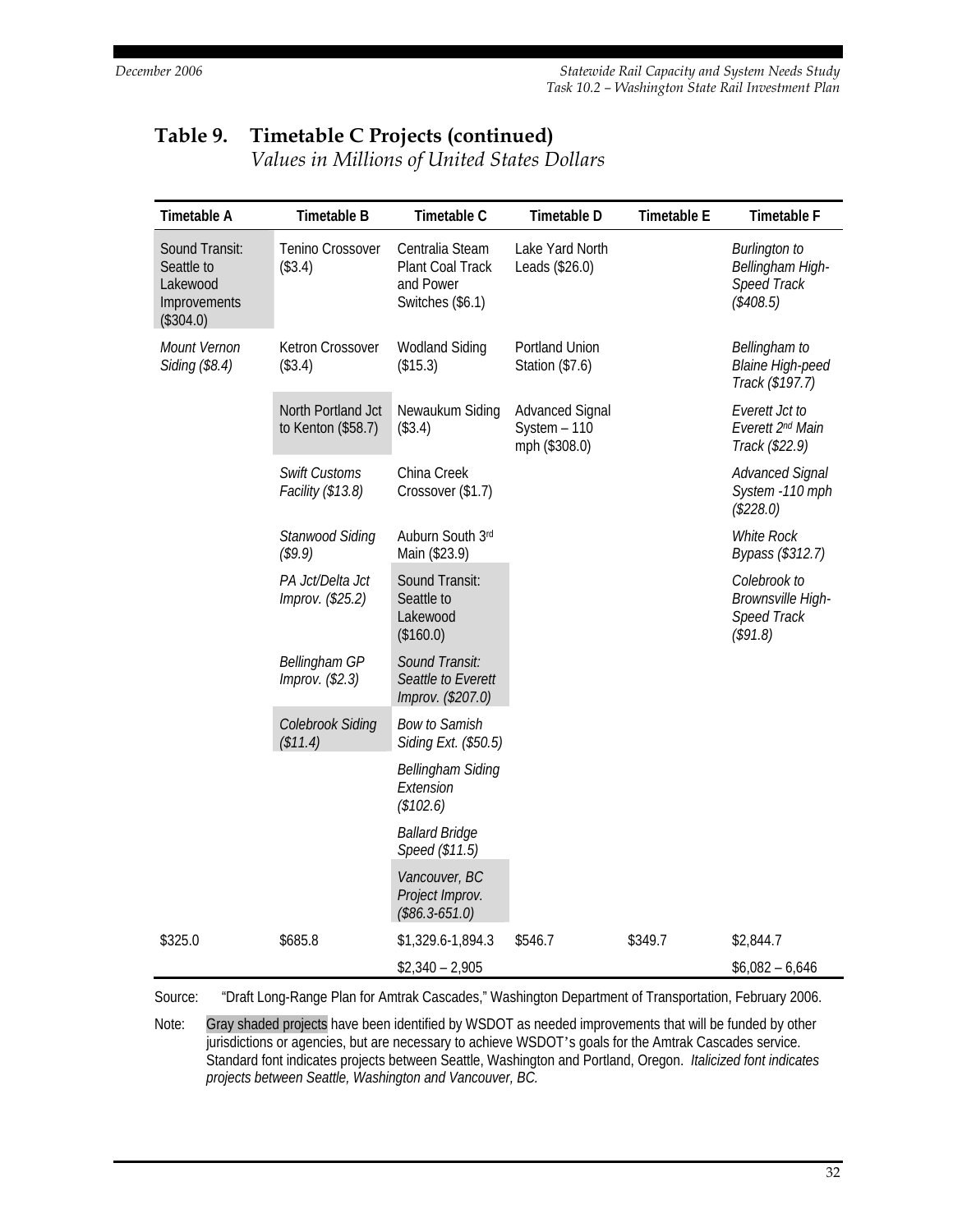<u>.</u>

#### *Case Study 4: Decision Analysis*

During development of the Amtrak *Cascades* Draft Long-Range Plan, a cross modal analysis was performed to compare the cost effectiveness of intercity travel by automobile, air, and passenger rail through the year 2023.<sup>4</sup> This analysis considered the operating costs, capital costs, travel-time costs, and external costs (environmental, safety, noise, etc.) of each mode. Each of these costs was monetized and reported using the common measure of passenger miles. The costs were developed for the years 2004, 2008, 2013, 2018, and 2023. Thus, the cost per passenger mile becomes a measure of the cost-effectiveness of the mobility provided by each mode and substitutes for the benefit-cost analysis in the case of passenger rail.

It should be noted that Cambridge Systematics has reviewed the cross modal analysis and found the methodology to be reasonable and comprehensive. Cambridge Systematics has not done a thorough review of the projected ridership and cost estimates and is accepting the values as stated in the report.

A more detailed presentation of the results of the cost-effectiveness analysis of passenger rail as compared to intercity automobile and air travel in the corridor is provided in Technical Memorandum 8. A summary of the results is presented in the tables and figures below.

| Year               | 2004           | 2008           | 2013           | 2018           | 2023           |
|--------------------|----------------|----------------|----------------|----------------|----------------|
| Operating          | \$0.43         | \$0.49         | \$0.57         | \$0.66         | \$0.76         |
| <b>Travel Time</b> | $$0.12 - 0.24$ | $$0.14 - 0.28$ | $$0.16 - 0.32$ | $$0.19 - 0.38$ | $$0.23 - 0.45$ |
| External           | $$0.07 - 0.09$ | $$0.08 - 0.11$ | $$0.09 - 0.12$ | $$0.11 - 0.14$ | $$0.12 - 0.17$ |
| Capital            | \$0.002        | \$0.001        | \$0.001        | \$0.001        | \$0.001        |
| Total              | $$0.62 - 0.76$ | $$0.71 - 0.88$ | $$0.82 - 1.01$ | $$0.96 - 1.18$ | $$1.11 - 1.38$ |

#### **Table 10. Summary of Cost per Passenger Mile for Automobile Travel**

Source: *Amtrak Cascades Cross Modal Analysis Technical Report*, Volume 6, WSDOT, June 2004.

<sup>4</sup> *Amtrak Cascades Cross Modal Analysis Technical Report*, Volume 6, Washington State Department of Transportation, June 2004.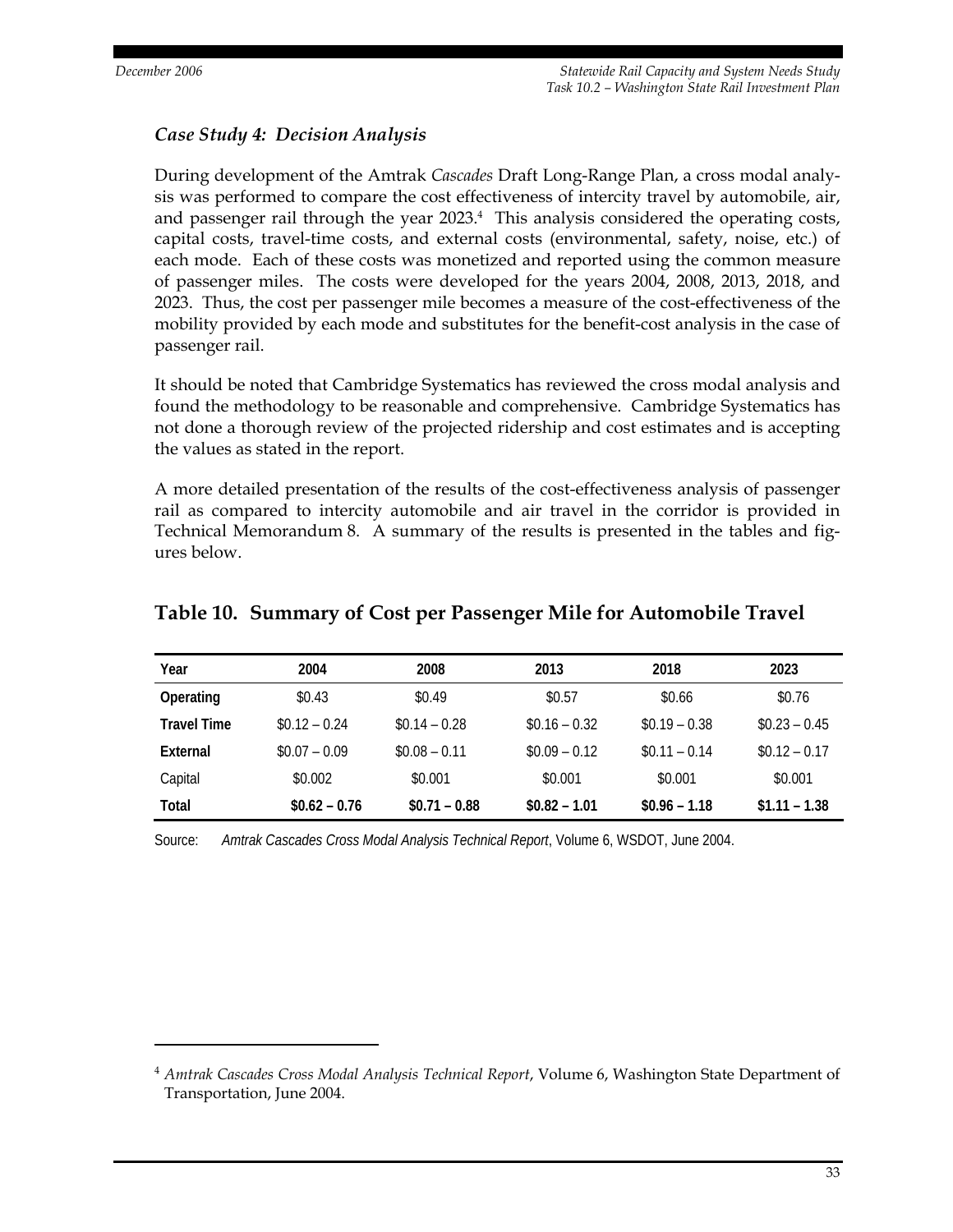| Year        | 2004           | 2008           | 2013           | 2018           | 2023           |
|-------------|----------------|----------------|----------------|----------------|----------------|
| Operating   | \$1.00         | \$1.12         | \$1.30         | \$1.52         | \$1.77         |
| Travel Time | $$0.12 - 0.23$ | $$0.13 - 0.26$ | $$0.15 - 0.30$ | $$0.18 - 0.35$ | $$0.21 - 0.41$ |
| External    | $$0.01 - 0.03$ | $$0.01 - 0.03$ | $$0.01 - 0.03$ | $$0.01 - 0.04$ | $$0.01 - 0.05$ |
| Capital     | \$0.05         | \$0.06         | \$0.06         | \$0.06         | \$0.06         |
| Total       | $$1.18 - 1.31$ | $$1.32 - 1.47$ | $$1.52 - 1.69$ | $$1.77 - 1.97$ | $$2.05 - 2.29$ |

#### **Table 11. Summary of Cost Per Passenger Mile for Air Travel**

Source: *Amtrak Cascades Cross Modal Analysis Technical Report*, Volume 6, WSDOT, June 2004.

|                    | Table 12. Outliniary of Cost Fer Fassenger Mille for Fassenger Kall Travel |                        |                |                |                |
|--------------------|----------------------------------------------------------------------------|------------------------|----------------|----------------|----------------|
| Year               | 2004                                                                       | 2008                   | 2013           | 2018           | 2023           |
| Operating          | \$0.31                                                                     | \$0.29                 | \$0.31         | \$0.34         | \$0.34         |
| <b>Travel Time</b> | $$0.10 - 0.20$                                                             | $$0.11 - 0.22$$        | $$0.13 - 0.26$ | $$0.15 - 0.29$ | $$0.15 - 0.30$ |
| External           | $$0.02 - 0.07$                                                             | $$0.02 - 0.08$         | $$0.03 - 0.10$ | $$0.03 - 0.11$ | $$0.03 - 0.13$ |
| Capital            | \$0.11                                                                     | \$0.38                 | \$0.40         | \$0.60         | \$0.85         |
| Total              | $$0.54 - 0.69$                                                             | $$0.80 - ^{\circ}0.97$ | $$0.87 - 1.07$ | $$1.12 - 1.34$ | $$1.37 - 1.62$ |

#### **Table 12. Summary of Cost Per Passenger Mile for Passenger Rail Travel**

Source: *Amtrak Cascades Cross Modal Analysis Technical Report*, Volume 6, WSDOT, June 2004.

Review of the appendices in the Amtrak Cascades Cross Model Technical Report indicates that the six project packages (Timetables A through f) are used in allocating the costs to years. Full implementation of Timetable C is assumed to correspond to 2009.

Figure 3 summarizes the total cost per passenger mile by mode. Air travel has, and is projected to continue having, the highest cost per passenger mile. This is driven by the large cost per passenger mile to operate the planes. This helps explain the low demand for passenger air service in the Sea-Tac to Bellingham market. As can be seen in Figure 3, passenger rail and automobiles are cost competitive on a passenger-mile basis for the study area. Automobiles have a high operating cost, but a low capital cost due to the large number of passenger miles. Passenger rail has lower operating costs, but higher capital costs due to several expensive projects and a low number of passenger miles compared to the highways. It should be noted that this comparison reflects total costs per passenger mile and not costs to the State. It should be noted that the relatively high operating- and travel-time costs associated with automobiles are paid primarily by users whereas capital costs are borne almost exclusively by the State.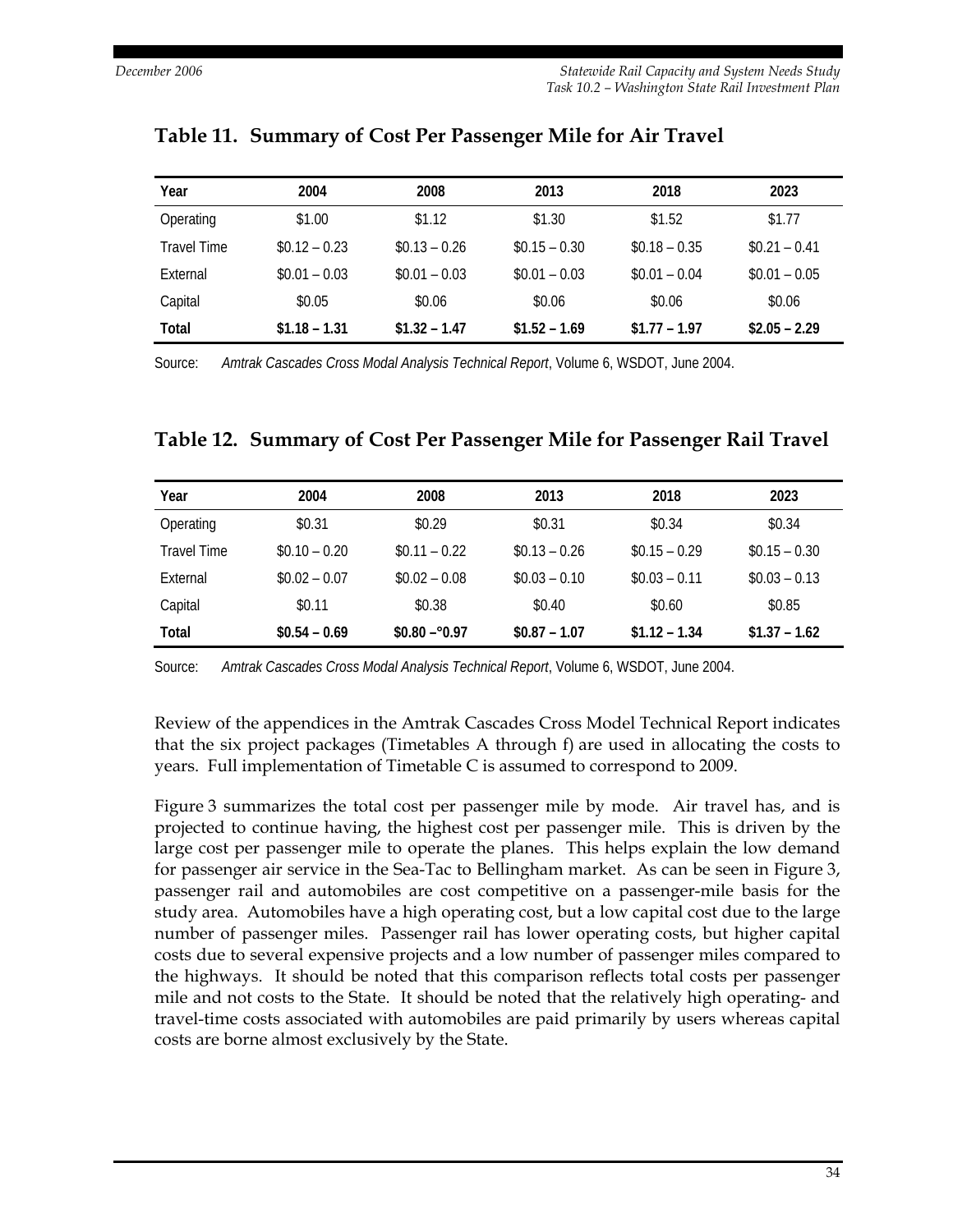<u>.</u>



**Figure 3. Summary of Total Cost Per Passenger Mile by Mode** 

Source: *Amtrak Cascades Cross Modal Analysis Technical Report*, Volume 6, WSDOT, June 2004.

**Rail Simulation Analysis.** If the investments are made through Timetable C, the private sector railroads and shippers will also realize benefits through increased capacity and reduced delays. To better understand the value to the railroads, specifically BNSF, a simulation analysis was performed using the Rail Traffic Controller (RTC) software.<sup>5</sup>

Ideally, the RTC simulation analysis would have looked at delays to freight rail in the absence of the Timetable C improvements with normal freight growth and without any growth in passenger rail. The actual simulation was somewhat different but still provides insight into the benefits of the Timetable C improvements on freight operations. The simulation used 2000 as the base year for freight rail operations. The Timtable C simulation results assume implementation of the final design of the Kelso Martin's Bluff and Vancouver projects, plus it assumes normal freight growth and 2 additional *Cascades*  train round trips.<sup>6</sup> The simulation projects operations out to 2004 for comparative purposes, looking at how the system might have performed in that year with and without

<sup>5</sup> The Rail Traffic Controller is a product of Berkeley Simulation Software. For more information visit http://www.berkeleysimulation.com/.

<sup>6</sup> The Kelso Martin's Bluff and Vancouver projects represent a significant portion, but not all, of the Timetable C projects. Simulation results for the entire package of Timetable C projects were not available.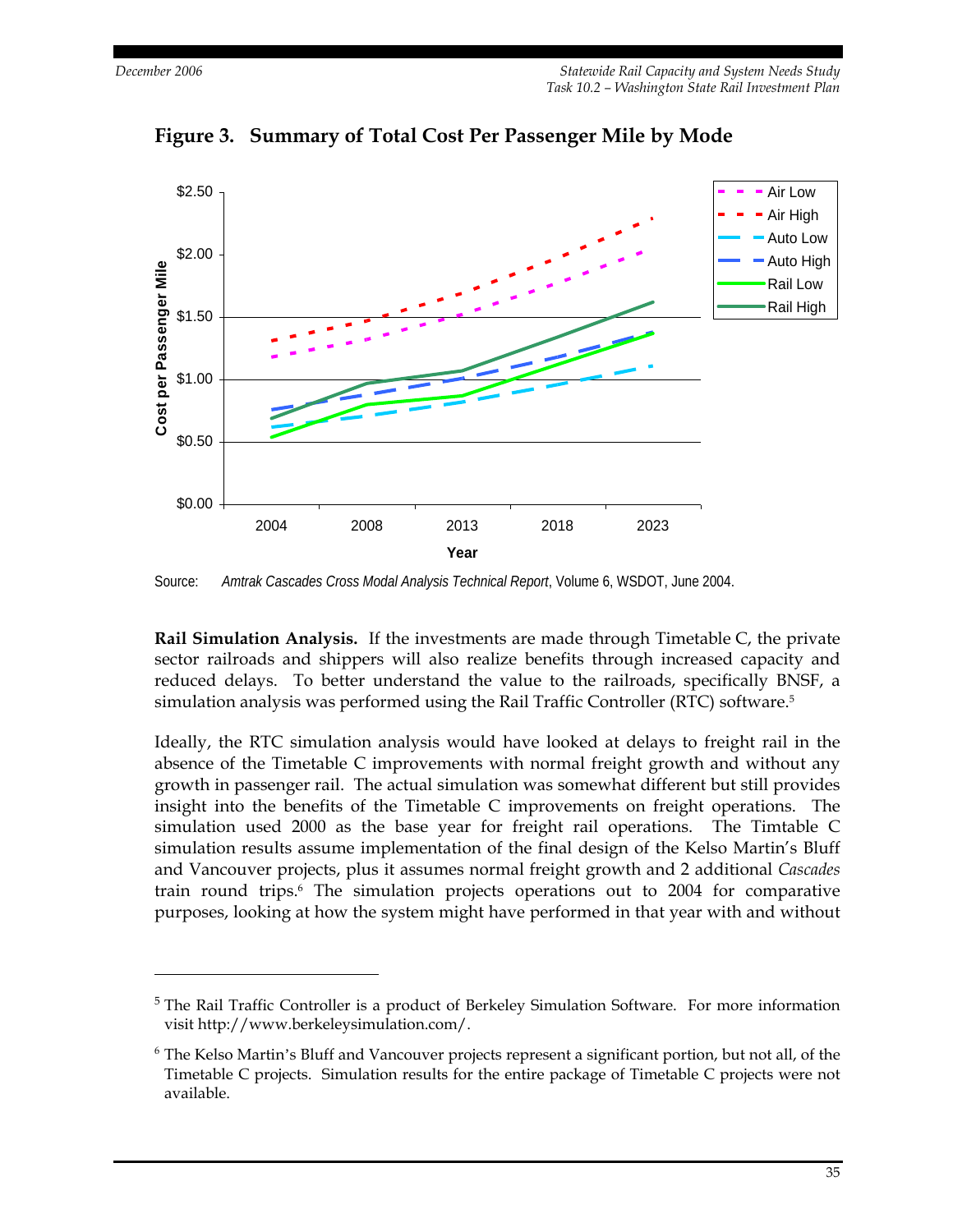the Timetable C improvements. A complete description of the simulation analysis and a review of the results are presented in Technical Memorandum 8.

The impacts on BNSF operations are summarized in Table 13. The base year data is 2000. Without improvements to the rail infrastructure, the Simulation Base 2004 represents the 2004 operations with normal freight growth and without the Timetable C (Kelso Martin's Bluff and Vancouver) improvements. The results show that without the improvements, the delay on the road (i.e., rail lines) will increase 134 percent and the delay at the origin (i.e., rail yard) will increase 525 percent. With the improvements the delay on the road will decrease 1 percent and the delay at the origin will decrease 4 percent, despite an increase in passenger and freight rail trains.

| Item                  | <b>Base 2000</b> | Simulation<br><b>Base 2004</b> | <b>Simulation</b><br>Base 2004 Over<br><b>Base 2000</b> | Through<br>Timetable C* | Timetable C*<br>Change Over<br><b>Base 2000</b> |
|-----------------------|------------------|--------------------------------|---------------------------------------------------------|-------------------------|-------------------------------------------------|
| Trains                | 134              | 139                            | 4%                                                      | 142                     | 6%                                              |
| Delay on road (min)   | 4.479            | 10.460                         | 134%                                                    | 4.431                   | $-1%$                                           |
| Delay at origin (min) | 667              | 4.234                          | 525%                                                    | 650                     | $-4%$                                           |

#### **Table 13. Summary of Freight Rail Improvements With Timetable C\***

Source: RTC simulation of rail operations provided by Tom White, Transit Safety Management.

\* The simulation assumed the final design of the Kelso Martin's bluff and the Vancouver projects. Results for the entire package of Timetable C projects was not available.

Table 14 presents a summary of the simplified decision analysis.

Completion of the rail improvement projects through Timetable C has high positive impacts on the passenger railroads and riders, the freight railroads, and the communities. Washington State gains through some increase in jobs, less traffic on the roadways, and from significantly lower passenger rail operating subsidies. The greatest impact on the passenger railroads is increased ridership and reduced losses per passenger, leading to lower subsidies per passenger. The passengers gain from increased service options (additional trains) and reduced transit times of 30 minutes between Portland and Seattle by the Mid-point. The freight railroads primarily gain through slight capacity increases and large reductions in both line and yard delays. Communities benefit through more frequent and more reliable passenger rail service, and from less automobiles on the roadways, less air pollution, and improved roadway safety. Shippers have medium benefits, derived mostly from improved reliability in the rail system. The projects through Timetable C are not directed at improving service at the ports, or improving nationwide mobility.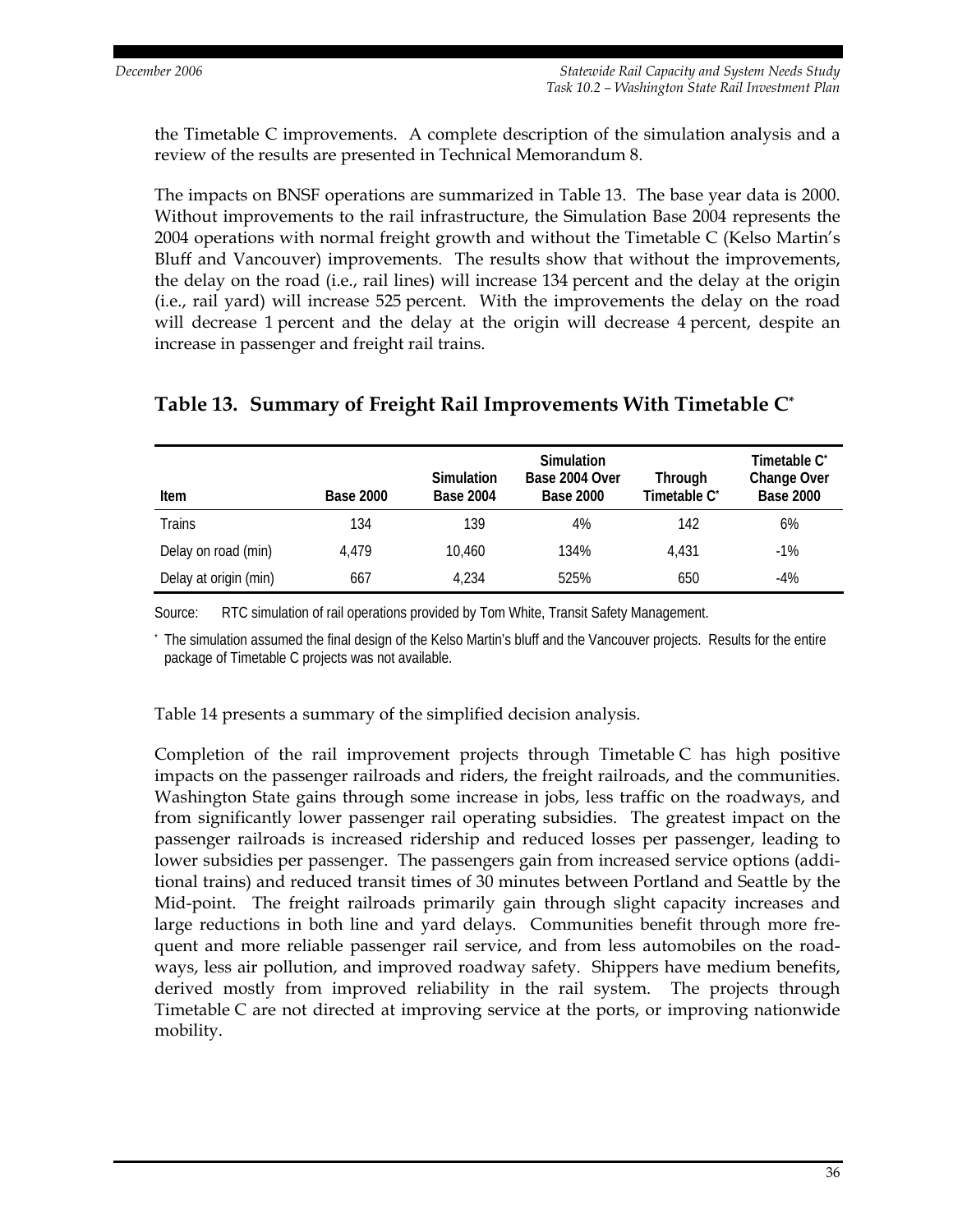| Table 14. Decision Analysis Matrix for Passenger Rail Improvements Up |
|-----------------------------------------------------------------------|
| to Timetable C                                                        |

|                 | <b>Measures</b>                                 | No Action                                                                                                                       | Build Out Through Timetable C                                                                                                                                                        |
|-----------------|-------------------------------------------------|---------------------------------------------------------------------------------------------------------------------------------|--------------------------------------------------------------------------------------------------------------------------------------------------------------------------------------|
|                 | Jobs                                            | Change through normal growth                                                                                                    | Increase in Amtrak and freight rail jobs<br>from increased rail activity                                                                                                             |
| <b>State</b>    | <b>Tax Benefits</b>                             | Increase through normal growth                                                                                                  | Increase in Amtrak and freight rail jobs<br>from increased rail activity                                                                                                             |
|                 | Additional Freight Rail Traffic                 | Five additional trains per day<br>(equivalent to 1000 trucks removed<br>from roads)                                             | Eight additional trains per day<br>(equivalent to 1600 trucks removed<br>from roads)                                                                                                 |
|                 | Additional Passenger Rail<br>Traffic            | Growth to existing capacity                                                                                                     | Two additional daily trains would<br>represent 1700 less autos (if assume<br>120 person capacity, 10 cars per train,<br>and current auto occupancy of 1.4)                           |
|                 | Passenger Rail Subsidies                        | Operating-cost subsidized at 55%<br>in 2002 (farebox recovery was<br>45%)                                                       | Operating-cost subsidized at 29% at<br>Mid-point (farebox recovery estimated<br>at 71%)                                                                                              |
|                 | Externalities (air pollution,<br>noise, safety) | Increase through normal growth                                                                                                  | Estimates per passenger-mile range<br>from \$0.09-0.12 for autos, \$0.03-0.10<br>for rail, and \$0.01-0.03 for air. Fewer<br>automobiles lead to lower external<br>costs             |
|                 | Partner Funding                                 | Railroads and shippers incur higher<br>costs through increased delays                                                           | Contributions should come from the<br>freight railroads, Amtrak, the Federal<br>Transit Administration, the State, and<br>communities similar to prior<br>investments in the network |
|                 | <b>Summary State Benefits</b>                   | <b>LOW</b>                                                                                                                      | <b>MEDIUM</b>                                                                                                                                                                        |
|                 | <b>Measures</b>                                 | <b>No Action</b>                                                                                                                | Build out through Timetable C                                                                                                                                                        |
| <b>Shippers</b> | <b>Business-Cost Impacts</b>                    | Increased costs due to longer<br>transit times and late shipments.<br>Less capacity on rail lines forces<br>increased truck use | Retention of current rail transit times<br>and reliability. Slight increase in<br>capacity allowing some diversion of<br>truck to lower-cost rail service                            |
|                 | <b>Access to Service</b>                        | Should remain constant                                                                                                          | Should remain constant                                                                                                                                                               |
|                 | Service Reliability                             | Simulation shows freight delay<br>increases of 134% on rail lines and<br>525% in rail yards                                     | Simulation shows freight delay<br>reduction of 1% on rail lines and 4% in<br>rail yards                                                                                              |
|                 | <b>Summary Shipper Benefits</b>                 | LOW                                                                                                                             | <b>MEDIUM</b>                                                                                                                                                                        |
| Passengers      | Service Frequency                               | No room for additional passenger<br>trains                                                                                      | Simulation assumes two additional<br>daily passenger trains, creates<br>additional service options                                                                                   |
|                 | Transit-Time                                    | No change, or possible additional<br>delays                                                                                     | Reduction from 3:30 hours in 2003 to<br>3:00 by Mid-point for Seattle-Portland<br>passenger trains                                                                                   |
|                 | <b>Summary Passenger Benefits</b>               | <b>LOW</b>                                                                                                                      | <b>HIGH</b>                                                                                                                                                                          |